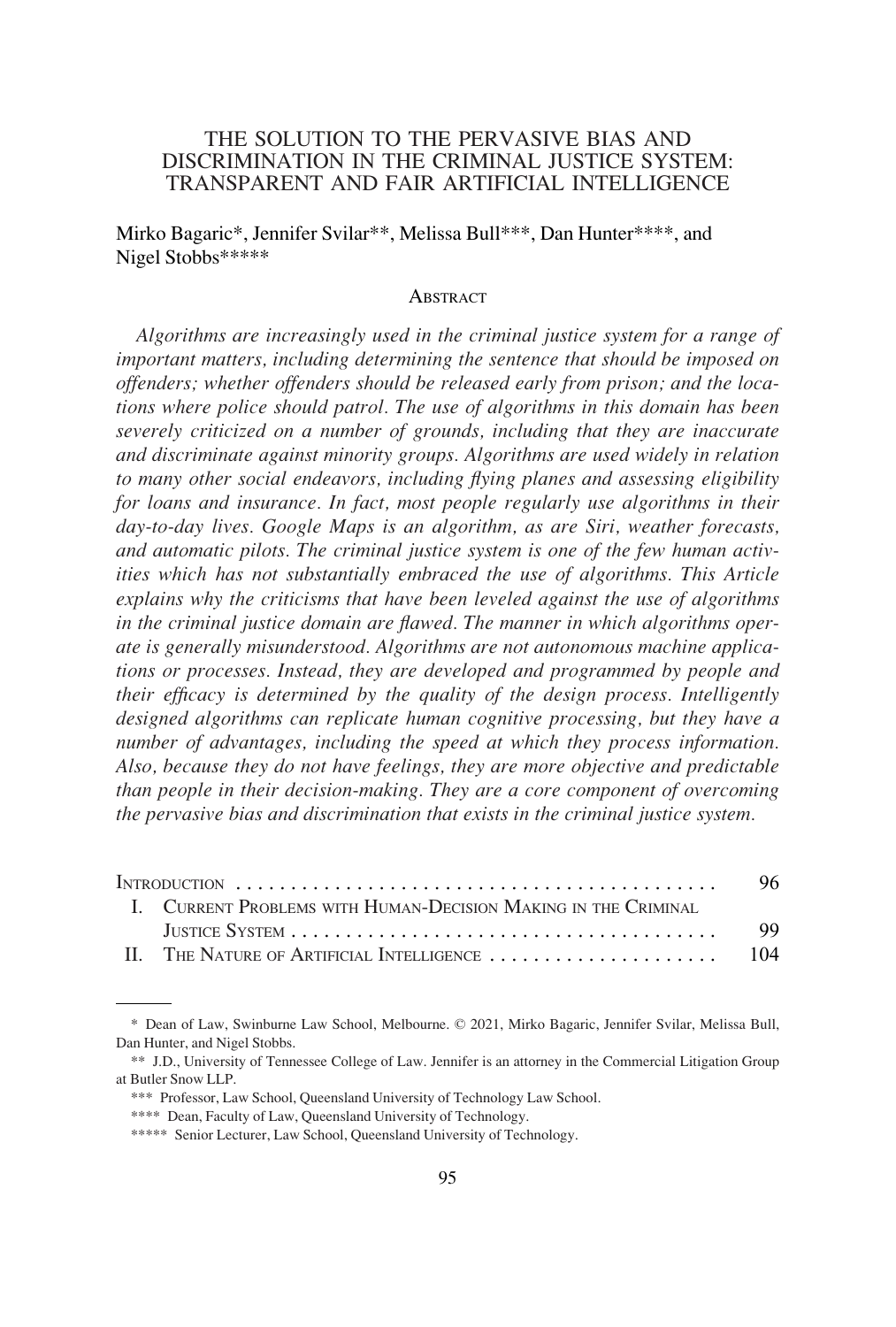<span id="page-1-0"></span>

|          | $A_{\cdot}$                                                        | Overview of Algorithms and Artificial Intelligence              | 104 |  |
|----------|--------------------------------------------------------------------|-----------------------------------------------------------------|-----|--|
|          | $B_{\cdot}$                                                        | Google Maps, Weather Forecasts, and Automatic Piloting          | 105 |  |
|          |                                                                    | 1.                                                              | 105 |  |
|          |                                                                    | Weather Forecasting<br>2.                                       | 106 |  |
|          |                                                                    | $\mathcal{E}$                                                   | 107 |  |
| III.     |                                                                    | CURRENT USE OF ALGORITHMS AND AI IN THE CRIMINAL JUSTICE SYSTEM | 108 |  |
|          | $A_{\cdot}$                                                        | Policing and Detection of Crime                                 | 108 |  |
|          |                                                                    | 1.                                                              | 108 |  |
|          |                                                                    | 2.<br>Automated Visual Monitoring                               | 113 |  |
|          | $\overline{B}$                                                     |                                                                 | 116 |  |
|          | $\overline{C}$                                                     |                                                                 | 118 |  |
|          | D.                                                                 |                                                                 | 124 |  |
| $IV_{-}$ | CRITICISMS OF ALGORITHMS AND AI IN THE CRIMINAL JUSTICE SYSTEM AND |                                                                 |     |  |
|          |                                                                    | RESPONSES TO THE CRITICISMS                                     | 125 |  |
|          | $A_{\cdot}$                                                        | Policing and Detection of Crime                                 | 125 |  |
|          |                                                                    | $1_{-}$                                                         | 125 |  |
|          |                                                                    |                                                                 | 127 |  |
|          | $\overline{B}$                                                     |                                                                 | 130 |  |
|          | $\mathcal{C}$ .                                                    |                                                                 | 131 |  |
|          | D                                                                  |                                                                 | 138 |  |
| V.       |                                                                    |                                                                 | 140 |  |
|          | А.                                                                 |                                                                 | 140 |  |
|          | В.                                                                 |                                                                 | 144 |  |
|          | $C_{\cdot}$                                                        | Enhanced Predictability and Consistency                         | 146 |  |
|          |                                                                    |                                                                 | 147 |  |
|          |                                                                    |                                                                 |     |  |

#### **INTRODUCTION**

Algorithms are increasingly being used in the criminal justice system. They are used by police to predict where the next crime will happen and by courts to determine whether a defendant will commit a future crime. Pretrial risk assessment algorithms evaluate whether a criminal defendant poses a threat to public safety or will fail to show up to court for bail proceedings.<sup>1</sup> After adjudication, algorithms are relied on to predict whether a defendant will recidivate, which is an important consideration in sentencing determinations and parole decisions.<sup>2</sup> Risk scores provided by these tools may also be used during incarceration to determine what level of security a prisoner requires.<sup>3</sup> In all of these scenarios, risk assessment tools are used because they provide the objectivity and efficiency that humans cannot, $4$  and

<sup>1.</sup> Sarah Brayne & Angèle Christin, *Technologies of Crime Prediction: The Reception of Algorithms in Policing and Criminal Courts*, 68 SOC. PROBS. 608, 611 (2021).

<sup>2.</sup> *Id.* 

<sup>3.</sup> *Id.* 

<sup>4.</sup> *Id.* at 615.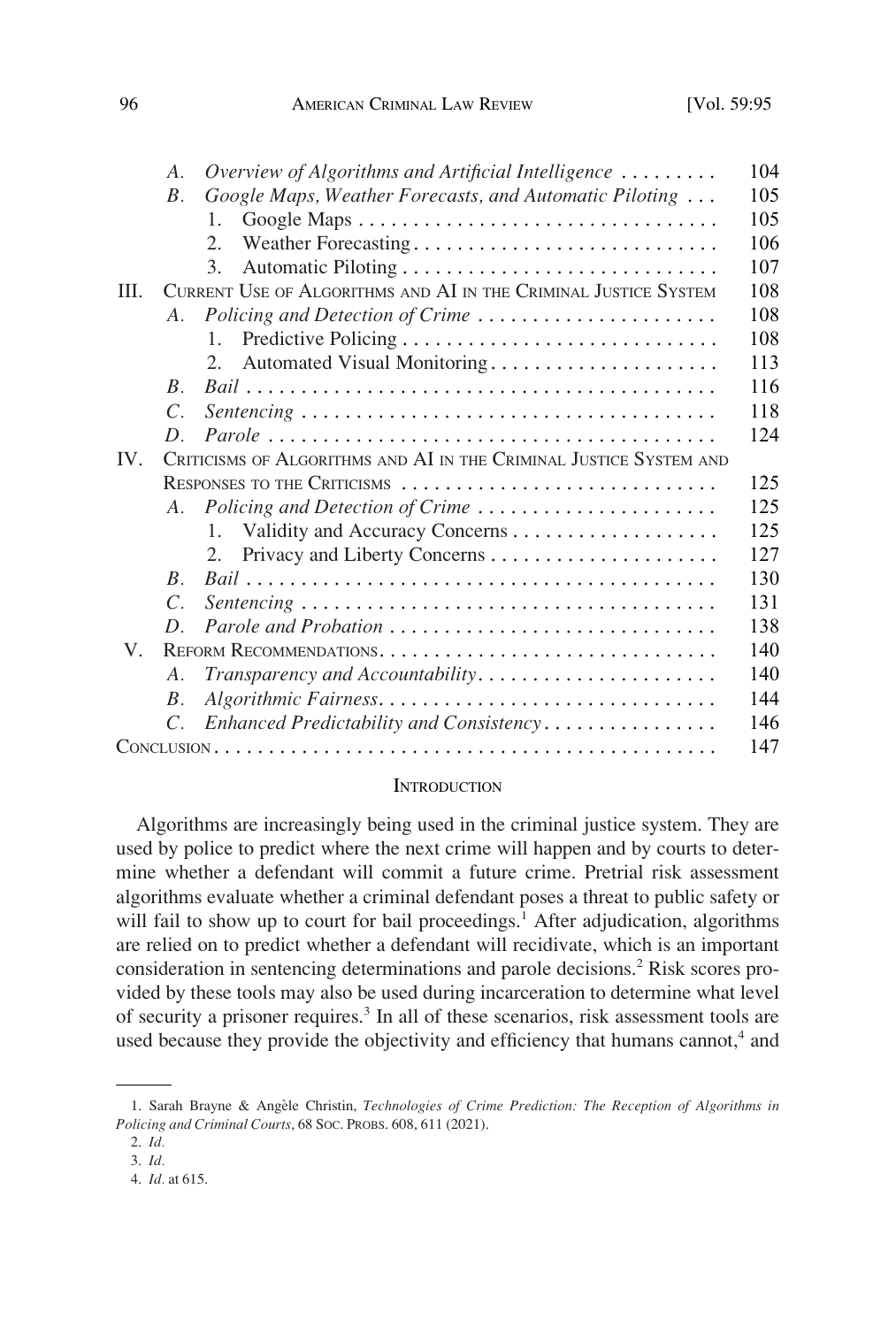proponents believe that bringing objective regularity to the criminal justice system will lead to more accountability and transparency for decisions that impact people's lives.<sup>5</sup>

Today, more than sixty kinds of risk assessment tools are being used in the criminal justice system<sup>6</sup> because of a "focus toward evidence-based practices."<sup>7</sup> These systems, in theory, could lead to more uniformity in criminal sentencing, as "[m]odels and algorithms can process and review vast amounts of data in order to identify and trace these factors and signify their weight and force in causing criminal behavior."<sup>8</sup> Some risk assessment tools rely on machine learning algorithms, which "allow the machines to train themselves on how to best process the data."<sup>9</sup>

The use of algorithms in the criminal justice domain is, however, heavily criticized. The fact that these systems can rewrite their own processing structure indicates that "they might rely on assumptions about relationships between different categories of data that may remain hidden even to the systems' designers," creating a "black box."10 Another key criticism is that they discriminate against already disadvantaged groups. A new coalition has formed $11$  to argue that algorithms are neither accurate nor objective, and the burden of these shortcomings "is disproportionately borne by historically marginalized groups . . . .  $12$  A 2019 survey showed that "nearly three in five Americans believe algorithms make bias inevitable."<sup>13</sup> According to the same survey, 56% of Americans disapproved of using an algorithm in decisions regarding parole.<sup>14</sup>

This is a remarkable observation given that it has been established that Black Americans have for decades been discriminated against by human decision-makers in the form of police officers, prosecutors, and judges.<sup>15</sup> Human decision-making

<sup>5.</sup> Matt Henry, *Risk Assessment: Explained*, APPEAL (Mar. 25, 2019), [https://theappeal.org/risk-assessment](https://theappeal.org/risk-assessment-explained/)[explained/](https://theappeal.org/risk-assessment-explained/).

<sup>6.</sup> Kia Rahnama, *Science and Ethics of Algorithms in the Courtroom*, 2019 J.L., TECH. & POL'Y 170, 174 (citing Alyssa M. Carlson, *The Need for Transparency in the Age of Predictive Sentencing Algorithms*, 103 IOWA L. REV. 303, 309 (2017)).

<sup>7.</sup> *Id.* at 173 (citing Carlson, *supra* note 6, at 305).

<sup>8.</sup> *Id.* (citing Carlson, *supra* note 6, at 309).

<sup>9.</sup> *Id.* at 174.

<sup>10.</sup> *Id.* (citing Brent Daniel Mittelstadt, Patrick Allo, Mariarosaria Taddeo, Sandra Wachter & Luciano Floridi, *The Ethics of Algorithms: Mapping the Debate*, BIG DATA & SOC'Y, July–Dec. 2016, at 1, 6).

<sup>11.</sup> According to Barabas, there is "an influential community of researchers from both academia and industry who have formed a new regulatory science under the rubric of 'fair, accountable, and transparent algorithms' ('FAccT algorithms')." Chelsea Barabas, *Beyond Bias: Re-Imagining the Terms of "Ethical AI" in Criminal Law*, 12 GEO. J. L. & MOD. CRITICAL RACE PERSP. 83, 96 (2020).

<sup>12.</sup> *Id.* 

<sup>13.</sup> Jens Ludwig & Cass R. Sunstein, *Discrimination in the Age of Algorithms*, Bos. GLOBE (Sept. 24, 2019, 5:00 AM), [https://www.bostonglobe.com/opinion/2019/09/24/discrimination-age-algorithms/mfWUxRH8O](https://www.bostonglobe.com/opinion/2019/09/24/discrimination-age-algorithms/mfWUxRH8Odm6IRo3PZRLdI/story.html) [dm6IRo3PZRLdI/story.html](https://www.bostonglobe.com/opinion/2019/09/24/discrimination-age-algorithms/mfWUxRH8Odm6IRo3PZRLdI/story.html) (citing Aaron Smith, *Public Attitudes Toward Computer Algorithms*, PEW RSCH. CTR. (Nov. 16, 2018), [https://www.pewresearch.org/internet/wp-content/uploads/sites/9/2018/11/PI\\_2018.11.](https://www.pewresearch.org/internet/wp-content/uploads/sites/9/2018/11/PI_2018.11.19_algorithms_FINAL.pdf) [19\\_algorithms\\_FINAL.pdf](https://www.pewresearch.org/internet/wp-content/uploads/sites/9/2018/11/PI_2018.11.19_algorithms_FINAL.pdf)).

<sup>14.</sup> Smith, *supra* note 13, at 3.

<sup>15.</sup> *See infra* Part I.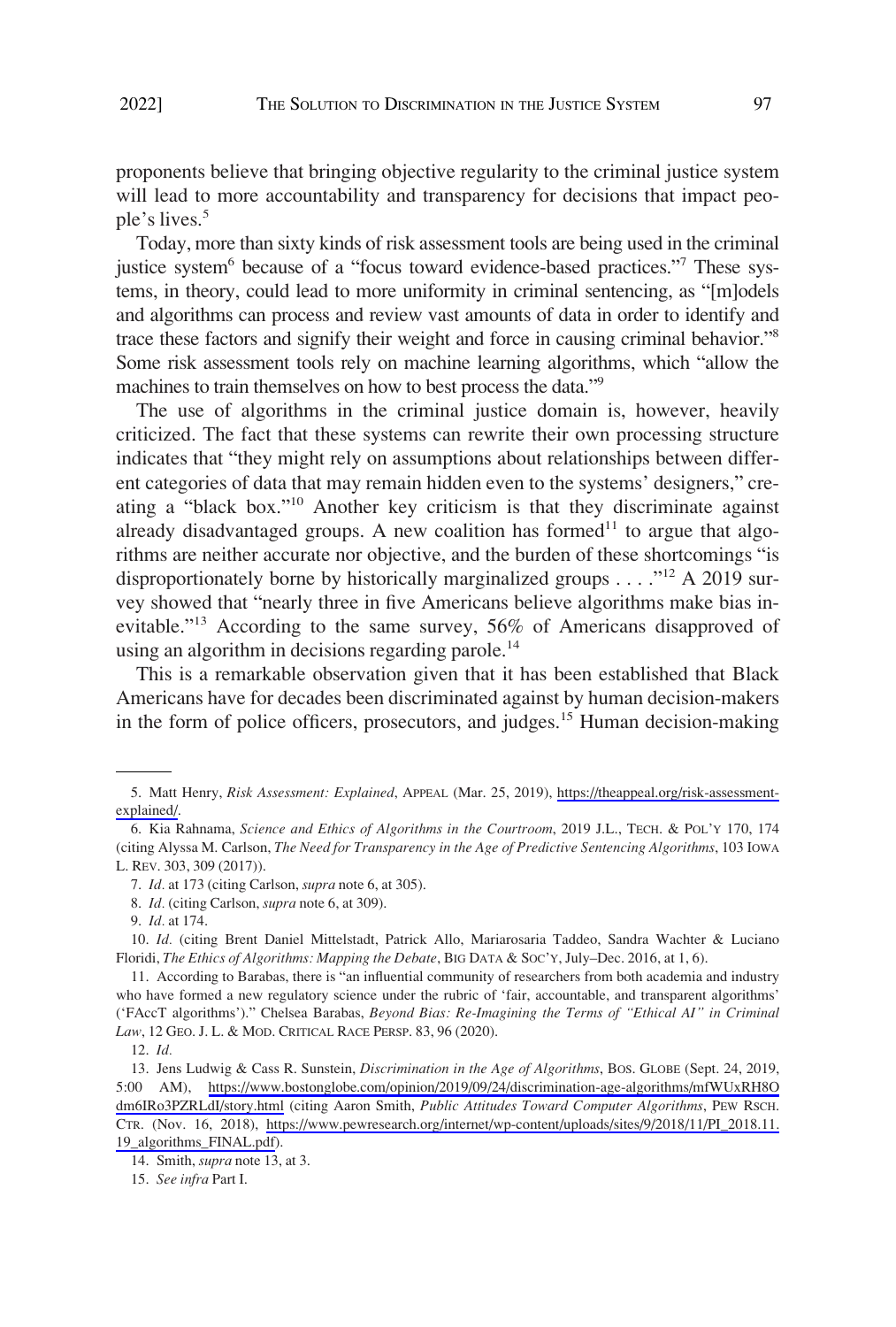in the context of the criminal justice system has resulted in appalling levels of mistreatment of disadvantaged groups. As noted by Jens Ludwig and Cass R. Sunstein, eliminating algorithms—or reducing their use—would cause "more, not less, discrimination."16 Compared to algorithms, judges often "detain far more people than needed to achieve a given reduction in crime."17 Algorithms, on the other hand, can reduce bias and discrimination by allowing us to detect and resolve these flaws.<sup>18</sup> The bias present in algorithms presents less of an obstacle than human bias because it can more easily "be observed, studied, and corrected in ways that human bias cannot."19 Although it is helpful that algorithms display their biases in a way that we can observe and correct, "'one cannot expect any . . . tool to reverse centuries of racial injustice or gender inequality' in the criminal legal system."<sup>20</sup>

The argument that algorithms in the criminal justice system will lead to new problems in the form of unfairly targeting certain groups represents a deep misunderstanding of the nature of algorithms and the current workings of the system. In this Article, we refute the key criticisms of algorithms in the criminal justice system, and we make recommendations regarding how algorithms can be designed to operate optimally in this domain.

Previously, we have noted that human beings have an unjustified preference for human decision-making over computerized decision-making. This is a well-established attitude termed "algorithmic aversion."21 In many areas, people have overcome this distrust and routinely use algorithmic processes to plan and coordinate their activities. This has not transferred to the criminal justice landscape.<sup>22</sup> Stakeholders in this domain are often resistant to the adoption of algorithms to make decisions that impact offenders. This is unfortunate. Algorithms synthesize and process information far more quickly and accurately than humans, and their outcomes are not distorted by emotional or subjective preferences.

The main reason that algorithms are not widely accepted in the criminal justice system is because stakeholders are not aware of the manner in which they operate. This Article seeks to overcome this knowledge deficit. Thus, we describe how algorithms in the criminal justice arena operate. We do this, in part, by comparing them to several other algorithms.

<sup>16.</sup> Ludwig & Sunstein, *supra* note 13.

<sup>17.</sup> *Id.* 

*See id*. *But see* Sarah A. Seo, *What Cars Can Teach Us About New Policing Technologies*, N.Y. REV. 18. (Oct. 12, 2019, 7:00 AM), [https://www.nybooks.com/daily/2019/10/12/what-cars-can-teach-us-about-new](https://www.nybooks.com/daily/2019/10/12/what-cars-can-teach-us-about-new-policing-technologies/)[policing-technologies/](https://www.nybooks.com/daily/2019/10/12/what-cars-can-teach-us-about-new-policing-technologies/) ("Once embedded in computer programs, these biases become much more difficult to challenge than those of human police, prosecutors, and judges.").

<sup>19.</sup> Henry, *supra* note 5.

<sup>20.</sup> Barabas, *supra* note 11, at 97 (quoting Richard Berk, Hoda Heidari, Shahin Jabbari, Michael Kearns & Aaron Roth, *Fairness in Criminal Justice Risk Assessments: The State of the Art*, 50 SOC. METHODS & RSCH. 3, 35 (2018)).

<sup>21.</sup> *See* Berkeley J. Dietvorst, Joseph P. Simmons & Cade Massey, *Algorithmic Aversion: People Erroneously Avoid Algorithms After Seeing Them Err*, 144 J. EXPERIMENTAL PSYCH.: GEN. 114, 114 (2015).

<sup>22.</sup> *See infra* Part III.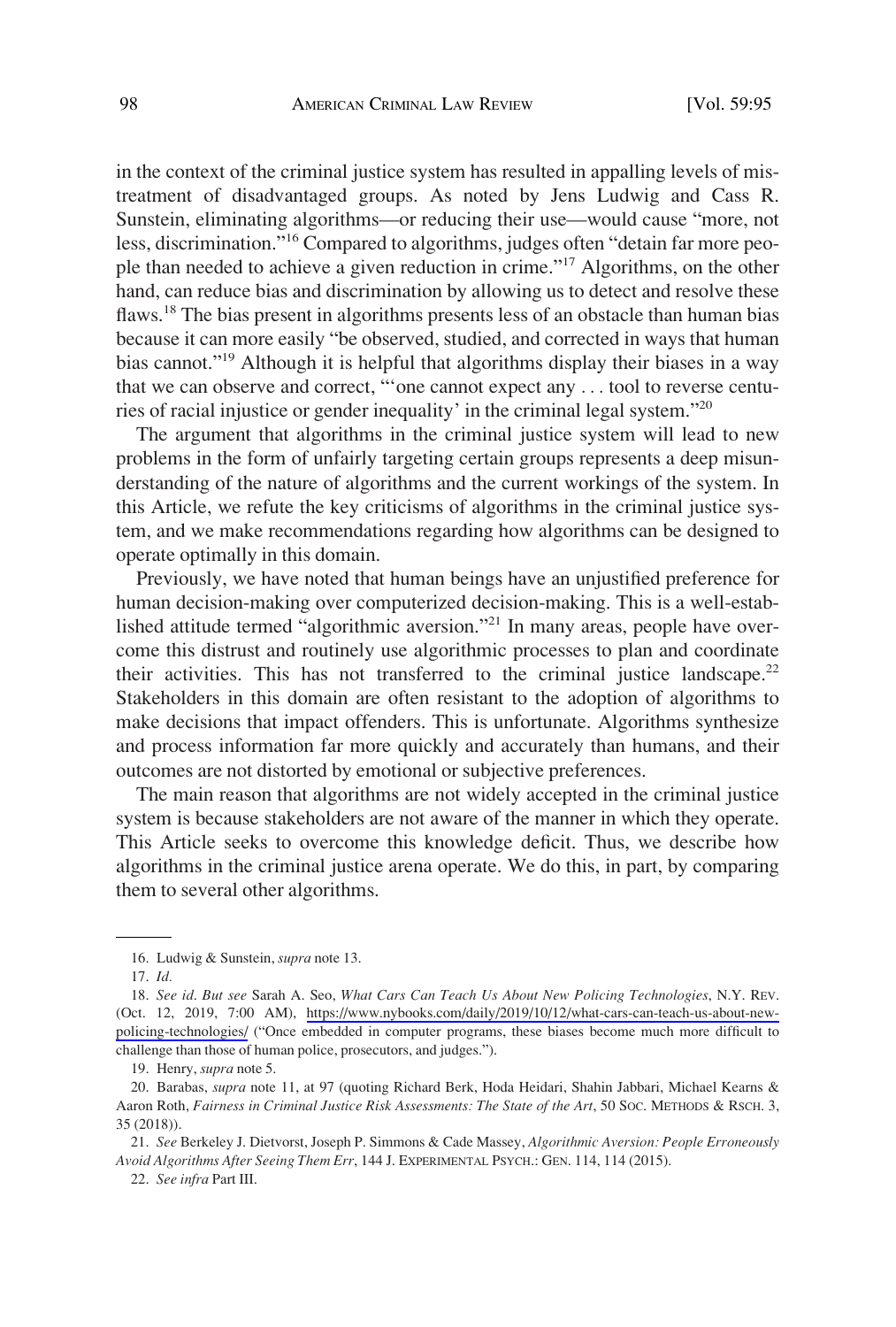<span id="page-4-0"></span>The first is in relation to algorithms that millions of people use daily to plan and coordinate their lives. There are thousands of algorithms that we could have chosen to demonstrate this point, but we have chosen Google Maps because most readers are likely to be familiar with it. It also has many similar design features to common criminal justice algorithms. The analogy between Google Maps and the criminal justice system could be criticized because Google Maps does not involve predictions of future behavior and the decisions, arguably, do not affect important human rights. To negate this criticism, we analyze the workings of two other commonly used algorithms: weather predictions and airline automatic pilots. Weather forecasts involve complex predictions of future events. Automatic pilot instructions also are influenced by predictions of future events and, more importantly, involve life and death decisions; hence, it would be untenable to argue that algorithms cannot or should not be utilized regarding activities that affect important human rights or interests.

Another key pillar of our argument that (well-designed) algorithms should be used more extensively in the criminal justice system is that the alternative, in the form of human decision-making, has led to gross errors, inaccuracies, and mistreatment of minority groups. At the margins, algorithms have some scope for improvement, but they are immeasurably superior to the current outcomes achieved through decisions made by courts and other criminal justice institutions, such as parole boards.

In Part I of this Article, we provide an overview of the existing problem with decision-making in the criminal justice system. This is an important discussion because it transpires that major criticisms of algorithmic decision-making already exist far more acutely in the criminal justice landscape. This is followed by a brief discussion in Part II of the nature of Artificial Intelligence ("AI") systems, including an explanation of the manner in which often-used and widely-accepted AI systems operate. This is necessary in order to familiarize people engaged in the criminal justice system with the relevant technology, and it is also an essential step to acceptance of this technology. In Part III, we provide an overview of the existing use of AI in the criminal justice system. An analysis of the criticisms and advantages of these algorithms is undertaken in Part IV. The reform recommendations are set out in Part V and summarized in the concluding remarks.

# I. CURRENT PROBLEMS WITH HUMAN-DECISION MAKING IN THE CRIMINAL **JUSTICE SYSTEM**

The contrast to algorithmic decision-making is unstructured human judgements. This remains the conventional form of decision-making in all aspects of the criminal justice system—from the policing phase to decisions relating to whether an offender should be released on parole. Hence, it is desirable to examine more carefully some of the drawbacks of this approach. Especially because, as we shall see, the drawbacks are of the same nature as the criticisms leveled against AI risk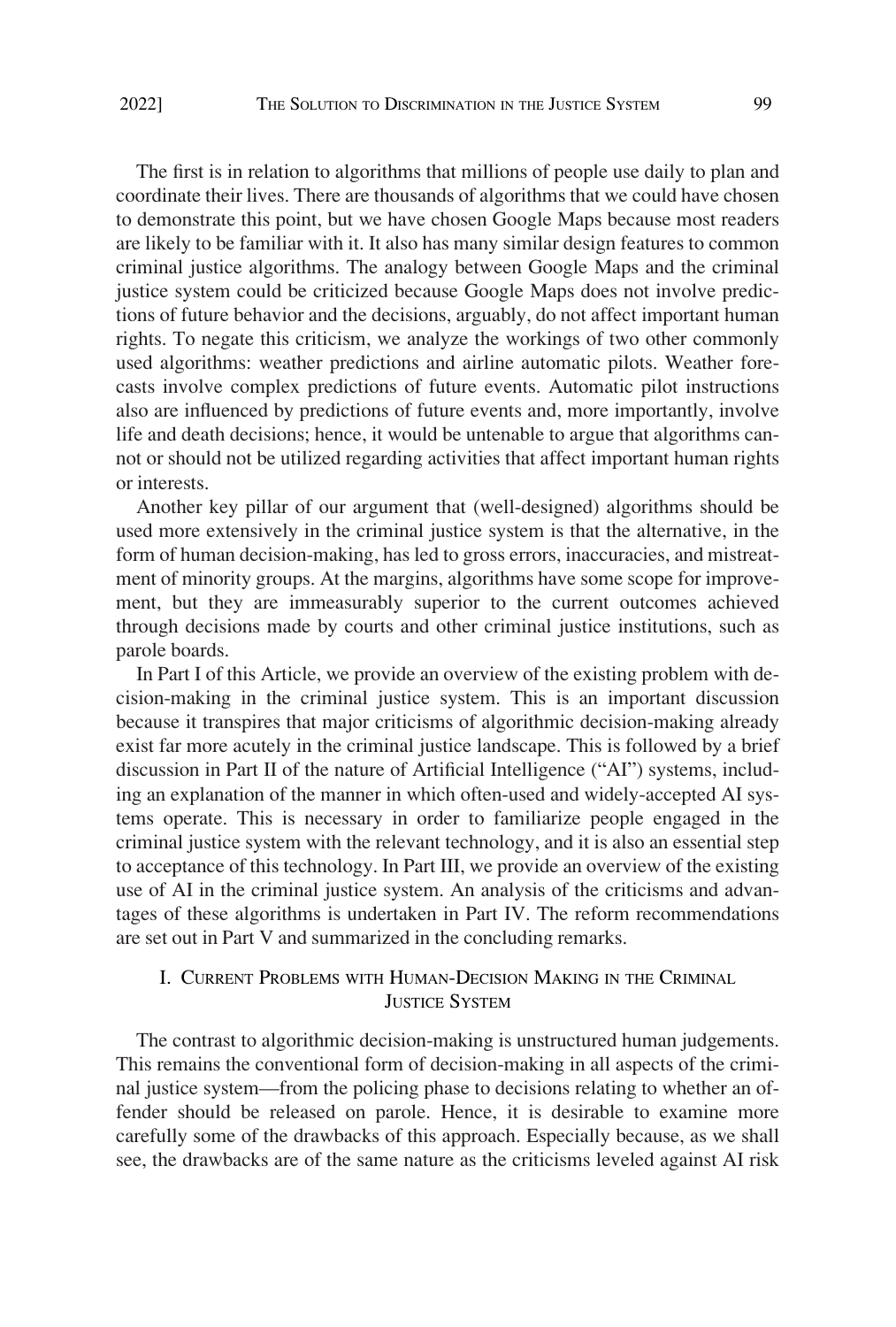assessment decision-making. In addition to the fact that human decision-making is poor at determining reoffending, there are numerous other problems associated with this approach.

The principle of equality before the law is widely accepted as a fundamental tenet of justice. While sentencing law and criminal law do not expressly target or discriminate against certain groups, much critical research has demonstrated that, in practice, sentencing systems operate in discriminatory ways. This is evidenced in the over-representation of certain racial groups at every level of the criminal justice system: in police stops, in bail applications, and in the harshness of sentences.23 Law disproportionality targets, for example, racial minorities and Black people in particular. Elizabeth Hinton and DeAnza Cook, in a recent historical review of the mass criminalization of Black Americans, note:

From the late nineteenth century onward, the high rates of arrest and incarceration within African American communities served to create what historian Khalil Muhammad has called a "statistical discourse" about black crime in the popular and political imagination. Reinforced by data, this discourse cast black people as a uniquely dangerous and lawbreaking group and justified the perpetual expansion of the American prison system, sustained harsh sentencing practices, informed decisions surrounding capital punishment, and sanctioned racial profiling in general. In cities like New York and Chicago, local law enforcement policies and policing practices further strengthened common associations between black people and criminality by routing illegal activities and informal economies to police-patrolled vice districts in black neighborhoods ... Considered an objective truth and a statistically irrefutable fact, notions of black criminality justified both structural and everyday racism.<sup>24</sup>

In many American states, urban, densely-populated, and largely Black neighborhoods are the target of more focused attention from law enforcement agencies than predominantly white, wealthy neighborhoods.25

As a consequence, police process more crimes, especially minor offenses, committed by racial minorities than crimes committed by white people.<sup>26</sup> Research has repeatedly demonstrated that police are more inclined to arrest suspects from racial

<sup>23.</sup> Margaret Bull Kovera, *Racial Disparities in the Criminal Justice System: Prevalence, Causes, and a Search for Solutions*, 75 J. SOC. ISSUES 1139, 1140 (2019); JACK GLASER, SUSPECT RACE: CAUSES AND CONSEQUENCES OF RACIAL PROFILING 8 (2015).

<sup>24.</sup> Elizabeth Hinton & DeAnza Cook, *The Mass Criminalization of Black Americans: A Historical Overview*, 4 ANN. REV. CRIMINOLOGY 261, 269–270 (2021).

<sup>25.</sup> K. Babe Howell, Prosecutorial Discretion and the Duty to Seek Justice in an Overburdened Criminal *Justice System*, 27 GEO. J. LEGAL ETHICS 285, 286, 290–91, 297–98 (2014); Kim Farbota, *Black Crime Rates: What Happens when Numbers Aren't Neutral*, HUFFINGTON POST (Sept. 2, 2015), [http://www.huffingtonpost.](http://www.huffingtonpost.com/kim-farbota/black-crime-rates-your-st_b_8078586.html)  [com/kim-farbota/black-crime-rates-your-st\\_b\\_8078586.html](http://www.huffingtonpost.com/kim-farbota/black-crime-rates-your-st_b_8078586.html).

<sup>26.</sup> Howell, *supra* note 25, at 286, 290–91; Rsch. Working Grp. & Task Force on Race and the Crim. Just. Sys., *Preliminary Report on Race and Washington's Criminal Justice System*, 35 SEATTLE U. L. REV. 623, 636– 38 (2012).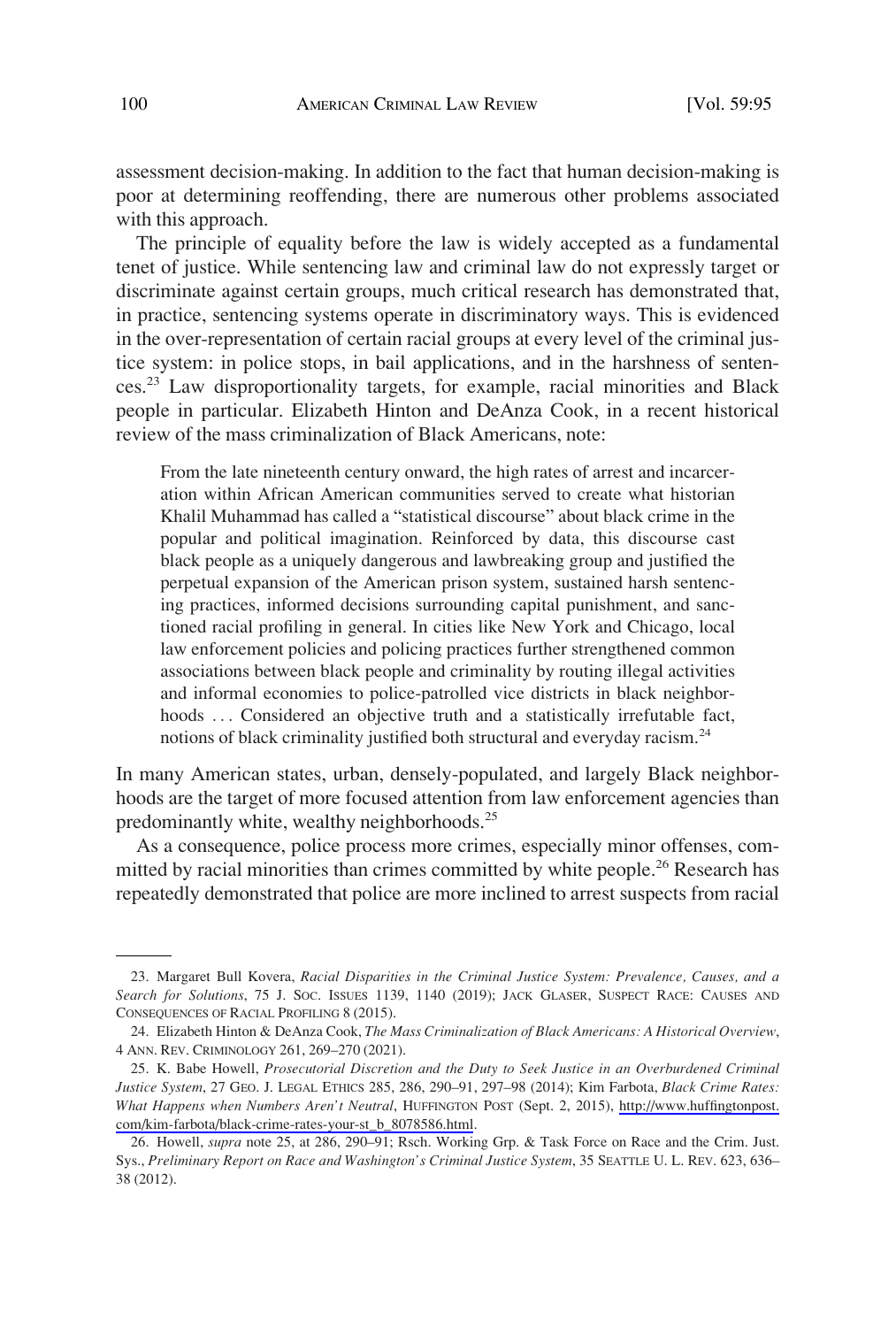minority groups than white suspects.<sup>27</sup> A recent report by the Bureau of Justice Statistics, for example, demonstrates that Black people were overrepresented by 30% as persons arrested for nonfatal violent crimes relative to their population size.<sup>28</sup> The over-policing of minority groups is the case even in an environment where decision-makers, including police officers, strenuously reject the use of group-based stereotypes to make judgements that affect others. Spencer, Charbonneau, and Glaser, argue that an important explanation lies in the implicit biases that operate outside of conscious awareness and control, but nevertheless influence behavior. Police often operate under conditions where uncertainty, high discretion, stress, and threats cause them to unconsciously rely on mental shortcuts and pernicious, but pervasive, stereotypes linking Black and Latinx people with violence, crime, and weapons. This response may occur even when officers disavow the use of category-based (e.g., racial) biases in deciding who to investigate or how to investigate them.<sup>29</sup>

Evidence also indicates a similar bias in prosecutorial actions. Prosecutors have largely unregulated and unreviewable discretion about whether to charge those arrested with crimes, as well as how many and which offenses to charge. $30$ Mirroring disparities in policing, research shows that prosecutors are more likely to file and proceed with charges against Black suspects than white suspects, even where their criminal records are identical. $31$  The explanations for this trend vary. Some argue that prosecutors prefer to avoid offending police with whom they must  $work<sup>32</sup>$  or that they are time poor and lack resources to analyze relevant evidence.<sup>33</sup> Another possible explanation is that implicit racial bias influences

32. Howell, *supra* note 25, at 312.

33. *Id.* at 313.

<sup>27.</sup> Task Force on Race and the Crim. Just. Sys., *supra* note 26, at 642 (quoting Tammy Rinehart Kochel, David B. Wilson & Stephen D. Mastrofski, *Effect of Suspect Race on Officers' Arrest Decisions*, 49 CRIMINOLOGY 473, 475 (2011)).

<sup>28.</sup> ALLEN J. BECK, RACE AND ETHNICITY OF VIOLENT CRIME OFFENDERS AND ARRESTEES, 2018 1 (2021), [https://bjs.ojp.gov/content/pub/pdf/revcoa18.pdf;](https://bjs.ojp.gov/content/pub/pdf/revcoa18.pdf) *see also*, Trevor Shoels, *The Color of Collateral Damage: The Mutilating Impact of Collateral Consequences on the Black Community and the Myth of Informed Consent*, 21 J. L. & Soc. Deviance 194, 223–226 (describing the disproportionate arrests of Black people for marijuana possession); Marisa Omori & Nick Petersen, *Institutionalizing Inequality in the Courts: Decomposing Racial and Ethnic Disparities in Detention, Conviction, and Sentencing*, 58 CRIMINOLOGY 678, 694 (2020) (noting Black people have a higher probability of detention).

<sup>29.</sup> Bull Kovera, *supra* note 23, at 1143; Katherine B. Spencer, Amanda K. Charbonneau, & Jack Glaser, *Implicit Bias and Policing*, 10/1 SOC. & PERSONALITY PSYCH. COMPASS 50, 51 (2016).

<sup>30.</sup> Angela J. Davis, *Racial Fairness in the Criminal Justice System: The Role of the Prosecutor*, 39 COLUM. HUM. RTS. L. REV. 202, 205–06 (2008); Robert J. Smith & Justin D. Levinson, *The Impact of Implicit Racial Bias on the Exercise of Prosecutorial Discretion*, 35 SEATTLE U. L. REV. 795, 806–08 (2012).

<sup>31.</sup> Task Force on Race and the Crim. Just. Sys., *supra* note 26, at 647 (quoting ROBERT D. CRUTCHFIELD, JOSEPH G. WEIS, RODNEY L. ENGEN & RANDY R. GAINEY, WASH. STATE MINORITY & JUSTICE COMM'N, RACIAL AND ETHNIC DISPARITIES IN THE PROSECUTION OF FELONY CASES IN KING COUNTY 4 (1995), [http://www.courts.](http://www.courts.wa.gov/committee/pdf/November&hx0025;201995&hx0025;20Report.pdf) [wa.gov/committee/pdf/November%201995%20Report.pdf\)](http://www.courts.wa.gov/committee/pdf/November&hx0025;201995&hx0025;20Report.pdf); Smith & Levinson, *supra* note 30, at 806 (citing Michael L. Radelet & Glenn L. Pierce, *Race and Prosecutorial Discretion in Homicide Cases*, 19 LAW & SOC'Y REV. 587, 587 (1985)) (demonstrating that prosecutors charged White and Black defendants differently in homicide cases in Florida).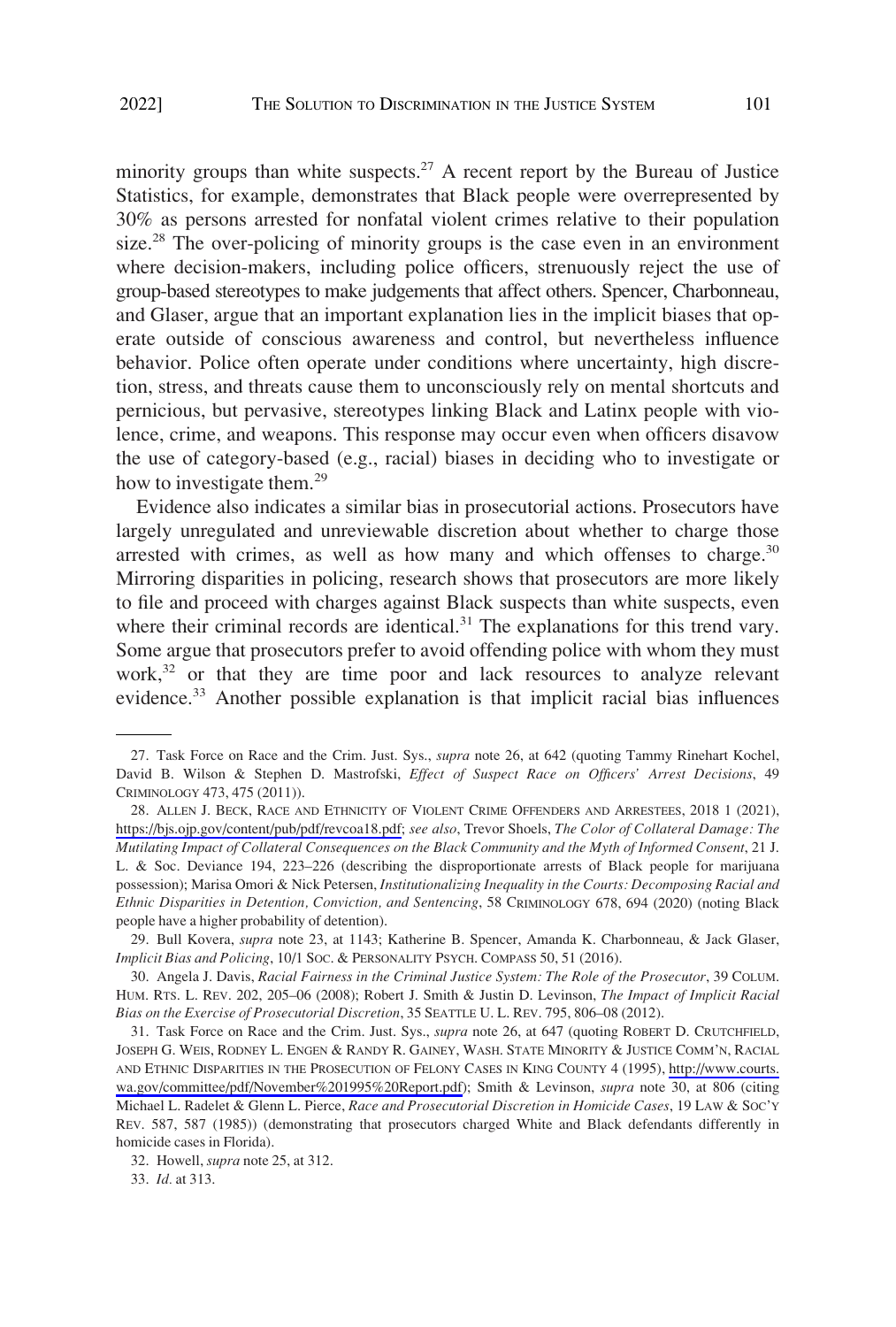prosecutors' exercise of discretion and results in the prosecution of a higher proportion of Black people.<sup>34</sup> Scholarship demonstrates how many Americans unconsciously assume that Black people are dangerous and associate them with criminality.35 As members of the American population, prosecutors and police are susceptible to this bias, and they could be more inclined to charge Black suspects with violent offenses.<sup>36</sup> For the same reason, they might be more likely to deem offenses as more serious and proceed with charges if the suspect is Black and the victim is white than vice-versa.<sup>37</sup> Moreover, more rigorous policing and higher rates of arrests amongst Black people mean they are more likely to have prior convictions than white people, which makes it easier for prosecutors to substantiate charges at trial.<sup>38</sup>

This pattern of discrimination in relation to people from racial minorities is also reproduced in the courts and at sentencing, where they are more likely to be convicted and receive harsher sanctions than white people for the same offenses.<sup>39</sup> The empirical research is damning. Although Black people constitute only 13% of the U.S. population, they represent over 30% of those imprisoned, with one in four Black men incarcerated at some point in their lives.<sup>40</sup> Black people are imprisoned at more than five times the rate at which white Americans are imprisoned,<sup>41</sup> and they receive longer prison terms than white offenders who have committed the same crimes and have identical criminal histories.<sup>42</sup> A study undertaken in the federal jurisdiction between 2005 and 2012 found that judges imposed longer prison sentences on Black men than on white offenders convicted of similar offenses.<sup>43</sup>

<sup>34.</sup> Angela J. Davis, *Prosecution and Race: The Power and Privilege of Discretion*, 67 FORDHAM L. REV. 13, 34–35 (1998) [hereinafter Davis, *Prosecution and Race*]; Kristin N. Henning, *Criminalizing Normal Adolescent Behavior in Communities of Color: The Role of Prosecutors in Juvenile Justice Reform,* 98 CORNELL L. REV. 383, 429 (2013).

<sup>35.</sup> Smith & Levinson, *supra* note 30, at 798; Task Force on Race and the Crim. Just. Sys., *supra* note 26, at 665-66.

<sup>36.</sup> *See* Smith & Levinson, *supra* note 30, at 808 (explaining prosecutors are inclined to believe that Black suspects acted more violently than white suspects).

<sup>37.</sup> Davis, *Prosecution and Race*, *supra* note 34, at 35.

<sup>38.</sup> *Id.* at 36–37.

<sup>39.</sup> Bull Kovera, *supra* note 23, at 1145; Rose Matsui Ochi, *Racial Discrimination in Criminal Sentencing*, *in*  CONTINUING THE STRUGGLE FOR JUSTICE: 100 YEARS OF THE NATIONAL COUNCIL ON CRIME AND DELINQUENCY 193, 193–195 (Barry Krisberg et al. eds., 2007).

<sup>40.</sup> Bull Kovera, *supra* note 23, at 1145; JENNIFER BRONSON & E. ANN CARSON, Bureau of Just. Stat., PRISONERS IN 2017 1, 17 (2019),<https://bjs.ojp.gov/content/pub/pdf/p17.pdf>.

<sup>41.</sup> Heather C. West, William J. Sabol & Sarah J. Greenman, Bureau of Just. Stat., Prisoners in 2009 1, 9 (2010). [hereinafter BUREAU OF JUST. STAT.. 2009]; *see also* Prison Reform Tr., *Prison Factfile,* BROMLEY BRIEFINGS, June 2012, at 1, 35, [http://www.antoniocasella.eu/nume/Bromley\\_briefings\\_Factfile\\_June2012.pdf](http://www.antoniocasella.eu/nume/Bromley_briefings_Factfile_June2012.pdf) (showing that the over-representation of racial minorities in the United Kingdom is similar).

<sup>42.</sup> David Abrams, Mariannee Bertrand & Sendhil Mullainathan, *Do Judges Vary in Their Treatment of Race?*, 41 J. LEGAL STUD. 347, 356, 371 (2012); Ronald Everett & Roger Wojtkiewicz, *Difference, Disparity, and Race/Ethnic Bias in Federal Sentencing*, 18 J. QUANTITATIVE CRIMINOLOGY 189, 206–07 (2002).

William Rhodes, Ryan Kling, Jeremy Luallen & Christina Dyous, *Federal Sentencing Disparity: 2005-*  43. *2012* 41 (BUREAU OF JUST. STAT., Working Paper No. 2015:01, 2015), [https://www.bjs.gov/content/pub/pdf/](https://www.bjs.gov/content/pub/pdf/fsd0512.pdf) [fsd0512.pdf](https://www.bjs.gov/content/pub/pdf/fsd0512.pdf).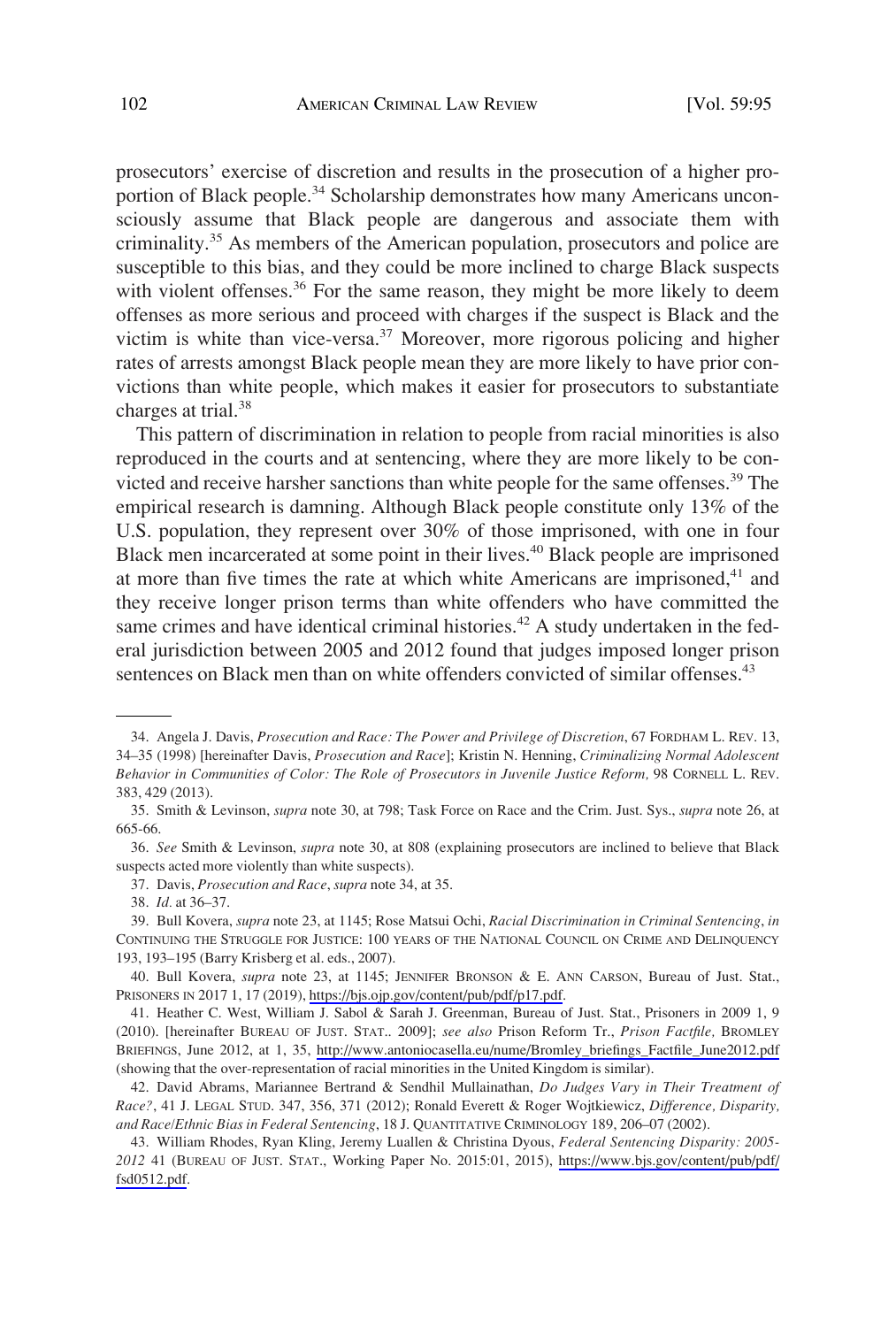Other authors have found that heavier penalties have been imposed on Black offenders who harmed white victims than on offenders who harmed Black victims, accounting for this outcome by explaining that "the judges were also white, and their in-group or worldview was more threatened by criminal conduct against persons from their in-group."<sup>44</sup> Harsher penalties for certain groups within the community cannot be uncoupled from the reality that sentencing discretion, which is part of the judicial decision-making process, unavoidably leads to sentences based, at least in part, on the personal predispositions of judges. As a result, even when judges do their best to be fair and objective, they inevitably have preferences and biases that inform their decision-making. Research has shown that:

[T]he influence of unconscious bias on judges is subtle. We know that judges harbor many of the same implicit associations as most adults. For example, in our study using the implicit association test, we found that 80 percent of white judges more strongly associated Black faces with negative words, and white faces with positive words. Black judges expressed a more complex pattern, with some judges showing the same white-good/Black-bad association as white judges, but an equal number showing the opposite preference. These results suggest that judges are no different than most adults in the United States.<sup>45</sup>

Research on judicial cognition suggests that judging is at least partly an intuitive or unconscious cognitive process like other human decision-making. This can sometimes assist in quick and efficient decision-making, but it can also produce systematic errors. Judges are generally not deliberate users of poor quality or inaccurate assumptions; rather, their decision-making can be influenced by the unconscious impact of factors like bounded rationality, which reflects the costs and difficulties of obtaining all information required for rational decision-making, the time constraints, and the physical limitations of human cognitive ability. When dealing with excess information in very short timeframes, judges draw on a range of cognitive heuristics, biases, and other cognitive factors including emotion, group identity, and cultural worldview.46

While judges are inclined to imbue their decisions with their subjective experiences, preferences, and values, this should not be accommodated by the general public, given that their decisions have resulted in unequal treatment of the people

<sup>44.</sup> Siegfried L. Sporer & Jane Goodman-Delahunty, *Disparities in Sentencing Decisions*, *in* SOCIAL PSYCHOLOGY OF PUNISHMENT ON CRIME 379, 390 (Margrit E. Oswald et al. eds., 2009) [hereinafter SOCIAL PSYCHOLOGY]; *see also* Scott Duxbury, *Who Controls Criminal Law? Racial Threat and the Adoption of State Sentencing Law, 1975 to 2012*, 86 AM. SOCIO. REV. 123, 144–46 (2021) (finding sentencing policies are uniquely responsive to white public policy opinion).

<sup>45.</sup> Bernice B. Donald, Jeffrey Rachlinski & Andrew J. Wistrich, *Getting Explicit About Implicit Bias*, 104 JUDICATURE 75, 76 (2021).

<sup>46.</sup> Kylie Burns, *Judges, 'Common Sense' and Judicial Cognition*, 25 GRIFFITH L. REV. 319 (2016).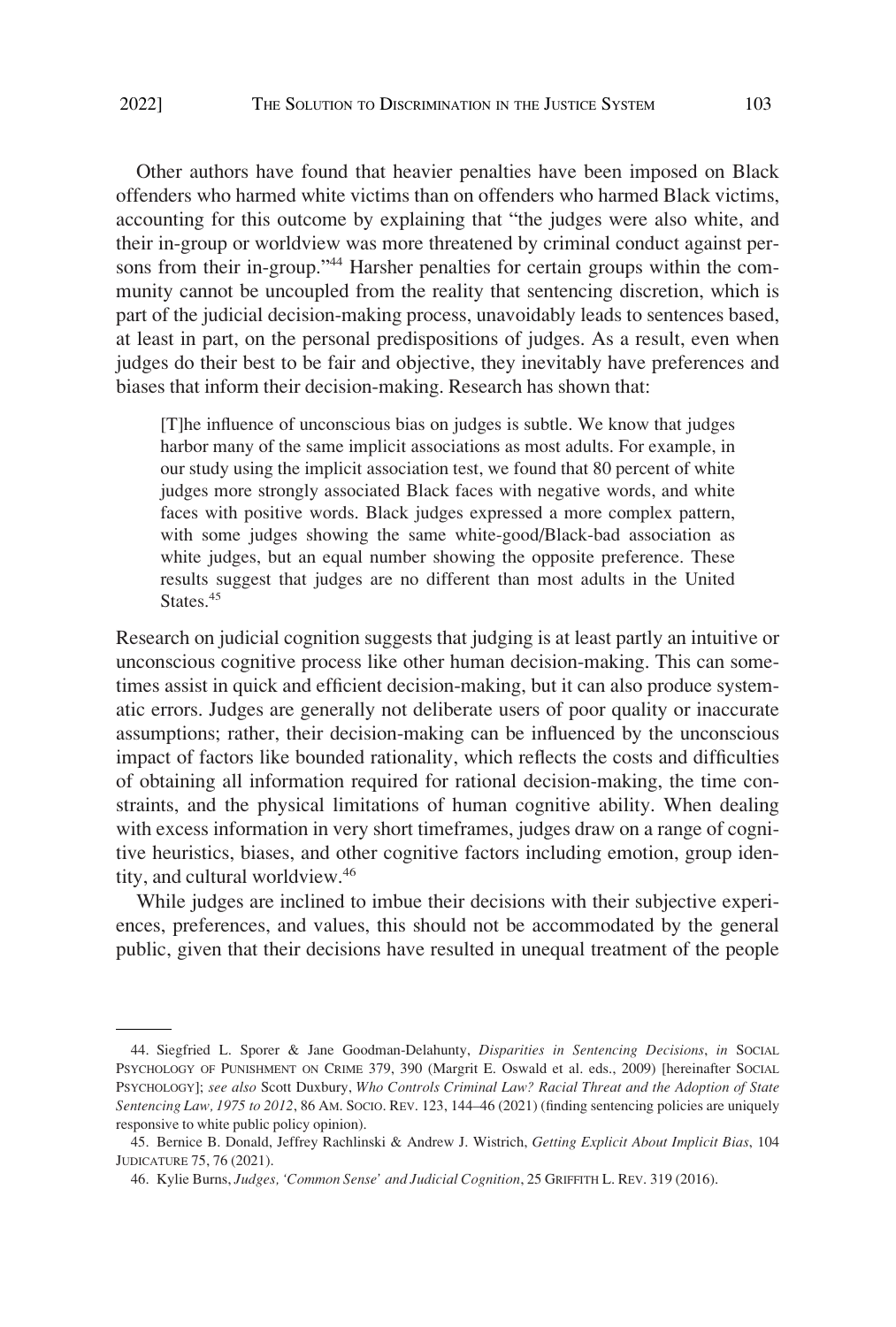<span id="page-9-0"></span>affected.47 The pervasive biases of police, prosecutors, and judges show that the current decision-making process in the criminal justice system is broken. We now discuss the benefits of artificial intelligence and how the system can be improved.

# II. THE NATURE OF ARTIFICIAL INTELLIGENCE

# *A. Overview of Algorithms and Artificial Intelligence*

AI systems utilize algorithms, which are capable of synthesizing large amounts of data involving prior actions or behaviors, to predict future behaviors. Algorithms are not new<sup>48</sup> and are simply "instructions for solving a problem or completing a task. Recipes are algorithms, as are math equations. Computer code is algorithmic."<sup>49</sup> Algorithms are increasingly used because "massive amounts of data are being created, captured and analyzed by businesses and governments."<sup>50</sup> They already have an important role in many aspects of society, from risk assessments for insurance premiums, to detection of tax fraud, $51$  to determinations about credit risk.<sup>52</sup>

Because AI systems use algorithms to synthesize data and solve problems, there is an inextricable connection between algorithms and  $AI^{53}$  All AI systems are based on algorithms, but not all algorithms operate within an AI construct. The main advantage of AI systems that incorporate algorithms is that they are capable of providing accurate and efficient solutions to problems that often require computation or assessment of a large number of variables. AI can operate in an unlimited number of areas. One of the most commonly used forms of AI is Siri, which is a virtual assistant that uses voice recognition to provide information to iPhone users. Other common examples include ridesharing apps like Uber that use AI to anticipate driver demand;<sup>54</sup> plagiarism checkers such as "Turnitin";<sup>55</sup> and social media apps like Facebook that use AI to suggest connections.<sup>56</sup>

<sup>47.</sup> Mirko Bagaric, *Sentencing: From Vagueness to Arbitrariness: The Need to Abolish the Stain that Is the Instinctive Synthesis*, 38 U.N.S.W.L.J. 76, 110–11 (2015).

*See* Lee Rainie & Janna Anderson, *Code-Dependent: Pros and Cons of the Algorithm Age*, PEW RSCH. 48. CTR. (Feb. 8, 2017), [http://www.pewinternet.org/2017/02/08/code-dependent-pros-and-cons-of-the-algorithm](http://www.pewinternet.org/2017/02/08/code-dependent-pros-and-cons-of-the-algorithm-age/)[age/](http://www.pewinternet.org/2017/02/08/code-dependent-pros-and-cons-of-the-algorithm-age/).

<sup>49.</sup> *Id.* 

<sup>50.</sup> *Id.* 

<sup>51.</sup> Ric Simmons, *Quantifying Criminal Procedure: How to Unlock the Potential of Big Data in Our Criminal Justice System*, 2016 MICH. ST. L. REV. 947, 952, 957 (2016).

<sup>52.</sup> *Id.* 

<sup>53.</sup> Throughout this Article, algorithm and artificial intelligence, or AI, are used interchangeably.

<sup>54.</sup> Daniel Faggella, *Everyday Examples of Artificial Intelligence and Machine Learning*, EMERJ (Mar. 10, 2020),<https://emerj.com/ai-sector-overviews/everyday-examples-of-ai/>.

<sup>55.</sup> *Id.* 

<sup>56.</sup> *Id.*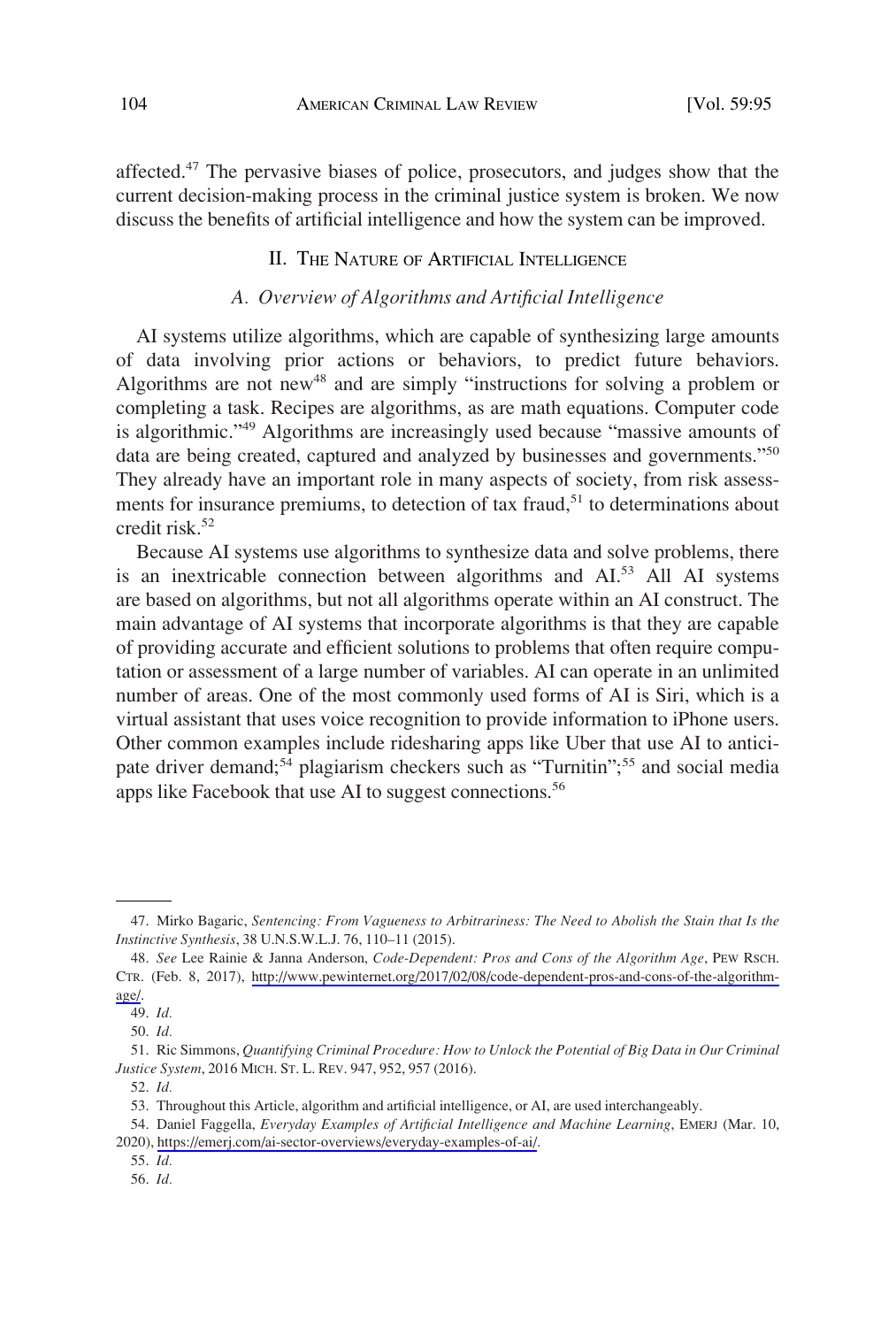<span id="page-10-0"></span>Advances in neural network technology—especially deep learning systems drive the recent explosion of interest in AI.<sup>57</sup> Deep learning is a statistical method for classifying patterns, based on large amounts of sample data, using neural networks with multiple layers. The networks are constructed with input nodes connected to output nodes via a series of "hidden" nodes arranged in layers. Input nodes can represent any data—such as pixels in image recognition and words in speech recognition—and the outputs involve the decision or coding that the researcher is looking for, e.g. the classification of a picture or the meaning of the sentence. All of the nodes (or "neurons") within the network have activation levels, so that a neuron will 'fire' if the nodes connected to it add up to a certain activation level or higher. All of the connections initially have a random weighting assigned to them, but by using a large training set and a process called back-propagation, eventually, the activation levels and weighting are adjusted to the point where any given input will produce the correct output.<sup>58</sup>

The best way to understand the manner in which algorithms work is to go from the general to the specific. To this end, we will discuss further the workings of Google Maps, weather forecasts, and automatic airline pilots.

#### *B. Google Maps, Weather Forecasts, and Automatic Piloting*

#### 1. Google Maps

Google Maps is used by over one billion users annually, offering digitalized navigation for both indoor and outdoor environments.<sup>59</sup> Google Maps gathers "massive amounts of geospatial data," through its Base Map Partner Program<sup>60</sup> and vehicle patrols, which is provided to users via a mobile application.<sup>61</sup> To help users get to their destinations, Google Maps uses the Dijkstra algorithm,<sup>62</sup> which builds "up a solution piece by piece, always choosing the next piece that offers the

<sup>57.</sup> The field expanded in 2012 when Krizhevsky, Sutskever, and Hinton demonstrated remarkable results in image classification and object recognition using large scale multi-layer, deep networks. *See* Alex Krizhevsky, Ilya Sutskever & Geoffrey E. Hinton, *ImageNet Classification with Deep Convolutional Neural Networks*, 60 COMMC'NS. ACM 84 (2017); RONALD ASHRI, THE AI-POWERED WORKPLACE HOW ARTIFICIAL INTELLIGENCE, DATA, AND MESSAGING PLATFORMS ARE DEFINING THE FUTURE OF WORK 36 (2019) (identifying the Krizhevsky, Sutskever & Hinton paper as a "seminal" work in the field of neural networks).

<sup>58.</sup> See GARY MARCUS, DEEP LEARNING: A CRITICAL APPRAISAL 3-4, 7 (2018), [https://arxiv.org/pdf/1801.](https://arxiv.org/pdf/1801.00631.pdf) [00631.pdf.](https://arxiv.org/pdf/1801.00631.pdf)

<sup>59.</sup> Harold Stark, *Since You Asked, Here's How Google Maps Really Works*, FORBES (Apr. 26, 2017, 8:57 AM), [https://www.forbes.com/sites/haroldstark/2017/04/26/since-you-asked-heres-how-google-maps-really](https://www.forbes.com/sites/haroldstark/2017/04/26/since-you-asked-heres-how-google-maps-really-works/#45b878d04dbe)[works/#45b878d04dbe](https://www.forbes.com/sites/haroldstark/2017/04/26/since-you-asked-heres-how-google-maps-really-works/#45b878d04dbe).

<sup>60.</sup> This program allows Google to collect data from organizations like "the US Geological Survey, Forest Service, city and state councils and so forth . . . ." *Id.* 

<sup>61.</sup> *Id.* 

<sup>62.</sup> The Dijkstra algorithm was created by Edsger W. Dijkstra in 1956 to "find the shortest route between two cities in the Netherlands." Michael Byrne, *The Simple, Elegant Algorithm that Makes Google Maps Possible*, VICE (Mar. 22, 2015, 7:00 AM), [https://www.vice.com/en\\_us/article/4x3pp9/the-simple-elegant-algorithm-that](https://www.vice.com/en_us/article/4x3pp9/the-simple-elegant-algorithm-that-makes-google-maps-possible)[makes-google-maps-possible](https://www.vice.com/en_us/article/4x3pp9/the-simple-elegant-algorithm-that-makes-google-maps-possible).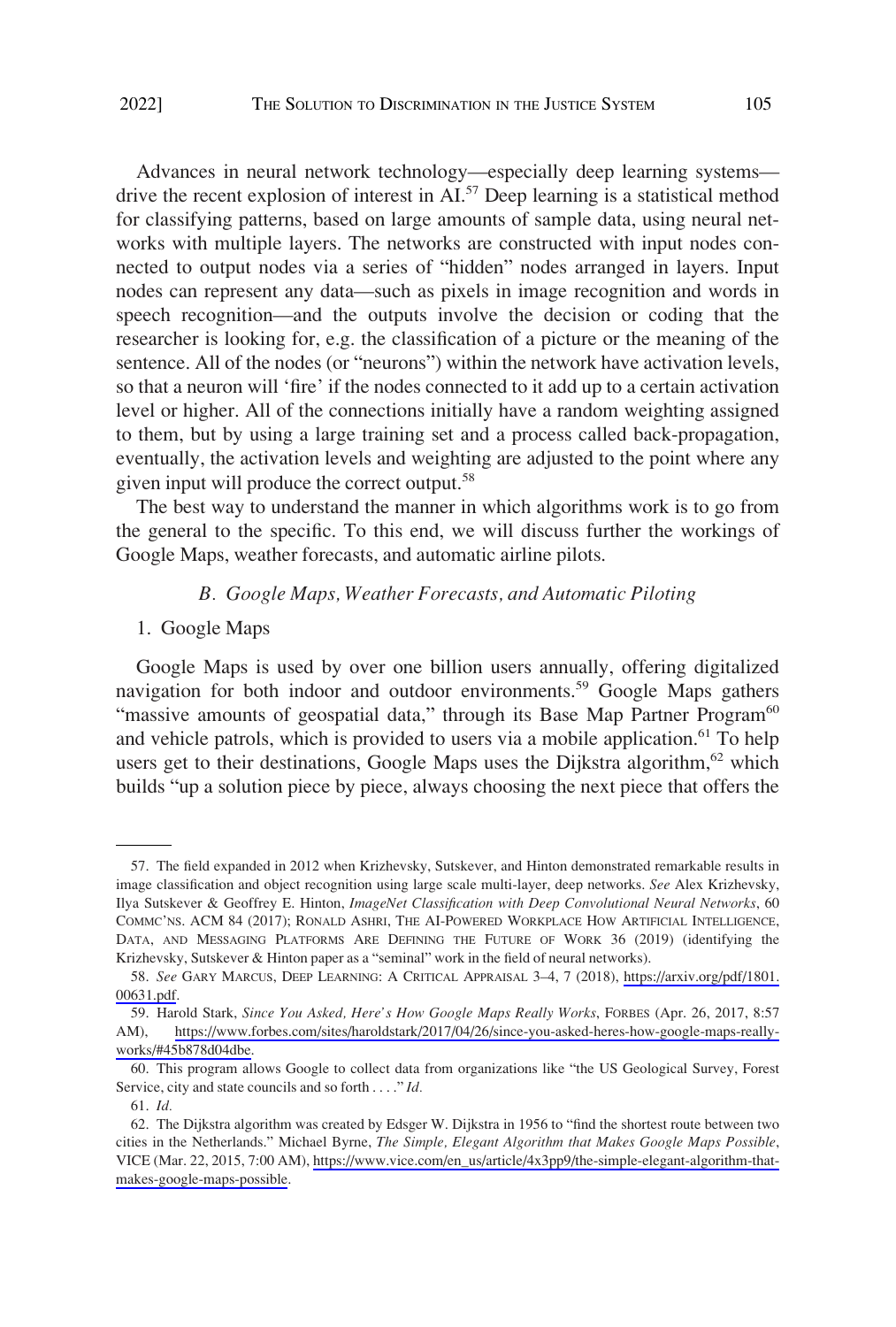<span id="page-11-0"></span>most obvious and immediate benefit."<sup>63</sup> Google Maps has made the lives of many easier by preventing individuals from getting lost, allowing drivers to beat traffic, revolutionizing the real estate market, and leading to the creation of many other helpful apps.<sup>64</sup> It has made detective work easier, for example, by allowing officers to expose child porn rings and helping to reunite a mother and son.<sup>65</sup> Most recently, Google Maps has added features allowing users in many countries to safely negotiate travel in light of the coronavirus (COVID-19) pandemic.<sup>66</sup> However, like many other systems that rely on algorithms, Google Maps is not without criticism. Real time location sharing has made it easier for abusers to monitor their partners, potentially exposing vulnerable individuals to further abuse.<sup>67</sup>

### 2. Weather Forecasting

Weather forecasts involve the prediction of future weather conditions. Forecasts can be made in a variety of ways, "from [a] relatively simple observation of the sky to highly complex computerized mathematical models."68 Technological advances have led to improvements in weather forecasts. For instance, the error rate for high temperature forecasts in the United States for a five-day period has improved by two degrees since 1975, making the forecasts likely to be only about five degrees off.<sup>69</sup> Flash flood warnings and hurricane landfall predictions have also improved.70 Accurate forecasts "can mean the difference between prosperity and ruin, life and death,"<sup>71</sup> but the perfect forecast is still unreachable.<sup>72</sup>

Yoon Mi Kim, *Dijkstra Algorithm: Key to Finding the Shortest Path, Google Map to Waze*, MEDIUM 63. (June 12, 2019), [https://medium.com/@yk392/dijkstra-algorithm-key-to-finding-the-shortest-path-google-map](https://medium.com//dijkstra-algorithm-key-to-finding-the-shortest-path-google-map-to-waze-56ff3d9f92f0)[to-waze-56ff3d9f92f0.](https://medium.com//dijkstra-algorithm-key-to-finding-the-shortest-path-google-map-to-waze-56ff3d9f92f0)

<sup>64.</sup> Hannah Francis, 10 Years of Google Maps: 10 Ways It Changed the World, SYDNEY MORNING HERALD, <https://www.smh.com.au/technology/10-years-of-google-maps-10-ways-it-changed-the-world-20150212-13d7wq.html> (last updated Feb. 13, 2015, 1:55 PM).

<sup>65.</sup> *Id.* 

*See* Alaa Elassar, *Google Maps Releases New Features to Help People Navigate Coronavirus Hot Spots*, 66. CNN, <https://www.cnn.com/2020/07/04/us/google-maps-coronavirus-warning-trnd/index.html> (last updated July 4, 2020, 4:03 PM) (outlining efforts to provide users with restriction, testing, and public transit alerts).

*See id.*; Kevin Murnane, *The Good, the Bad, and the Ugly of Google Maps' New Real-Time Location*  67. *Sharing*, FORBES (Mar. 22, 2017, 12:48 PM), [https://www.forbes.com/sites/kevinmurnane/2017/03/22/the-good](https://www.forbes.com/sites/kevinmurnane/2017/03/22/the-good-the-bad-and-the-ugly-of-google-maps-new-real-time-location-sharing/#669a0cf95a86)[the-bad-and-the-ugly-of-google-maps-new-real-time-location-sharing/#669a0cf95a86.](https://www.forbes.com/sites/kevinmurnane/2017/03/22/the-good-the-bad-and-the-ugly-of-google-maps-new-real-time-location-sharing/#669a0cf95a86)

<sup>68.</sup> Piyush Kapoor & Sarabjeet Singh Bedi, *Weather Forecasting Using Sliding Window Algorithm*, INT'L SCHOLARLY RSCH. NOTICES, 2013, at 1, 1.

<sup>69.</sup> Tim Brookes, Weather Forecasting, NAT'L GEOGRAPHIC, [https://www.nationalgeographic.com/science/](https://www.nationalgeographic.com/science/earth/earths-atmosphere/weather-forecasting-science/#close) [earth/earths-atmosphere/weather-forecasting-science/#close](https://www.nationalgeographic.com/science/earth/earths-atmosphere/weather-forecasting-science/#close) (last visited July 28, 2020).

<sup>70.</sup> *Id.*; *see also* Kapoor & Bedi, *supra* note 68, at 1 (noting that accurate weather predictions are essential for "climate monitoring, drought detection, severe weather prediction, agriculture and production, planning in energy industry, aviation industry, communication, pollution dispersal, and so forth" and that "[i]n military operations, there is a considerable historical record of instances when weather conditions have altered the course of battles.").

<sup>71.</sup> Brookes, *supra* note 69.

<sup>72.</sup> *See id.*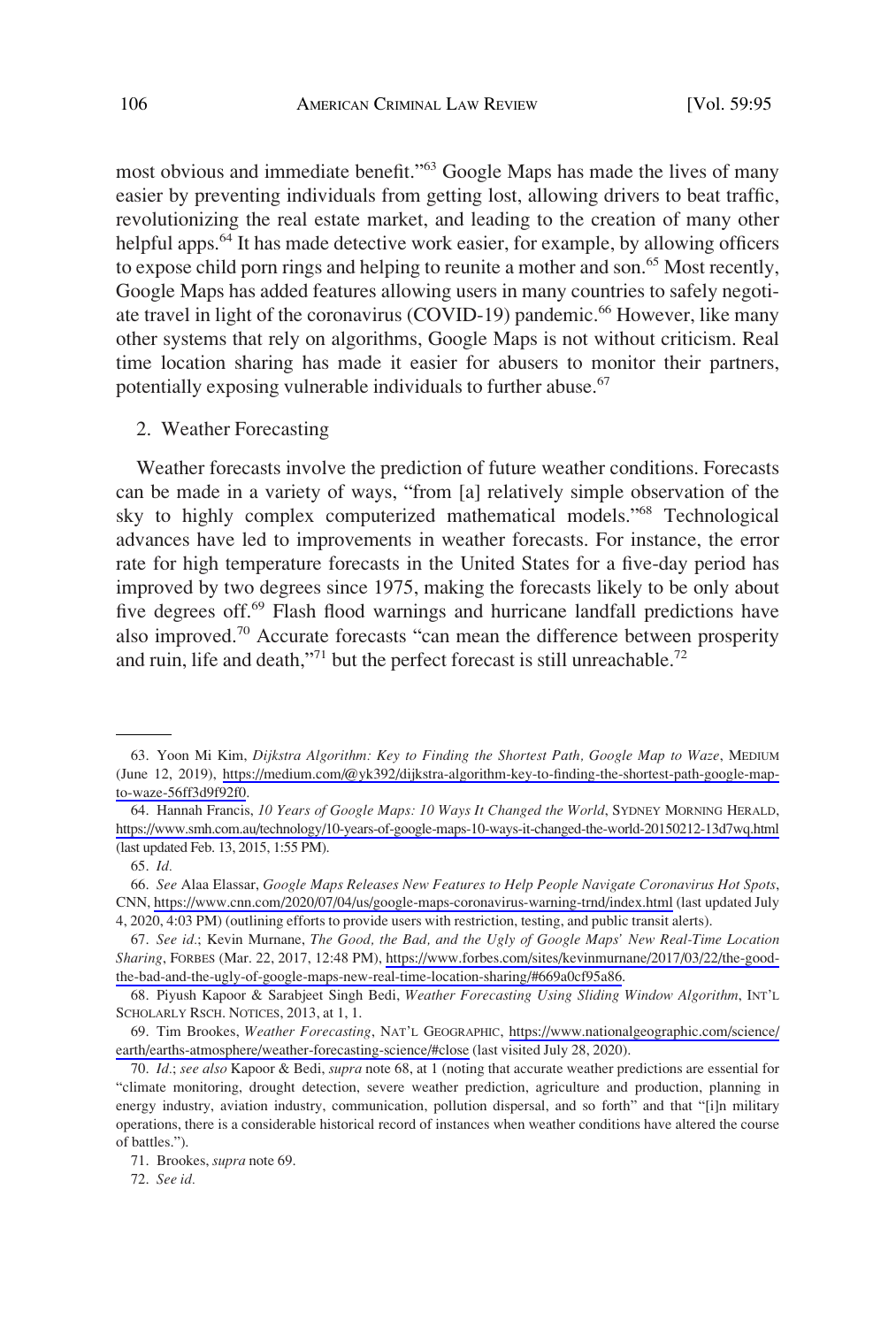<span id="page-12-0"></span>Despite the difficulty in creating the perfect forecast, algorithms improve accuracy by processing large amounts of data. The National Weather Service takes in "192,000 observations from surface stations, 2,700 observations from ships, 18,000 from weather buoys, 115,000 from aircraft, about 250,000 from balloons, and 140 million from satellites" daily.<sup>73</sup> Modern weather forecasting is done through numerical weather prediction models.<sup>74</sup> A model is created by dividing the atmosphere into a 3D grid spanning the planet. After current conditions for each cell are inputted, the model runs using "the starting conditions to calculate how the weather is expected to change in each cell."<sup>75</sup> Then, the model creates predictions about when such changes might occur, thereby creating a weather forecast.<sup>76</sup> Once the models have calculated future conditions, meteorologists can verify the algorithms' accuracy.<sup>77</sup> Even if there are some errors, the use of computer algorithms, including machine learning algorithms, for forecasting future weather conditions is superior to other methods.<sup>78</sup>

3. Automatic Piloting

Today's aircraft use sophisticated autopilot systems that perform the duties of a highly-trained pilot, making flights safer and more efficient.<sup>79</sup> Autopilot, also known as the automatic flight control system ("AFCS"), is included as part of a plane's avionics system, which is the "electronic systems, equipment, and devices used to control key systems of the plane and its flight."<sup>80</sup> Although autopilot was originally created to help pilots "during tedious stages of flight," systems today conduct very precise maneuvers and control various parts of the plane.<sup>81</sup> An autopilot system consists of high-speed processors that gather data from plane sensors and other equipment, "including gyroscopes, accelerometers, altimeters, compasses and airspeed indicators."82 The system's flight director component then compares the data—using a series of calculations—to a control mode entered by

<sup>73.</sup> *Id.* 

<sup>74.</sup> Nikhil Chandwani, *How Are Weather Forecasts Made?*, NYK DAILY (Oct. 6, 2019), [https://nykdaily.](https://nykdaily.com/2019/10/how-are-weather-forecasts-made/) [com/2019/10/how-are-weather-forecasts-made/.](https://nykdaily.com/2019/10/how-are-weather-forecasts-made/)

<sup>75.</sup> *Id.* 

<sup>76.</sup> *Id.*; *see* Brookes, *supra* note 69 (noting that meteorologists may use a time machine computer model, which uses equations to analyze information on present conditions and predict future conditions).

<sup>77.</sup> Brookes, *supra* note 69.

*See* Laurie Brenner, *Four Types of Forecasting*, SCIENCING, [https://sciencing.com/four-types-forecasting-](https://sciencing.com/four-types-forecasting-8155139.html)78. [8155139.html](https://sciencing.com/four-types-forecasting-8155139.html) (last updated Nov. 22, 2019); *see also* MARK HOLMSTROM, DYLAN LIU & CHRISTOPHER VO, MACHINE LEARNING APPLIED TO WEATHER FORECASTING 1 (2016), [https://pdfs.semanticscholar.org/2761/](https://pdfs.semanticscholar.org/2761/8afb77c5081d942640333528943149a66edd.pdf)  [8afb77c5081d942640333528943149a66edd.pdf](https://pdfs.semanticscholar.org/2761/8afb77c5081d942640333528943149a66edd.pdf); Chandwani, *supra* note 74 (noting that "[f]or a lot of the routine weather, the forecast models are so good now that there's really not that much that the human forecasters are going to add.").

William Harris, *How Autopilot Works*, HOWSTUFFWORKS, (Oct. 10, 2007), [https://science.howstuffworks.](https://science.howstuffworks.com/transport/flight/modern/autopilot.htm/printable) 79. [com/transport/flight/modern/autopilot.htm/printable](https://science.howstuffworks.com/transport/flight/modern/autopilot.htm/printable).

<sup>80.</sup> *Id.* 

<sup>81.</sup> *Id.* 

<sup>82.</sup> *Id.*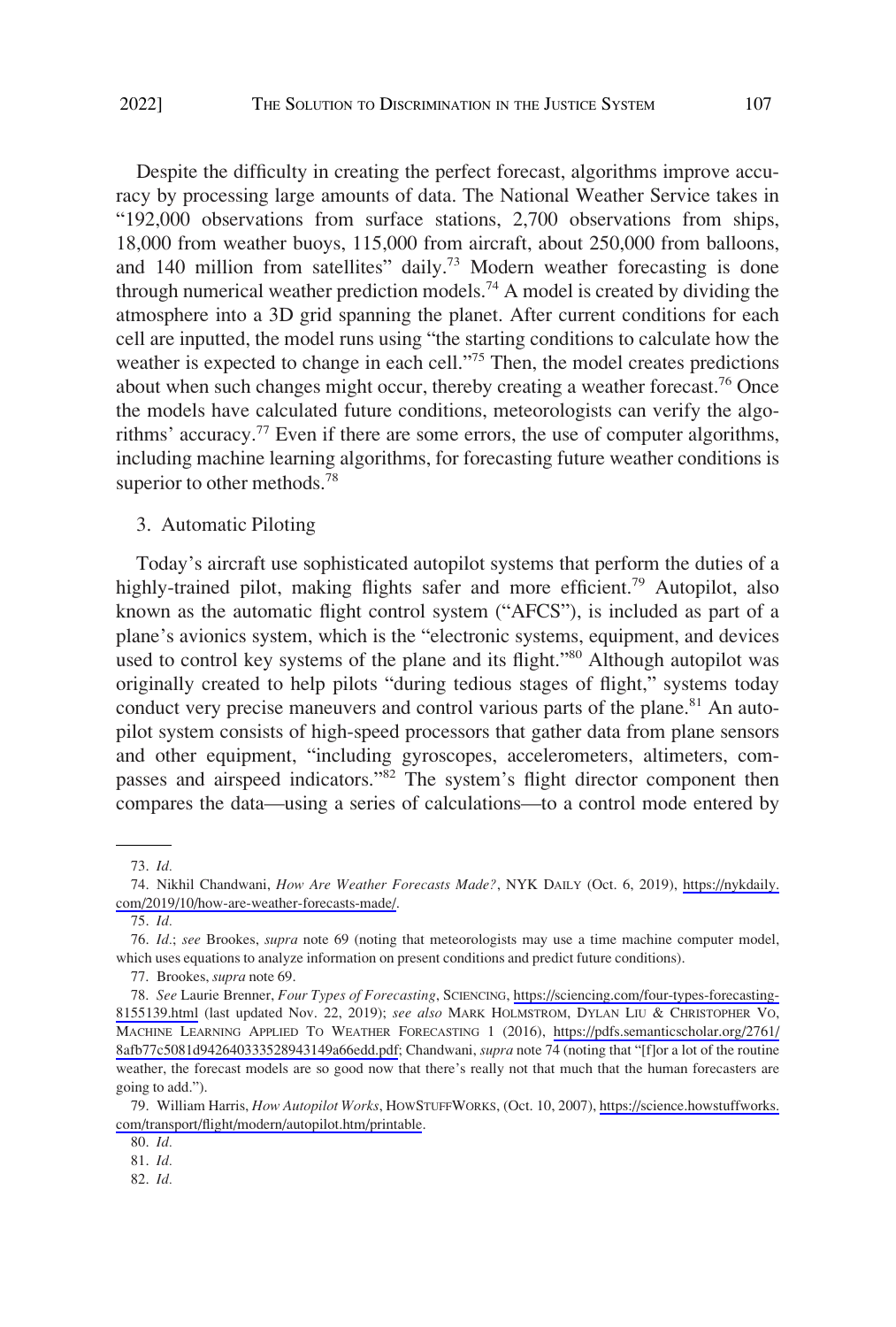<span id="page-13-0"></span>the pilot to ensure the plane is obeying flight parameters. $83$  A servomechanism is then used to adjust the aircraft's control surfaces where necessary for proper performance.84 This process is indicative of a negative feedback loop, which is "a self-regulating system that reacts to feedback in a way that maintains equilibrium."<sup>85</sup>

Much like other algorithms, autopilot systems are not fail-proof. Systems may stop working, but "no failure in the automatic pilot can prevent effective employment of manual override," and pilots must be able to fly an aircraft with and without autopilot systems.<sup>86</sup> Furthermore, pilots must understand how to program the systems, as "[a]utopilots are dumb and dutiful, meaning . . . if you program them incorrectly, they will kill you."<sup>87</sup> Autopilot algorithms have revolutionized the art of flying a plane, but human involvement is still necessary because "[a]s advanced as the technology is, an autopilot is not auto enough to think for itself, which means it's not smart enough to fly a plane by itself . . . . "<sup>88</sup> Algorithms and AI predominate our daily lives by helping ensure safety and flexibility. Now that we understand how they work in other contexts, we will turn to their use in the criminal justice system.

## III. CURRENT USE OF ALGORITHMS AND AI IN THE CRIMINAL JUSTICE SYSTEM

We now discuss the manner in which AI has been incorporated into each stage of the criminal justice system, commencing with policing and crime detection, and then moving through the stages of parole determinations.

# *A. Policing and Detection of Crime*

## 1. Predictive Policing

The detection and regulation of criminal activity has traditionally been reactive, meaning it occurs in response to real-time events rather than as a proactive analysis of historical and evolving evidence and data.<sup>89</sup> AI has the capacity to greatly increase the effectiveness of proactive, or predictive, policing. Algorithms, designed based on previous patterns of behavior, can predict the likelihood of

*Id.*; *see also* Morgan Cutolo, *We Finally Know How Autopilot Works on an Airplane*, READER'S DIGEST, 88. <https://www.rd.com/article/how-airplane-autopilot-works/> (last updated Jan. 14, 2020) (explaining various features of autopilot and how pilots use them when flying planes).

89. Sarah Brayne, *Big Data Surveillance: The Case of Policing*, 82 AM. SOCIO. REV. 977, 989 (2017).

<sup>83.</sup> *Id.* 

<sup>84.</sup> *Id.* 

<sup>85.</sup> Alexandra Appolonia, Abby Tang & Uma Sharma, *How Autopilot on an Airplane Works*, Bus. INSIDER (Oct. 15, 2019, 9:30 AM), [https://www.businessinsider.com/autopilot-how-airplane-automatic-flight-control](https://www.businessinsider.com/autopilot-how-airplane-automatic-flight-control-system-pilots-2019-10)[system-pilots-2019-10;](https://www.businessinsider.com/autopilot-how-airplane-automatic-flight-control-system-pilots-2019-10) *see also* Harris, *supra* note 79, (explaining what a negative feedback loop is to illustrate how automated flight control systems operate).

<sup>86.</sup> Harris, *supra* note 79.

<sup>87.</sup> Appolonia et al., *supra* note 85.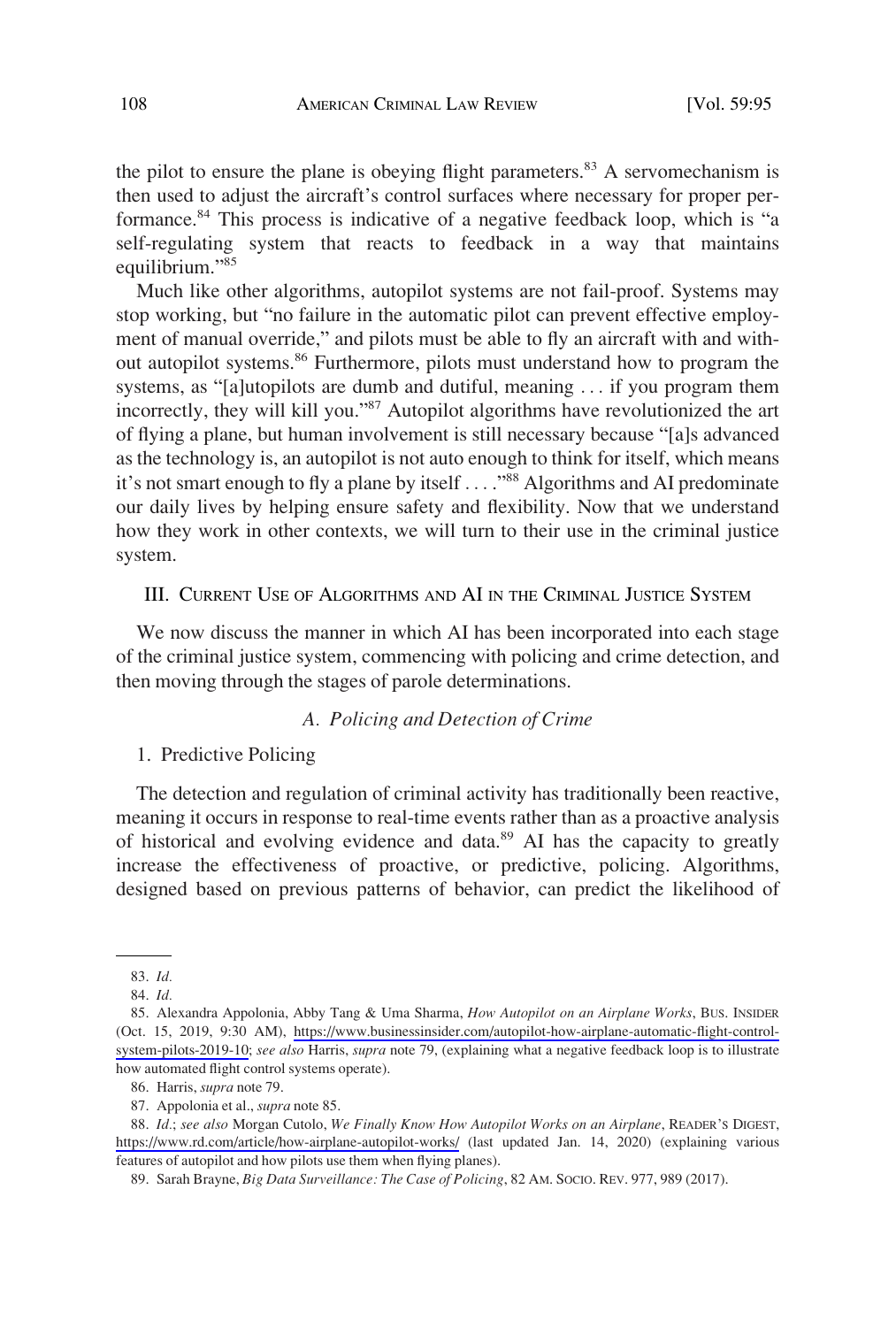crime in a certain geographical location, at a certain time, with a high degree of accuracy.

Expansions in technology have led to the use of algorithms in policing and detection of crime, and while many question the legitimacy of the use of these systems, others believe that they could meaningfully improve the criminal justice system. Predictive algorithms are used to make decisions about potential criminal activity, with the premise that "crime is not randomly distributed across people or places."90 Predictive policing, as part of a larger move toward "algorithmic governance," is becoming "the new predominant method of policing, which thus impacts other methods of policing."91 In fact, several jurisdictions have mandated the use of such technology, though use of "algorithmic forecasts alone do[es] not meet the threshold of reasonable suspicion or probable cause  $\dots$ ."<sup>92</sup>

As mentioned above, predictive policing has made its way into many jurisdictions across the United States. For example, the Arnold Foundation algorithm has been made available in twenty-one United States jurisdictions and pulls from 1.5 million criminal cases to predict behavior during the pretrial phase of a criminal case.<sup>93</sup> Police in Birmingham, Alabama, believe that using algorithms will "make the fight against crime smarter."<sup>94</sup> Accordingly, the police reinstituted the use of computerized statistics ("Compstat")<sup>95</sup> because "[t]his is what fighting crime looks like."96 Compstat became highly regarded among the agencies using it because of the effectiveness and benefit provided as an information-sharing tool between agencies.<sup>97</sup> Although Compstat is proactive in terms of matching resources to needs, its algorithms identify existing trends instead of predicting them. When

95. Compstat is a "decades-old policing concept first made popular in the 1990s." Robinson, *supra* note 94. At that time, crime data was collected primarily to provide statistics to the FBI, and anything like real-time trends in crime rates, types, or locations were basically anecdotal. *See* David Weisburd, Stephen D. Matrofski, James J. Willis & Rosann Greenspan, *Changing Everything so that Everything Can Remain the Same: CompStat and American Policing, in* POLICE INNOVATION: CONTRASTING PERSPECTIVES 284, 284–301 (David Weisburd & Anthony A. Braga eds., 2001).

96. Robinson, *supra* note 94.

<sup>90.</sup> Brayne & Christin, *supra* note 1, at 610.

<sup>91.</sup> Aleš Završnik, *Algorithmic Justice: Algorithms and Big Data in Criminal Justice Settings*, 18 EUR. J. CRIMINOLOGY 623, 624 (2021).

<sup>92.</sup> Brayne & Christin, *supra* note 1, at 610 (citing ANDREW GUTHRIE FERGUSON, THE RISE OF BIG DATA POLICING: SURVEILLANCE, RACE, AND THE FUTURE OF LAW ENFORCEMENT X (2017)).

<sup>93.</sup> Završnik, *supra* note 91, at 625 (citing Shaila Dewan, *Judges Replacing Conjecture with Formula for Bail*, N.Y. TIMES (June 26, 2015), [https://www.nytimes.com/2015/06/27/us/turning-the-granting-of-bail-into-a](https://www.nytimes.com/2015/06/27/us/turning-the-granting-of-bail-into-a-science.html)[science.html](https://www.nytimes.com/2015/06/27/us/turning-the-granting-of-bail-into-a-science.html)).

Carol Robinson, *Beat by Beat, Street by Street, Birmingham Police Use Algorithms to Fight Crime in Age*  94. *of Analytics*, AL.COM (Sept. 6, 2019), [https://www.al.com/news/birmingham/2019/09/beat-by-beat-street-by](https://www.al.com/news/birmingham/2019/09/beat-by-beat-street-by-street-birmingham-police-use-algorithms-to-fight-crime-in-age-of-analytics.html)[street-birmingham-police-use-algorithms-to-fight-crime-in-age-of-analytics.html.](https://www.al.com/news/birmingham/2019/09/beat-by-beat-street-by-street-birmingham-police-use-algorithms-to-fight-crime-in-age-of-analytics.html)

<sup>97.</sup> In a survey of its members, the Police Executive Research Forum asked, "[w]hy is Compstat used by your agency?" The top five responses were: "To identify emerging problems; To coordinate the effective deployment of resources; To increase accountability of commanders/ managers; To identify community problems and develop police strategies; To foster information-sharing within the agency." POLICE EXEC. RSCH. FORUM, BUREAU OF JUST. ASSISTANCE, COMPSTAT: ITS ORIGINS, EVOLUTION, AND FUTURE IN LAW ENFORCEMENT AGENCIES 8 (2013).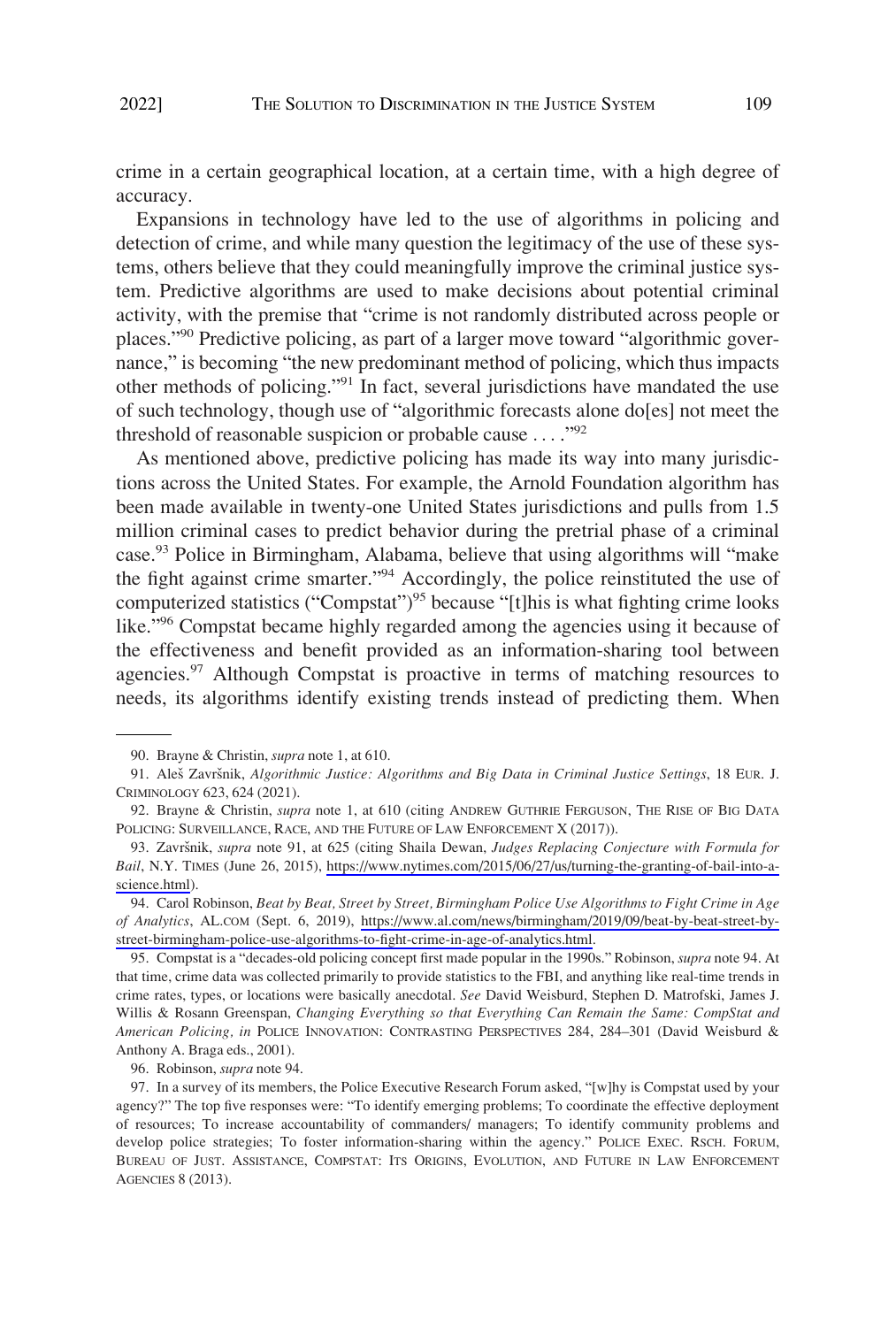initially used in Birmingham, "Compstat used weekly statistics reports and computer-generated pin maps to closely scrutinize crime trends and patterns," but now it "relies on a multi-faceted approach to crime reduction involving quality of life improvement and personnel and resource management."<sup>98</sup> Compstat, originally based on the Broken Windows Theory,<sup>99</sup> allows officers to identify crime spikes and use targeted enforcement to address such spikes.<sup>100</sup>

Birmingham—like many other jurisdictions—has come to rely on predictive policing. Several jurisdictions, including Birmingham, also adopted PredPol, a system that was first used in Los Angeles, California.<sup>101</sup> PredPol employs predictive policing by using "data technology and information about past crimes to predict future unlawful activity."102 The program can predict, within a twelve-hour window, "where and when crimes [are] likely to occur" using an algorithm that reviews ten years of "data, including the types of crimes and the dates, times and locations where they occurred."<sup>103</sup> Every day, the program creates a grid of boxes "designated as zones for possible property crimes such as burglaries and car thefts."104 Additionally, the police publish these zones on social media, which is meant to engage the public in helping deter crime.<sup>105</sup> However, as of March 2019, there was insufficient data available to determine whether the software had in fact decreased crime rates.<sup>106</sup> Other jurisdictions have complained about the usefulness of PredPol, with many dropping the service when it failed to perform as

Just as earthquakes happen along fault lines. . .research has shown crime is often generated by structures in the environment, like a high school, mall parking lot or bar. Additional crimes tend to follow the initial event near in time and space, like an aftershock. PredPol uses years of crime data to establish these patterns and then the algorithm uses near real-time crime data to predict the next property crime. Other systems use even more esoteric data — from the weather to phases of the moon — to arrive at their crime forecasts.

Justin Jouvenal, *Police Are Using Software to Predict Crime. Is It a 'Holy Grail' or Biased Against Minorities?*, WASH. POST (Nov. 17, 2016), [https://www.washingtonpost.com/local/public-safety/police-are](https://www.washingtonpost.com/local/public-safety/police-are-using-software-to-predict-crime-is-it-a-holy-grail-or-biased-against-minorities/2016/11/17/525a6649-0472-440a-aae1-b283aa8e5de8_story.html?utm_term=.e0875d4113f8)[using-software-to-predict-crime-is-it-a-holy-grail-or-biased-against-minorities/2016/11/17/525a6649-0472-440a-aae1](https://www.washingtonpost.com/local/public-safety/police-are-using-software-to-predict-crime-is-it-a-holy-grail-or-biased-against-minorities/2016/11/17/525a6649-0472-440a-aae1-b283aa8e5de8_story.html?utm_term=.e0875d4113f8)  [b283aa8e5de8\\_story.html?utm\\_term=.e0875d4113f8](https://www.washingtonpost.com/local/public-safety/police-are-using-software-to-predict-crime-is-it-a-holy-grail-or-biased-against-minorities/2016/11/17/525a6649-0472-440a-aae1-b283aa8e5de8_story.html?utm_term=.e0875d4113f8).

106. *Id.* 

<sup>98.</sup> Robinson, *supra* note 94.

The Broken Windows Theory proposes that policing lower-level crimes will prevent more serious crimes. 99. *See* Sarah Childress, *The Problem with "Broken Windows" Policing*, PBS FRONTLINE (June 28, 2016), [https://](https://www.pbs.org/wgbh/frontline/article/the-problem-with-broken-windows-policing/) [www.pbs.org/wgbh/frontline/article/the-problem-with-broken-windows-policing/.](https://www.pbs.org/wgbh/frontline/article/the-problem-with-broken-windows-policing/)

<sup>100.</sup> *See* Robinson, *supra* note 94.

*See* Mark Puente, *LAPD Pioneered Predicting Crime with Data. Many Police Don't Think It Works*, L. 101. A. TIMES (July 3, 2019), [https://www.latimes.com/local/lanow/la-me-lapd-precision-policing-data-20190703](https://www.latimes.com/local/lanow/la-me-lapd-precision-policing-data-20190703-story.html) [story.html.](https://www.latimes.com/local/lanow/la-me-lapd-precision-policing-data-20190703-story.html) PredPol uses an algorithm that incorporates aspects that detect seismic activity:

<sup>102.</sup> Puente, *supra* note 101.

<sup>103.</sup> *Id.* 

<sup>104.</sup> *Id.* 

<sup>105.</sup> *Id.*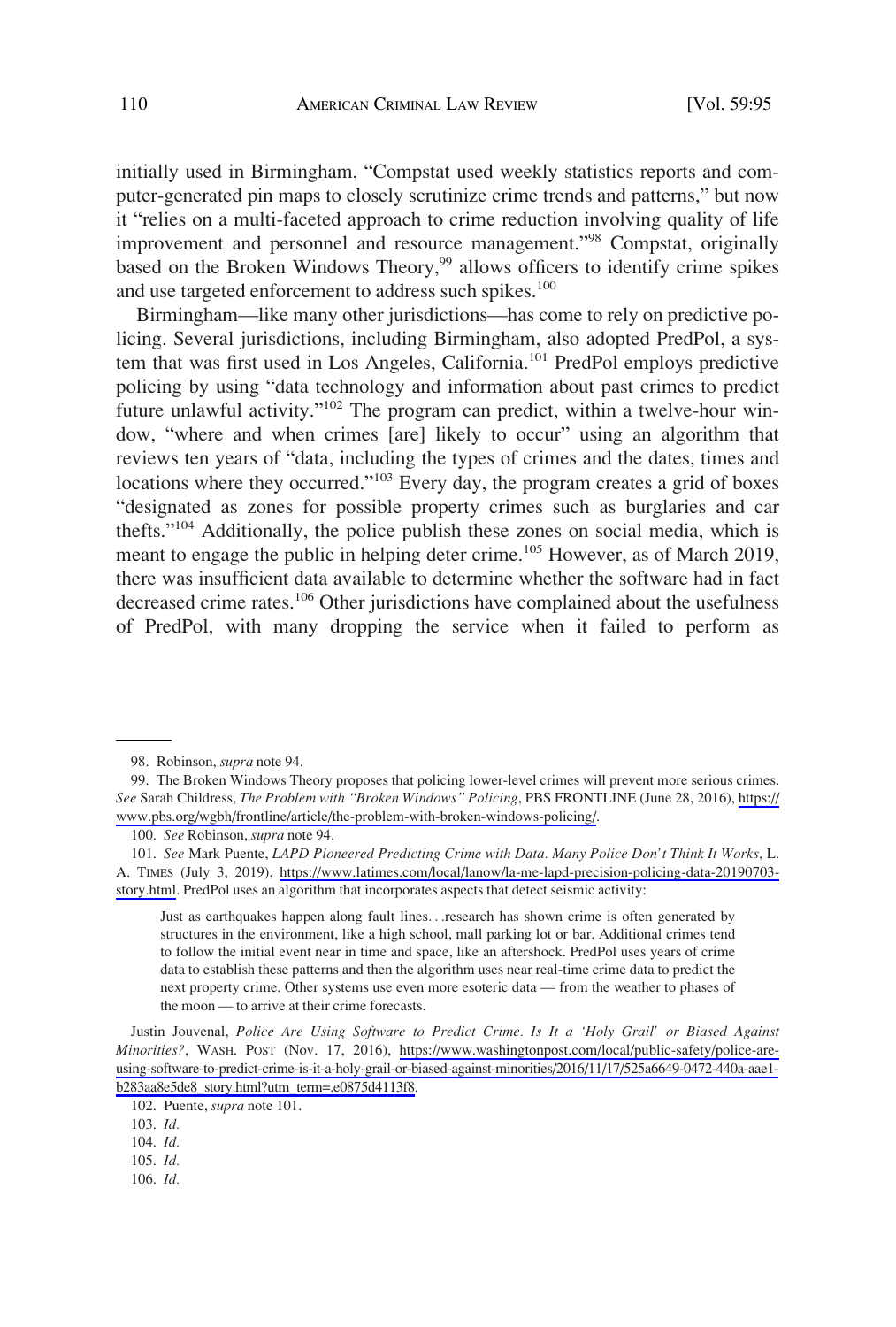expected.<sup>107</sup> As of July 2019, only "60 of the roughly 18,000 police departments across the United States used PredPol."<sup>108</sup>

While the use of the algorithms remains controversial, the limited data that is available suggests that predictive policing systems are statistically more likely to predict when and where some crimes will occur than human crime analysts.<sup>109</sup> Furthermore, while some studies have shown that they can target minority groups in certain contexts,<sup>110</sup> a recent study of PredPol found "no statistically significant difference between arrest rates by ethnic group."<sup>111</sup>

In addition to using AI to determine where crime is likely to occur next, some police departments use algorithms, which incorporate variables such as age and criminal history, to determine whether particular individuals are likely to commit a crime or have previously committed a crime.<sup>112</sup> Risk assessment tools are a common form of predictive policing and are defined as "statistical models used to predict the probability of a particular future outcome."<sup>113</sup> Such predictions are usually based on a person's features, which are given numerical value based on how they contribute to a specific outcome and further configured as a risk score:<sup>114</sup> In criminal law "[t]he data used to build these systems are typically administrative records collected by local police departments and administrations of the court."<sup>115</sup> Predictions address a number of issues, including whether a person will fail to appear at court and their likelihood of committing a crime.<sup>116</sup>

In Chicago, an algorithm is used to score every arrested person with a threat score from 1 to 500-plus, which then influences who police target for proactive intervention, as well as the manner in which they are handled.<sup>117</sup> Many police departments in other cities in the United States also use similar algorithms.<sup>118</sup>

110. Jouvenal, *supra* note 101.

<sup>107.</sup> *Id.* 

<sup>108.</sup> *Id.* 

*See* Jouvenal, *supra* note 101; *see also* James Ford, *Should CompStat be eliminated? A history and*  109. *analysis of the crime tally provide answers*, June 29, 2020: [https://pix11.com/news/local-news/should-compstat](https://pix11.com/news/local-news/should-compstat-be-eliminated-a-history-and-analysis-of-the-crime-tally-provide-answers/)[be-eliminated-a-history-and-analysis-of-the-crime-tally-provide-answers/](https://pix11.com/news/local-news/should-compstat-be-eliminated-a-history-and-analysis-of-the-crime-tally-provide-answers/); Indiana University, *Field-Data Study Finds No Evidence of Racial Bias in Predictive Policing,* PHYS.ORG (Mar. 13, 2018), [https://phys.org/news/](https://phys.org/news/2018-03-field-data-evidence-racial-bias-policing.html#nRlv.)  [2018-03-field-data-evidence-racial-bias-policing.html#nRlv.](https://phys.org/news/2018-03-field-data-evidence-racial-bias-policing.html#nRlv.) (finding that predictive policing in Los Angeles did not result in biased arrests).

<sup>111.</sup> *Id.* 

<sup>112.</sup> See Will Douglas Heavan, Predictive Policing Algorithms are Racist. They Need to be Dismantled, MASS. INST. TECH. TECH. REV. (July 17, 2020) [https://www.technologyreview.com/2020/07/17/1005396/](https://www.technologyreview.com/2020/07/17/1005396/predictive-policing-algorithms-racist-dismantled-machine-learning-bias-criminal-justice/) [predictive-policing-algorithms-racist-dismantled-machine-learning-bias-criminal-justice/](https://www.technologyreview.com/2020/07/17/1005396/predictive-policing-algorithms-racist-dismantled-machine-learning-bias-criminal-justice/).

<sup>113.</sup> P'SHIP ON AI, REPORT ON ALGORITHMIC RISK ASSESSMENT TOOLS IN THE U.S. CRIMINAL JUSTICE SYSTEM 7 (2019), [https://www.partnershiponai.org/report-on-machine-learning-in-risk-assessment-tools-in-the](https://www.partnershiponai.org/report-on-machine-learning-in-risk-assessment-tools-in-the-u-s-criminal-justice-system/)[u-s-criminal-justice-system/](https://www.partnershiponai.org/report-on-machine-learning-in-risk-assessment-tools-in-the-u-s-criminal-justice-system/) [hereinafter PARTNERSHIP ON AI].

<sup>114.</sup> *Id.* 

Barabas, *supra* note 11, at 87 (citing Andrew Guthrie Ferguson, *The Police Are Using Computer*  115. *Algorithms to Tell if You're a Threat*, TIME (Oct. 3, 2017), [http://time.com/4966125/police-departments](http://time.com/4966125/police-departments-algorithms-chicago/)[algorithms-chicago/](http://time.com/4966125/police-departments-algorithms-chicago/).).

<sup>116.</sup> PARTNERSHIP ON AI, *supra* note 113, at 7.

<sup>117.</sup> Ferguson, *supra* note 115.

<sup>118.</sup> *See generally id.*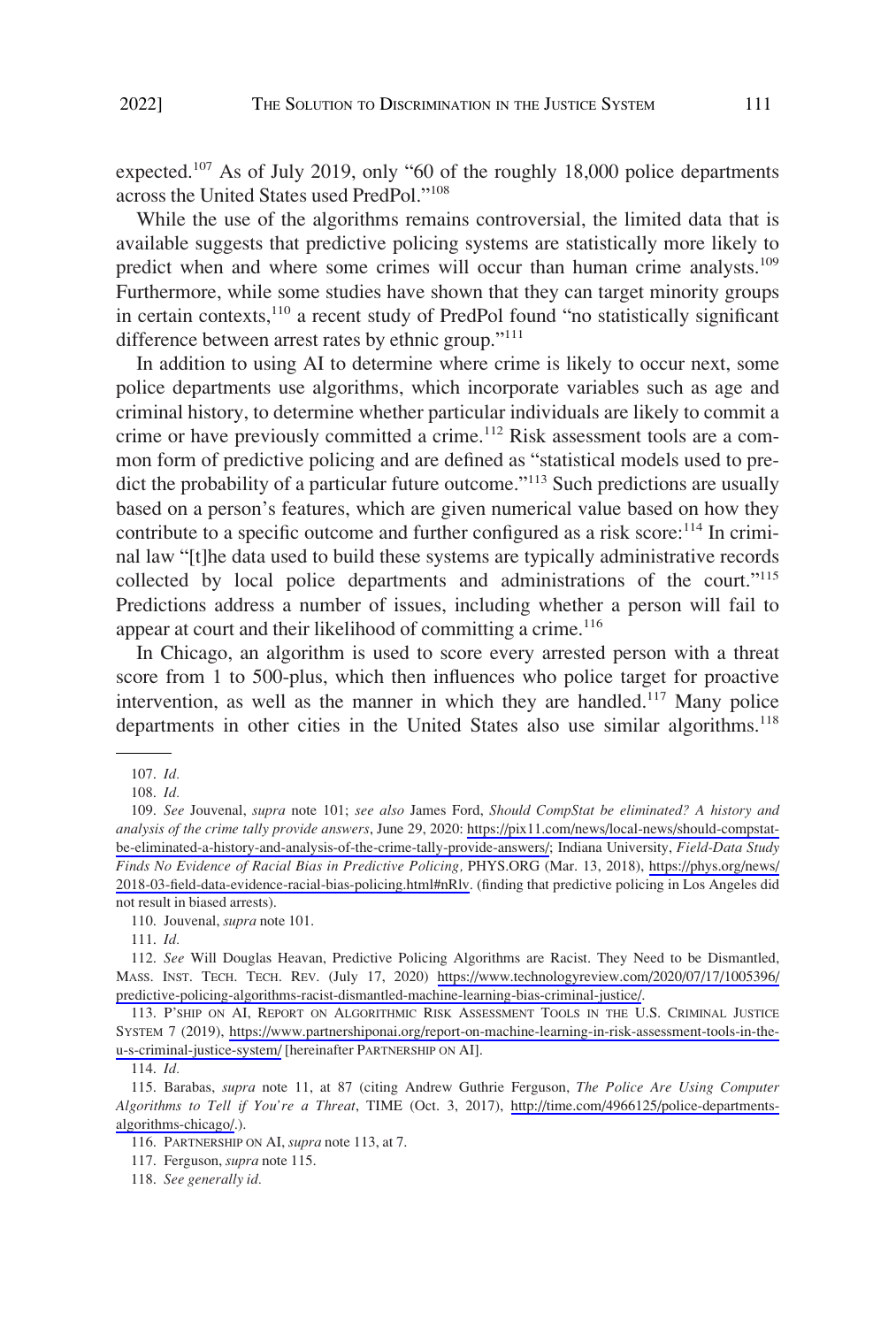Algorithms like this one are supported because they have accurately predicted locations with high rates of shooting victims based on their profiles. Critics argue, however, that high threat scores inappropriately distort police decisions relating to the use of force, leading to disproportionate police monitoring of minorities—a risk which is exacerbated by the fact that the algorithm is confidential.<sup>119</sup>

In the UK, scholars debate the use of algorithms to determine whether to charge an arrested individual and with what crime.<sup>120</sup> One tool used in this context is the Harm Assessment Risk Tool ("HART").<sup>121</sup> HART was created under the Turning Point program, which was primarily aimed at female offenders who were treated more harshly than other groups.<sup>122</sup> The success of Turning Point led to the creation of Checkpoint, which was aimed at even more groups.<sup>123</sup> Neither Turning Point nor Checkpoint required the use of algorithms, but the need for such tools was identified based on the fact that officers faced challenges in identifying people who posed a risk of recidivating.<sup>124</sup> HART uses a random forest algorithm and is meant to "reduce the number of people entering the justice system, and by doing so, hopefully reduc[es] the number of people re-entering it."<sup>125</sup> Despite its potential, HART was criticized for using postal code data and personal data that was purchased from Experian, which many viewed as an invasion of privacy.<sup>126</sup> Other police forces in the UK use forecasting systems that score individuals based on a number of attributes, including: potential for committing crimes, ranging from gang-related activities to sexual violence and burglary; potential for becoming a victim; and potential of police officers to engage in crime misclassifications or misconduct.<sup>127</sup>

The exponential rise in the collection and retention of information in both the public and private sectors has given police access to information about people who have never been offenders or have otherwise come into contact with the criminal justice system. This access, in conjunction with advances in coding techniques and big data analytics, has made it possible for policing algorithms to become truly predictive.

More sophisticated predictive policing systems use machine learning to learn how a much wider range of factors correlates with crime. Data is used to predict where and when crime will occur in the future. As the accuracy of those forecasts

<sup>119.</sup> *Id.* 

<sup>120.</sup> THE LAW SOC'Y COMM'N ON THE USE OF ALGORITHMS IN THE JUST. SYS. & THE LAW SOC'Y OF ENGLAND AND WALES, ALGORITHMS IN THE CRIMINAL JUSTICE SYSTEM 45 (2019), [https://www.lawsociety.org.](https://www.lawsociety.org.uk/support-services/research-trends/algorithm-use-in-the-criminal-justice-system-report/) [uk/support-services/research-trends/algorithm-use-in-the-criminal-justice-system-report/](https://www.lawsociety.org.uk/support-services/research-trends/algorithm-use-in-the-criminal-justice-system-report/) [hereinafter ALGORITHMS IN THE CRIMINAL JUSTICE SYSTEM].

<sup>121.</sup> *Id.* 

<sup>122.</sup> Id. (citing PIPPA COUTTS, ALL. FOR USEFUL EVIDENCE, TURNING POINT: THE POLICE'S PRODUCTION AND USE OF EVIDENCE TO REDUCE REOFFENDING (2018), [https://www.alliance4usefulevidence.org/wp-content/](https://www.alliance4usefulevidence.org/wp-content/uploads/2018/01/Turning-point-case-study-v1.pdf)  [uploads/2018/01/Turning-point-case-study-v1.pdf\)](https://www.alliance4usefulevidence.org/wp-content/uploads/2018/01/Turning-point-case-study-v1.pdf).

<sup>123.</sup> *Id*.

<sup>124.</sup> *Id.* at 45–46.

<sup>125.</sup> *Id.* at 46.

<sup>126.</sup> *Id.* 

<sup>127.</sup> *Id.* at 47–48.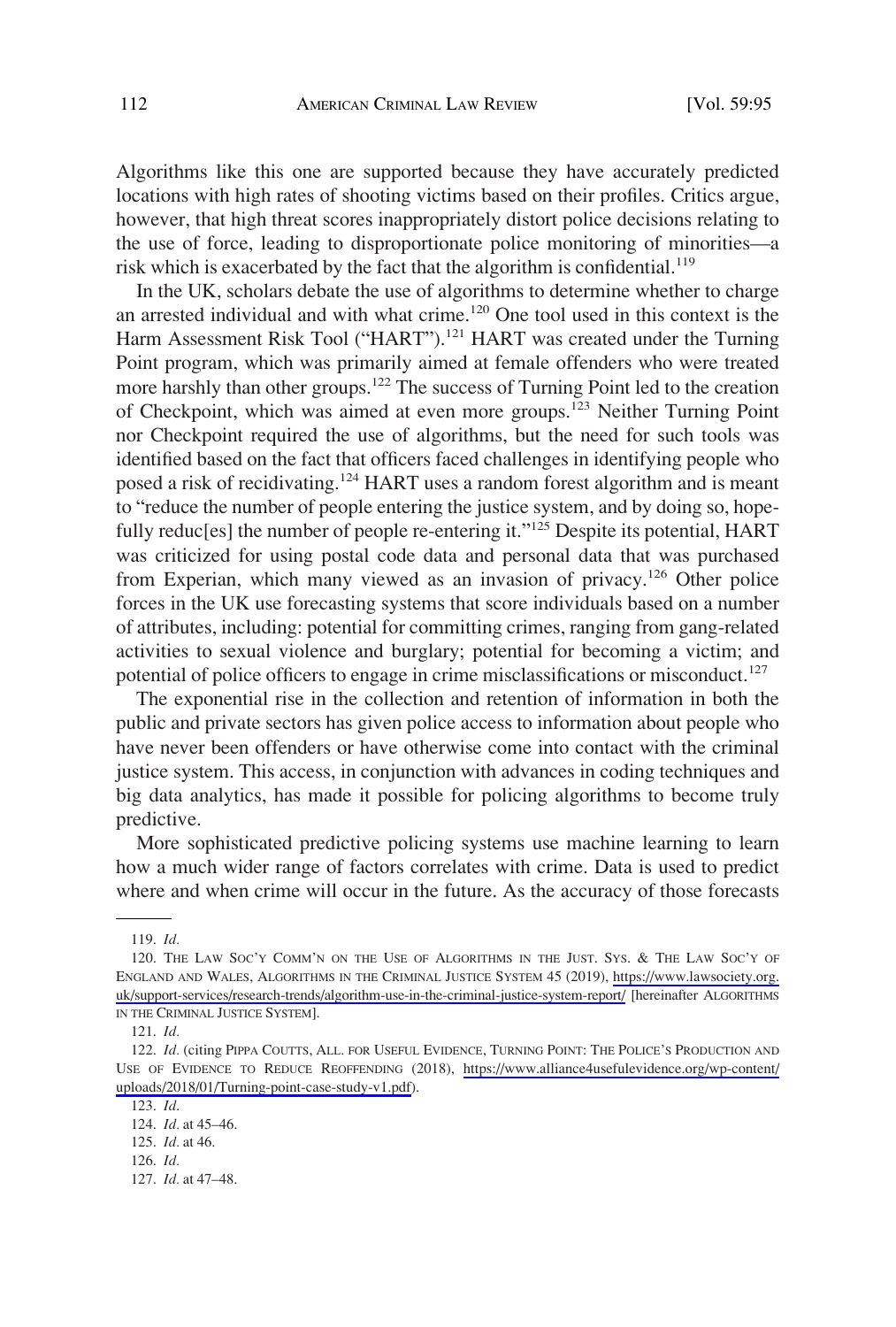<span id="page-18-0"></span>—and how they correlate with the factors used to make the forecasts—becomes clear, the algorithm then "learns" to make more accurate predictions. One such web-based system, Hunchlab, bases its forecasts on "records of public reports of crime and requests for police assistance, as well as weather patterns and Moon phases, geographical features such as bars or transport hubs, and schedules of major events or school cycles."<sup>128</sup> The provider claims that the system limits the potential harmful effects of over-policing by using a probabilistic model, which varies the locations to which officers are sent and provides them with timers to "encourage" them to avoid over- or under-policing a given area.<sup>129</sup> Only external evaluation will truly determine the success of these efforts.

Jurisdictions continue to move towards proactive policing because traditional reactive policing strategies of detection and investigation do not work.<sup>130</sup> However, as discussed below, there are well-documented problems of entrenched bias and potential for unethical and inequitable application and enforcement with algorithms. As a result, efforts to place too much value on the objective accuracy of computational models will continue to be a concern. A properly designed system, where emphasis is placed not only on crime prediction but also on a regulatory and ethical framework at the development and deployment stages, is surely not beyond us. This is examined further in Part V below.

## 2. Automated Visual Monitoring

Police increasingly rely on technology as part of predictive policing, and machine learning approaches can further assist crime reduction and detection by supplementing the use of existing criminal justice technological innovations. This is best illustrated by the use of CCTV cameras in millions of locations throughout the United States. These cameras have a two-fold role in the criminal justice sphere. First, they discourage the commission of crime in circumstances where offenders are aware of the location of the cameras. Empirical data establishes that the best way to reduce crime is to increase the perception in people's minds that if they offend, they will be detected and apprehended.<sup>131</sup> Research has shown the cameras achieve this goal.<sup>132</sup> The second role of cameras is to gather evidence that can be used by police and prosecutors for detecting crime, identifying offenders, and establishing their guilt in court.

<sup>128.</sup> Aaron Shapiro, *Reform Predictive Policing*, 541 NATURE NEWS 458, 459 (2017), [https://www.nature.](https://www.nature.com/news/reform-predictive-policing-1.21338) [com/news/reform-predictive-policing-1.21338.](https://www.nature.com/news/reform-predictive-policing-1.21338)

*See Strategically Plan Patrol and Task Force Missions for Maximum Crime Deterrence*, SHOTSPOTTER, 129. <https://www.hunchlab.com/resources/> (last visited Mar. 26, 2020).

<sup>130.</sup> *See, e.g.*, Lawrence W. Sherman, *The Rise of Evidence Based Policing: Targeting, Testing and Tracking Police Services*, 42 CRIME & JUST. 377, 388 (2013).

<sup>131.</sup> *See* Mirko Bagaric & Theo Alexander, *(Marginal) General Deterrence Doesn't Work – and What it Means for Sentencing*, 35 CRIM L.J. 269, 276–77 (2010).

<sup>132.</sup> *See* AUSTRALIAN INST. OF CRIMINOLOGY, EFFECTIVENESS OF PUBLIC SPACE CCTV SYSTEMS 20 (2017).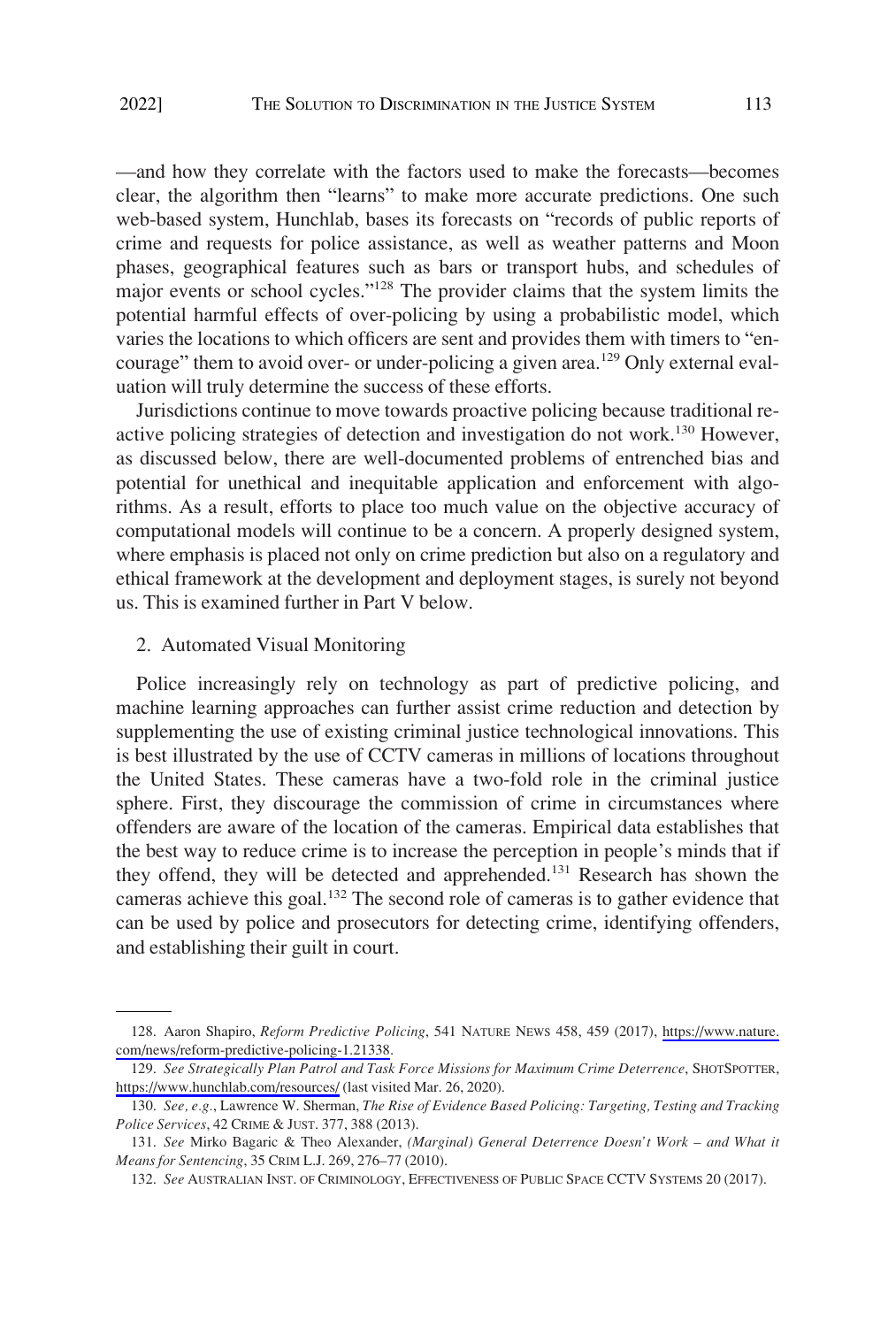A major limitation associated with the use of CCTV cameras is that real-time monitoring of feeds is extremely labor intensive (given that individuals can only focus on a limited number of cameras at any given time), which makes them less effective at stopping crime and apprehending criminals. This process can be made far more cost-effective and efficient through computer monitoring of CCTV footage, and recent advances in machine learning visual processing now allow for large-scale automated monitoring of locations, as well as the flagging of problematic behavior within that space.

The use of AI to monitor CCTV and alert law enforcement officers to suspicious behavior is already occurring in a number of locations, including the Swinburne University of Technology in Australia. The system used at this location is called iCetana, which is one of the leading manufacturers of real-time, AI-assisted video monitoring.<sup>133</sup> The tool learns by monitoring the relevant area for a period of time and then flags unusual behavior. The system is constantly re-calibrating movement patterns in order to classify the types of behavior that are normal, while also using irregular behavior as a proxy for activity that is potentially criminal activity. It detects behavior such as running, loitering, falling, and punching; it can even recognize pre-aggression stances that occur due to differences in posture that coincide with hostility, though the system is not sufficiently nuanced to pick up all forms of criminal conduct.134 In addition to self-learning automated CCTV algorithms, like iCetana, there are also rule-based systems in which a computer is pre-programmed to raise an alert whenever certain events occur, even if they are not classified as unusual. As discussed further below, these systems could be programmed to detect more subtle forms of offending.

AI-based visual processing is also used extensively in facial recognition, which is commonly used in the criminal justice system. Machine learning techniques have advanced quickly in this area, and their accuracy has consistently improved.<sup>135</sup> For policing, "it can be envisaged that facial recognition be deployed in attempting to detect either suspects, victims, or vulnerable persons."<sup>136</sup> Recently, facial recognition systems have hit the headlines for a range of reasons: the potential misuse of the technology by commercial operators to discriminate against certain groups,<sup>137</sup> its privacy-

<sup>133.</sup> Product, ICETANA, <https://icetana.com/icetana-product-overview/> (last visited Mar. 26, 2020). The technology has been in use on the Swinburne campus for over seven years. *See* GRAEME WOODS, ICETANA, VIDEO SURVEILLANCE FOR UNIVERSITY & COLLEGE CAMPUSES (2019), [https://s.icetana.com/wp-content/](https://s.icetana.com/wp-content/uploads/2019/02/Video-surveillance-for-university-and-college-campuses-iCetana-White-Paper.pdf) [uploads/2019/02/Video-surveillance-for-university-and-college-campuses-iCetana-White-Paper.pdf.](https://s.icetana.com/wp-content/uploads/2019/02/Video-surveillance-for-university-and-college-campuses-iCetana-White-Paper.pdf)

<sup>134.</sup> *Product*, ICETANA, *supra* note 133.

<sup>135.</sup> Kate Kaye, This Little-Known Facial-Recognition Accuracy Test Has Big Influence, IAPP, Jan. 7, 2019, <https://iapp.org/news/a/this-little-known-facial-recognition-accuracy-test-has-big-influence/>(reporting on NIST tests, reporting facial recognition accuracy rates as high as 99.8%).

<sup>136.</sup> ALGORITHMS IN THE CRIMINAL JUSTICE SYSTEM, *supra* note 120, at 36.

<sup>137.</sup> Jieshu Wang, What's in Your Face? Discrimination in Facial Recognition Technology (2018) (MA thesis, Georgetown University),<http://hdl.handle.net/10822/1050752>.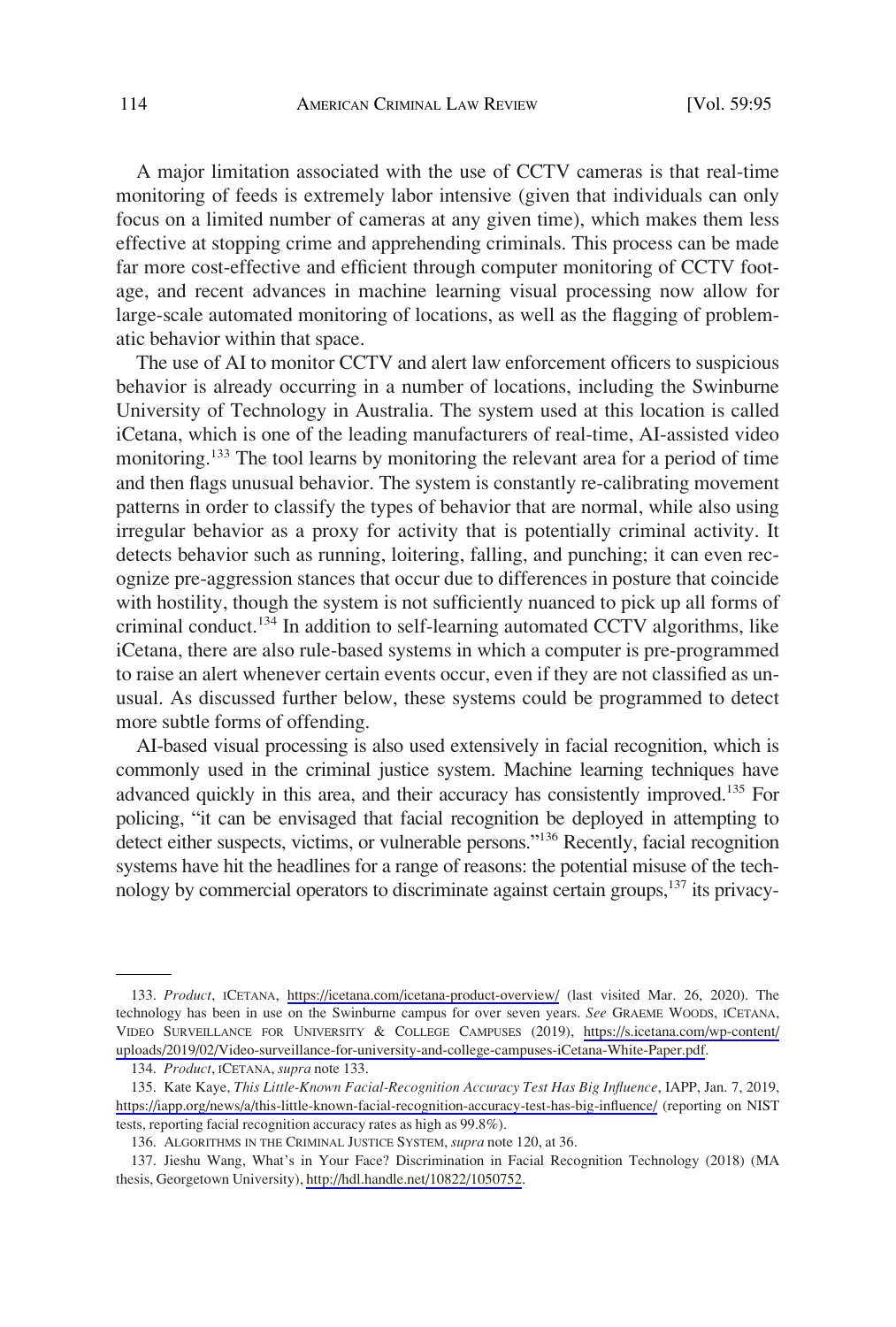invading nature,<sup>138</sup> limitations in datasets that have led to misidentification of people in certain groups,<sup>139</sup> and the way authoritarian governments can use the technology to control dissidents or ethnic groups.<sup>140</sup>

In the UK, there are approximately 12.5 million "biometric, searchable faces" available within the Police National Database. Police have been able to obtain photos with or without consent, as well as to share or keep them as needed for crime prevention, though there is no power for police "to photograph and retain or repurpose images of individuals in public spaces more generally."141 There have been rulings in favor of individuals challenging the police practice of retaining photographs, particularly of individuals who were in police custody.<sup>142</sup> However, the rule appears to have not been implemented generally.<sup>143</sup> There are consistent challenges to the use and retention of such photographs, but no concerted efforts have been made to resolve gaps in legislation that allows the use of these photographs to continue.<sup>144</sup> Even though there are concerns about the technology that must be overcome, there are also manifest benefits that can come from using AI to discourage crime and apprehend criminals.

As noted above, algorithms are used in many parts of our everyday lives,<sup>145</sup> and just as these programs enhance our lives, many believe that these programs will enhance the criminal justice system.<sup>146</sup> In both the United States and the UK, the focus in "criminal justice has been moving from the crime and the criminal to the victim and victimization, with an emphasis on vulnerability placing greater demands on police forces to act in a generally anticipatory and preventative, rather

*See, e.g.*, I. Bennett Capers, *Crime, Surveillance, and Communities*, 40 FORDHAM URB. L.J. 959, 963–64 138. (2012); Sahil Chinoy, *We Built an 'Unbelievable' (but Legal) Facial Recognition Machine*, N.Y. TIMES (Apr. 16, 2019),<https://www.nytimes.com/interactive/2019/04/16/opinion/facial-recognition-new-york-city.html>; Andrew Guthrie Ferguson, *Big Data and Predictive Reasonable Suspicion,* 163 U. PA. L. REV. 327 (2015)*;* Wayne A. Logan, *Policing Identity*, 92 B.U. L. REV. 1561 (2012).

<sup>139.</sup> Victoria Burton-Harris & Philip Mayor, *Wrongfully Arrested Because Face Recognition Can't Tell Black People Apart*, ACLU (June 24, 2020), [https://www.aclu.org/news/privacy-technology/wrongfully](https://www.aclu.org/news/privacy-technology/wrongfully-arrested-because-face-recognition-cant-tell-black-people-apart/)[arrested-because-face-recognition-cant-tell-black-people-apart/](https://www.aclu.org/news/privacy-technology/wrongfully-arrested-because-face-recognition-cant-tell-black-people-apart/); Steve Lohr, *Facial Recognition Is Accurate, if You're a White Guy,* N.Y. TIMES (Feb. 9, 2018), [https://www.nytimes.com/2018/02/09/technology/facial](https://www.nytimes.com/2018/02/09/technology/facial-recognition-race-artificial-intelligence.html)[recognition-race-artificial-intelligence.html.](https://www.nytimes.com/2018/02/09/technology/facial-recognition-race-artificial-intelligence.html)

*See, e.g.*, Paul Mozur, *One Month, 500,000 Face Scans: How China Is Using A.I. to Profile a Minority*, 140. N.Y. TIMES (Apr. 14, 2019), [https://www.nytimes.com/2019/04/14/technology/china-surveillance-artificial](https://www.nytimes.com/2019/04/14/technology/china-surveillance-artificial-intelligence-racial-profiling.html)[intelligence-racial-profiling.html.](https://www.nytimes.com/2019/04/14/technology/china-surveillance-artificial-intelligence-racial-profiling.html)

<sup>141.</sup> ALGORITHMS IN THE CRIMINAL JUSTICE SYSTEM, *supra* note 120, at 39.

<sup>142.</sup> *Id.* at 40. (citing R (RMC and FJ) v. Metropolitan Police Service [2012] EWHC 1681, para. 58 (noting that the "existing policy concerning the retention of custody photographs . . . is unlawful," after which the High Court gave the police a reasonable period of time to revise the policy)).

<sup>143.</sup> *Id.* A Biometrics Commissioner was appointed to address similar issues in 2012, but the role's mandate did not include photographs. *Id.* 

<sup>144.</sup> *Id.* at 40–41.

<sup>145.</sup> Derek Thompson, *Should We Be Afraid of AI in the Criminal-Justice System?*, THE ATLANTIC (June 20, 2019), [https://www.theatlantic.com/ideas/archive/2019/06/should-we-be-afraid-of-ai-in-the-criminal-justice](https://www.theatlantic.com/ideas/archive/2019/06/should-we-be-afraid-of-ai-in-the-criminal-justice-system/592084/)[system/592084/.](https://www.theatlantic.com/ideas/archive/2019/06/should-we-be-afraid-of-ai-in-the-criminal-justice-system/592084/)

<sup>146.</sup> ALGORITHMS IN THE CRIMINAL JUSTICE SYSTEM, *supra* note 120, at 13.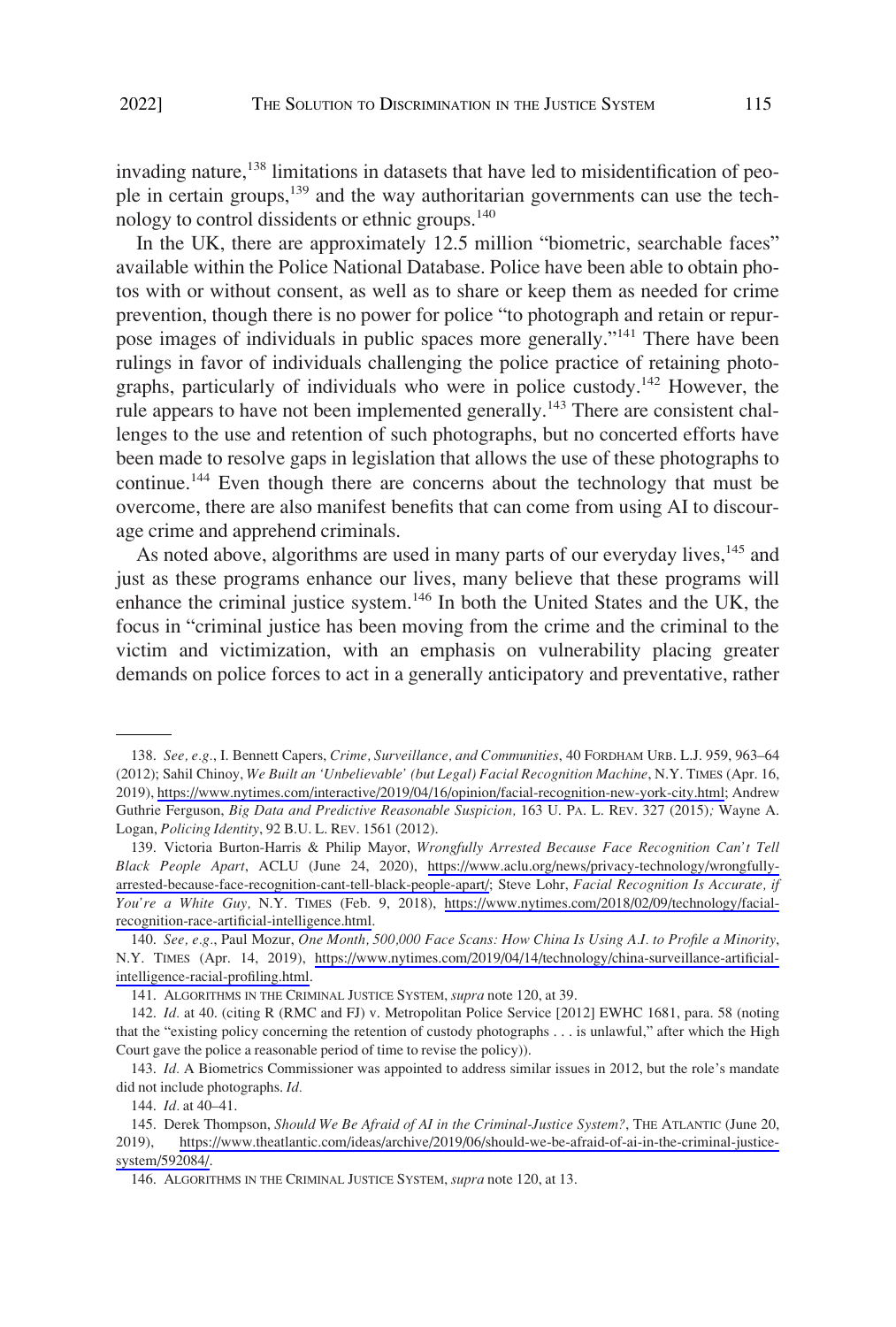<span id="page-21-0"></span>than specifically reactive manner."147 This renewed focus on preventative justice leaves space for the greater use of algorithms<sup>148</sup> and, indeed, in the United Kingdom, "[p]olicy makers have increasingly focused their attention on how technology may be able to assist in bridging the need to access justice."<sup>149</sup> There is evidence that predictive policing is more effective at reducing crime than traditional policing approaches. However, few studies have been undertaken, and the results of these studies are not definitive. Thus, there is a need to better evaluate current predictive policing systems, including computer monitoring of CCTV and the use of facial recognition. This is discussed further in Part V below.

### *B. Bail*

Bail decisions are made following the charging of a suspect and prior to the determination of guilt or innocence. At this point, the suspect has not been convicted of an offense, and a decision must be made as to whether the offender should be released into the community until criminal liability is determined.<sup>150</sup> The main determinants are 1) the risk that a suspect will reoffend if they are released into the community, and 2) whether the offender is a flight risk; both are usually determined by judges.

Bail decisions are made in courtrooms every day across the United States, and most judges make these decisions by relying on their own intuition.<sup>151</sup> By doing so, however, the system becomes subjective. To prevent this from occurring, many courts have begun to rely on algorithms to make these decisions.<sup>152</sup> Algorithms, unlike humans, "bring a measure of consistency and evenhandedness to the process."153 A large amount of data is available to identify characteristics that are most indicative of a risk of absconding or reoffending, and this data can be readily collated and used to develop an algorithm "to assess the likelihood of the recidivism or flight of those awaiting trial or offenders in bail and parole procedures."<sup>154</sup>

The use of algorithms in bail decisions can lead to benefits for communities, as seen in recent efforts to incorporate algorithms into the criminal justice systems in Virginia and New Jersey.155 In Virginia, random agencies incorporated an algorithm

<sup>147.</sup> *Id.* (citing Emma Williams, Jennifer Norman & Daniela Wünsch, *Too Little Too Late: Assessing Vulnerability*, 3 POLICING 355 (2009)).

<sup>148.</sup> *See id.* 

<sup>149.</sup> *Id.* at 14.

<sup>150.</sup> Forms of release that are permitted include payment of a full cash bond, grant of an unsecured bond or conditional release, or bail guaranteed by way of surety, that is, by a third party (in some states, a commercial bail bondsman).

<sup>151.</sup> Sam Corbett-Davies, Sharad Goel & Sandra Gonzålez-Bailón, *Even Imperfect Algorithms Can Improve the Criminal Justice System*, N.Y. TIMES (Dec. 20, 2017), [https://www.nytimes.com/2017/12/20/upshot/](https://www.nytimes.com/2017/12/20/upshot/algorithms-bail-criminal-justice-system.html) [algorithms-bail-criminal-justice-system.html](https://www.nytimes.com/2017/12/20/upshot/algorithms-bail-criminal-justice-system.html).

<sup>152.</sup> *Id.*  153. *Id.* 

<sup>154.</sup> Završnik, *supra* note 91, at 3.

<sup>155.</sup> Corbett-Davies et al., *supra* note 151.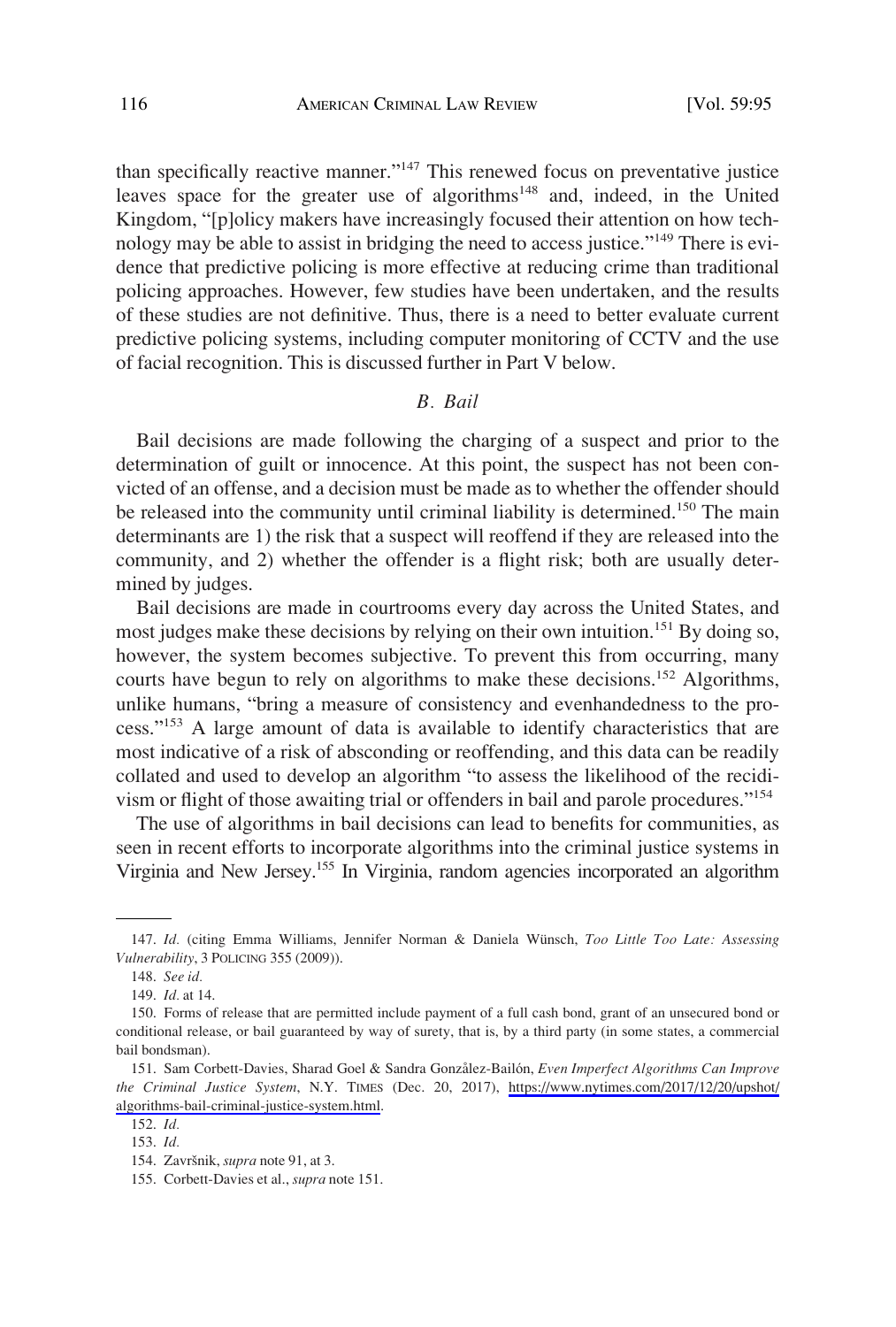rating defendants' "likelihood of skipping trial and their likelihood of being arrested if released."156 Based on use of the algorithm, "[n]early twice as many defendants were released and there was no increase in pretrial crime."157 The use of algorithms in New Jersey led to a "16 percent drop in its pretrial jail population, again with no increase in crime."158 Similarly, a study conducted in New York City determined that for pretrial decisions, "an algorithm's assessment of risk would far outperform judges' track record."<sup>159</sup>

Some states have mandated algorithm usage when setting bail without much success.<sup>160</sup> In Kentucky, for instance, a law requiring judges to consult an algorithm to determine who would be eligible for cash bail led to Black defendants being dealt with more harshly than white defendants.<sup>161</sup> Kentucky was no stranger to the use of scoring systems to make decisions, $162$  and the system "employed a point system to produce a score estimating the risk that a defendant [would] skip their court date or reoffend before trial."163 Judges demonstrated their mistrust of the system by overruling its recommendation a substantial proportion of the time, and although this led to more defendants being released (for a short period of time), white defendants were the ones to benefit.<sup>164</sup>

In 2017, New Jersey installed an algorithm, the Public Safety Assessment ("PSA"), to "mathematically assess the risk of defendants fleeing or committing a crime—particularly a violent one—before their trial date."<sup>165</sup> Creators of this system believe it is different, as it looks across cases for traits that re-offenders share and also uses conviction records rather than arrest records, "which are less likely to tip the scales against individuals in heavily policed neighborhoods."166 It weighs nine factors to predict the likelihood of three pretrial outcomes for a given offender, two of which relate to Failure to Appear (absconding).<sup>167</sup>

161. Simonite, *supra* note 160.

162. *See id.* (noting that Kentucky began using pretrial risk scores in 1976).

<sup>156.</sup> *Id.* 

<sup>157.</sup> *Id.* 

<sup>158.</sup> *Id.* 

<sup>159.</sup> Adam Neufield, *In Defense of Risk-Assessment Tools*, MARSHALL PROJECT (Oct. 22, 2017, 10:00 PM), <https://www.themarshallproject.org/2017/10/22/in-defense-of-risk-assessment-tools>.

<sup>160.</sup> Završnik, *supra* note 91, at 3 (citing Laurel Eckhouse, *Big Data May be Reinforcing Racial Bias in the Criminal Justice System*, WASH. POST (Feb. 10, 2017), https://www.washingtonpost.com/opinions/big-data-maybe-reinforcing-racial-bias-in-the-criminal-justice-system/2017/02/10/d63de518-ee3a-11e6-9973-c5efb7ccfb0d\_ story.html); *See, e.g.*, Tom Simonite, *Algorithms Should've Made Courts More Fair. What Went Wrong?*, WIRED (Sept. 5, 2019, 7:00 AM), [https://www.wired.com/story/algorithms-shouldve-made-courts-more-fair-what-went](https://www.wired.com/story/algorithms-shouldve-made-courts-more-fair-what-went-wrong/)[wrong/](https://www.wired.com/story/algorithms-shouldve-made-courts-more-fair-what-went-wrong/) (discussing a 2011 Kentucky law mandating the use of an algorithm to decide whether a defendant should be jailed before trial).

<sup>163.</sup> *Id.* 

<sup>164.</sup> *Id.* 

<sup>165.</sup> Sarah Kramer, *An Algorithm Is Replacing Bail Hearings in New Jersey*, VICE (Feb. 23, 2017, 7:00 AM), [https://www.vice.com/en\\_us/article/78mngy/an-algorithm-is-replacing-bail-hearings-in-new-jersey](https://www.vice.com/en_us/article/78mngy/an-algorithm-is-replacing-bail-hearings-in-new-jersey).

<sup>166.</sup> *Id.* 

*See Risk Factors and Formula*, PUB. SAFETY ASSESSMENT, [https://advancingpretrial.org/psa/factors/](https://advancingpretrial.org/psa/factors/#psa-factors) 167. [#psa-factors](https://advancingpretrial.org/psa/factors/#psa-factors) (last visited Oct. 7, 2021). The data used to determine the correlates was contained in approximately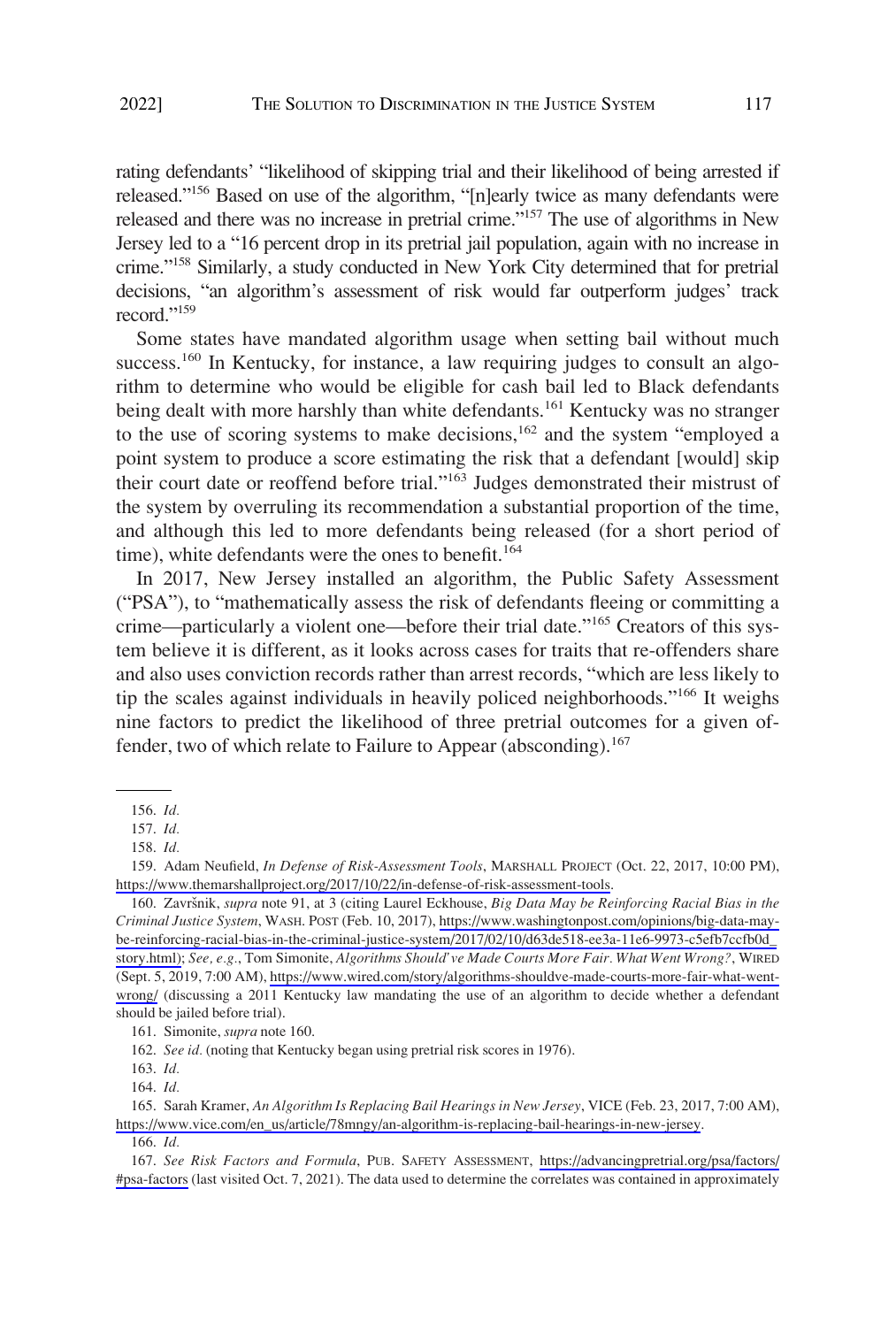<span id="page-23-0"></span>Two outcomes are worth noting following the introduction of PSA in New Jersey. First, there was a substantial decline in the number of arrests in the year after implementation<sup>168</sup> and there was a reduction in the time defendants spend in jail the month after arrest.<sup>169</sup>

California also planned, but failed, to reform its cash bail system by relying on a similar algorithm that would determine who should be detained based on "statistical predictions of what other people with similar characteristics have done in the past ... ."<sup>170</sup> The use of such an algorithm was legally required to have oversight, but some judges were attempting to use it without the mandated oversight, leading many to believe they would not use it to lower incarceration rates and would have "complete and unaccountable power" over such life-impacting decisions.<sup>171</sup>

# *C. Sentencing*

Sentencing involves the deliberate infliction of sanctions on citizens, including the imposition of financial penalties, the deprivation of liberty and, in extreme cases, the death penalty. Sentencing decisions can have a major impact on people's lives, and it is unjustifiable for courts to make inconsistent, arbitrary, or opaque decisions, as such decisions would fundamentally violate the rule of law.<sup>172</sup> The rule of law is both a legal doctrine and normative concept of modern liberal democratic countries, which constitutes "an ideal towards which a legal order should move if it is  $\dots$  to secure certainty in human relations."<sup>173</sup> Although it is important that the law remains flexible and changes in response to shifting "public opinion," there is a crucial "need for certainty and stability in the law so that people will be able to plan and organize their arrangements in accordance with it."<sup>174</sup> Consistent, predictable, and transparent sentencing decisions constitute a crucial safeguard of the rule of law. As Maria Jean J. Hall and others also put it, "it is desirable that like cases be treated alike,"175 and "there is universal acceptance that consistency of approach should be an essential feature of sentencing decision-making."<sup>176</sup>

<sup>750,000</sup> bail decisions from 300 U.S. jurisdictions. *See PSA Background*, PUB. SAFETY ASSESSMENT, [https://](https://www.psapretrial.org/about/background) [www.psapretrial.org/about/background](https://www.psapretrial.org/about/background) (last visited Mar. 26, 2020).

<sup>168.</sup> CHLOE ANDERSON, CINDY REDCROSS, ERIN VALENTINE & LUKE MIRATRIX, PRETRIAL JUSTICE REFORM STUDY: EVALUATION OF PRETRIAL JUSTICE SYSTEM REFORMS THAT USE THE PUBLIC SAFETY ASSESSMENT 2 (2019), [https://www.mdrc.org/sites/default/files/PSA\\_New\\_Jersey\\_Report\\_%231.pdf](https://www.mdrc.org/sites/default/files/PSA_New_Jersey_Report_&hx0025;231.pdf)

<sup>169.</sup> *Id.* 

<sup>170.</sup> Jeff Adachi, *Don't Let Judges Hijack California Bail Reform*, SACRAMENTO BEE (Nov. 27, 2017, 12:00 PM),<https://www.sacbee.com/opinion/op-ed/soapbox/article186040863.html>.

<sup>171.</sup> Adachi, *supra* note 170.

<sup>172.</sup> *See, e.g.*, JOHN FINNIS, NATURAL LAW AND NATURAL RIGHTS 270–76 (1st ed. 1980); JOSEPH RAZ, THE AUTHORITY OF LAW 211, 214–16 (2d ed. 1979).

<sup>173.</sup> GEOFFREY DE Q. WALKER, THE RULE OF LAW 1 (1st ed. 1988).

<sup>174.</sup> *Id.* at 42.

<sup>175.</sup> Maria Jean J. Hall, Domenico Calabro, Tania Sourdin & Andrew Stranieri, *Supporting Discretionary Decision-Making with Information Technology: A Case Study in the Criminal Sentencing Jurisdiction*, 2 UNIV. OTTAWA L. & TECH. J. 1, 3 (2005).

<sup>176.</sup> *Id*. at 31.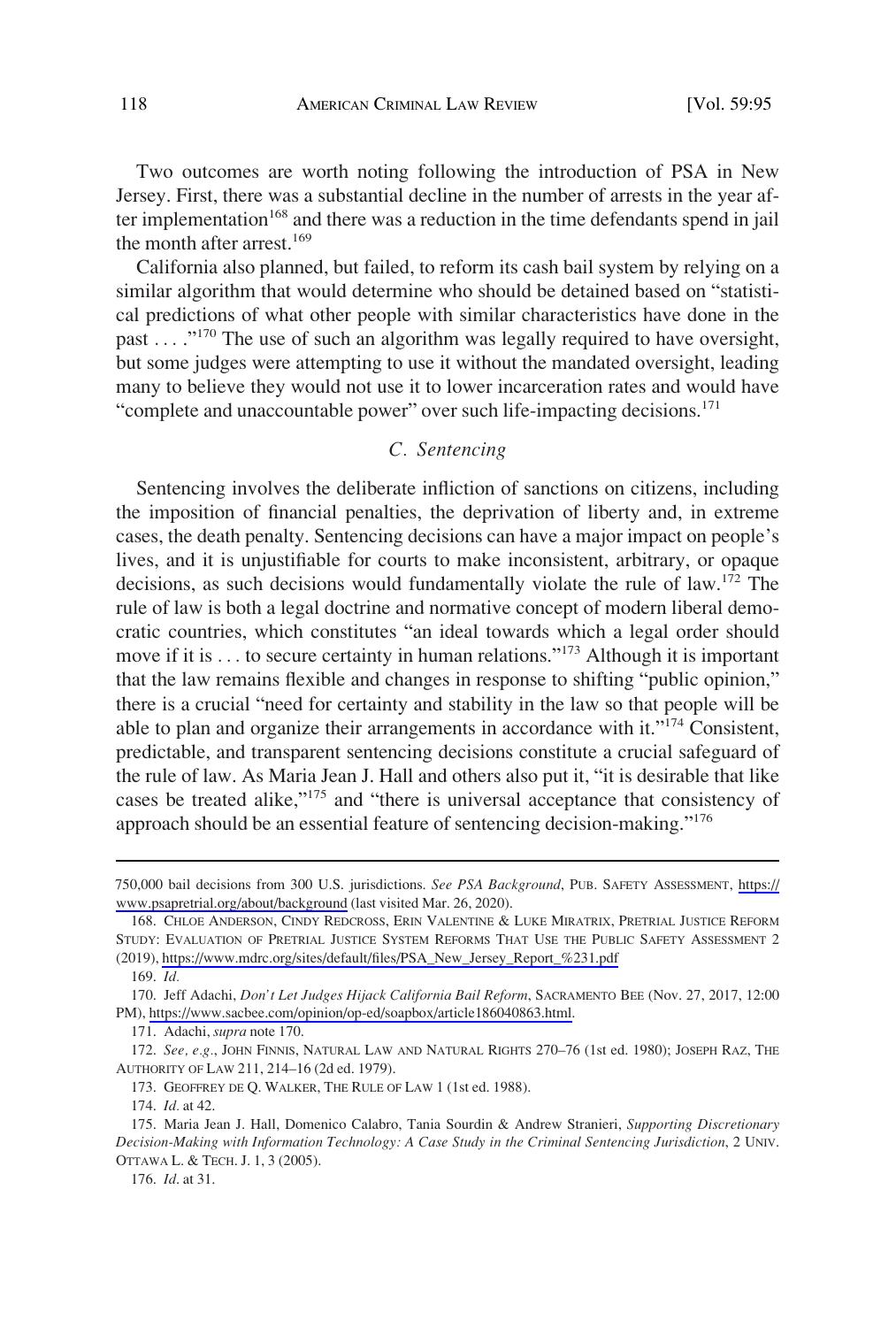One of the main reasons for the move from indeterminate to prescriptive sentencing in the United States over the past forty years is that inconsistencies previously plagued sentencing law and practice.177 However, even prescriptive sentencing models have failed to achieve a reasonable level of consistency. Studies have demonstrated a wide-ranging sentencing disparity among judges applying the Federal Sentencing Guidelines.<sup>178</sup> A key reason for these inconsistencies is that judges' implicit biases and deep-rooted values and beliefs often affect their decision-making.<sup>179</sup>

An ideal algorithmic sentencing program would overcome the ingrained latent problems with sentencing decision-making. In Hutton's words, the program would comprise "a set of rules describing the criteria which should be taken into account and the method through which account is to be taken," as well as "an unambiguous, formally specified aim or set of aims for punishment, and a rational set of rules determining how appropriate punishments are to be allocated to particular cases."180 In developing automated sentencing systems, it is important that a constant, unvarying suite of factors be used to inform the penalty—including aggravating and mitigating considerations that increase or decrease the penalty, respectively—and machine learning techniques should be used to determine the weight attached to the factors. Underpinning those elements would be clear aims that sentence are designed to achieve, namely: rehabilitation, community protection, incapacitation of serious sexual and violent offenders, and punishment that is commensurate with the seriousness of an offense.<sup>181</sup> Hutton envisaged a model sentencing system in which "any sentencer presented with the same case would reach the same decision as to the appropriate sentence. Thus, the sentence for any case would be predictable providing the correct rules and procedures had been followed."<sup>182</sup>

<sup>177.</sup> MARVIN E. FRANKEL, CRIMINAL SENTENCES: LAW WITHOUT ORDER 8 (Hill and Wang Press, 1st ed. 1972). For a critique of his impact, see Lynn Adelman & Jon Deitrich, *Marvin Frankel's Mistakes and the Need to Rethink Federal Sentencing*, 13 BERKELEY J. CRIM. L. 239 (2009).

*See, e.g.*, Joshua M. Divine, Booker *Disparity and Data-Driven Sentencing*, 69 HASTINGS L.J. 771 178. (2018) (noting disparate impacts of judicial discretion in the federal sentencing system); Nancy Gertner, *A Short History of American Sentencing: Too Little Law, Too Much Law, or Just Right*, 100 J. CRIM. L. & CRIMINOLOGY 691 (2010) (discussing various stages of American sentencing and issues faced throughout the evolution). In relation to the Federal Guidelines, see Alan Ellis & Mark Allenbaugh, *Unwarranted Disparity: Effectively Using Statistics in Federal Sentencing*, 12 WHITE COLLAR CRIME REP. 63 (2017), [https://alanellis.com/wp-content/](https://alanellis.com/wp-content/uploads/2017/04/effectively-using-statistics-in-federal-sentencing.pdf)  [uploads/2017/04/effectively-using-statistics-in-federal-sentencing.pdf](https://alanellis.com/wp-content/uploads/2017/04/effectively-using-statistics-in-federal-sentencing.pdf).

<sup>179.</sup> *See supra* Part II.

<sup>180.</sup> Neil Hutton, *Sentencing, Rationality, and Computer Technology*, 22 J.L. & SOC'Y 549, 558 (1995).

<sup>181.</sup> For a discussion regarding the contours of a principled sentencing system, see Mirko Bagaric & Sandeep Gopalan, *Saving the United States from Lurching to Another Sentencing Crisis: Taking Proportionality Seriously and Implementing Fair Fixed Penalties*, 60 ST. LOUIS U. L.J. 169 (2016).

<sup>182.</sup> Hutton, *supra* note 180, at 552.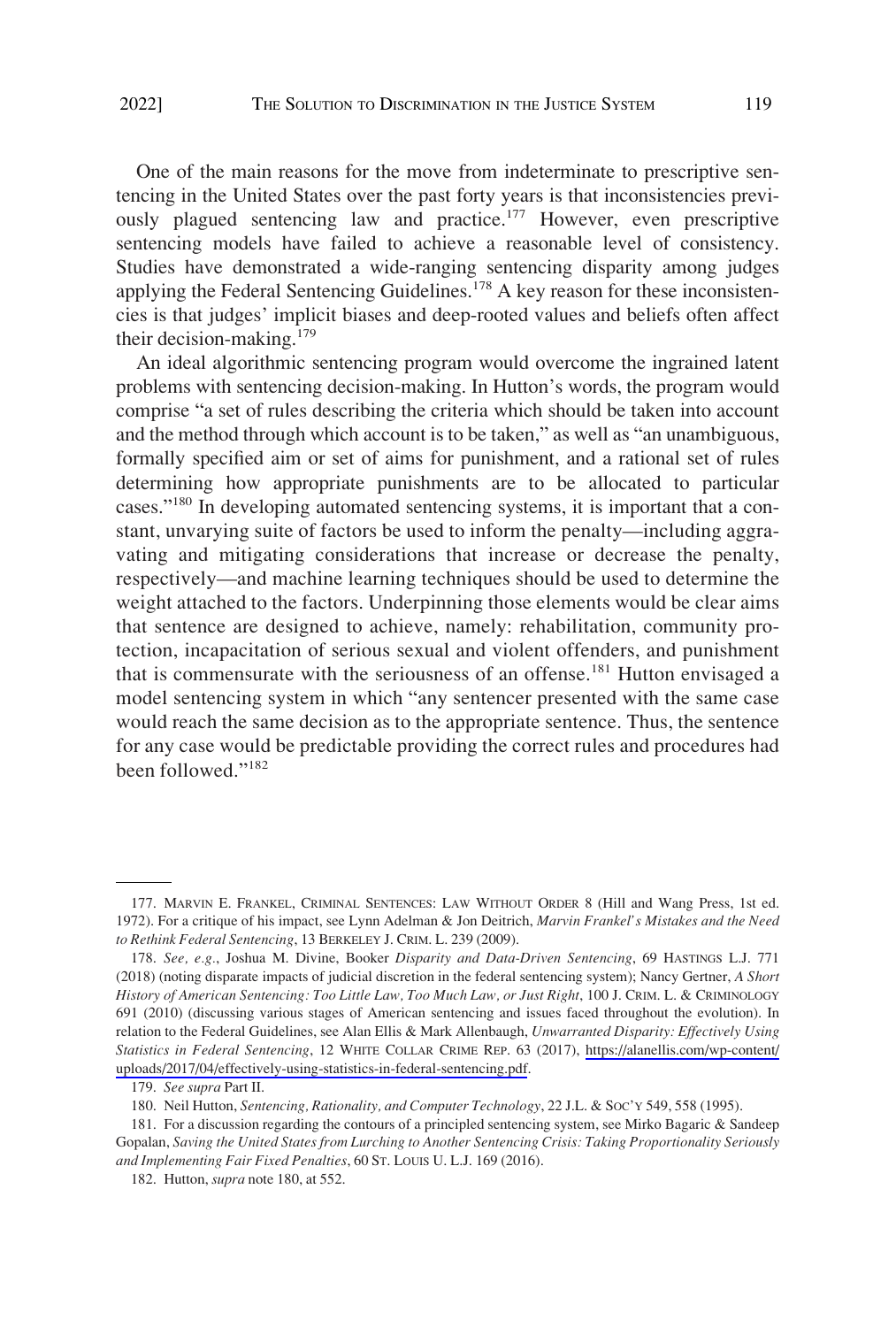Sentencing has a number of objectives, including deterrence and rehabilitation, but community protection has been the paramount aim in the United States for the past few decades.<sup>183</sup> Accordingly, the key consideration that informs the in-or-outof-prison decision and the imposed prison term length is an assessment of the likelihood that the defendant will commit a serious offense.

A number of different techniques have been used to determine a defendant's level of risk of reoffending. The first is unstructured clinical assessment, where an individual assessor determines the offender's risk of reoffending according to impressionistic criteria without empirical validation.<sup>184</sup> This approach is the least reliable, and, because of the subjectivity associated with this approach, it cannot be built into an algorithmic system. The second technique for predicting risk of reoffending involves actuarial-based assessments.<sup>185</sup> Such mechanisms are often termed "risk assessment" tools<sup>186</sup> because they measure an individual's chances of endangering public safety generally by using actuarial methodologies to identify variables that contribute to recidivism.<sup>187</sup> Developers of "actuarial instruments manipulate existing data in an empirical way to create rules. These rules combine the more significant factors, assign applicable weights, and create final mechanistic rankings."<sup>188</sup> Although these sorts of tools are relatively new, their design concepts are well-established. As Berk and Hyatt note:

Forecasting has been an integral part of the criminal justice system in the United States since its inception. Judges, as well as law enforcement and correctional personnel, have long used projections of relative and absolute risk to help inform their decisions. Assessing the likelihood of future crime is not a new idea, although it has enjoyed a recent resurgence: an increasing number of jurisdictions mandate the explicit consideration of risk at sentencing.<sup>189</sup>

<sup>183.</sup> *See, e.g.*, NAT'L RSCH. COUNCIL, THE GROWTH OF INCARCERATION IN THE UNITED STATES: EXPLORING CAUSES AND CONSEQUENCES 7 (Jeremy Travis, Bruce Western & Steve Redburn eds., 2014) (discussing incapacitation of criminals as a guiding principle for policymakers since the 1970s).

<sup>184.</sup> Christopher Slobogin, *Risk Assessment*, in THE OXFORD HANDBOOK OF SENTENCING AND CORRECTIONS 196, 198 (Joan Petersilia & Kevin R. Reitz eds., 2012); *see also* Jordan M. Hyatt & Steven L. Chanenson, *The Use of Risk Assessment at Sentencing: Implications for Research and Policy* (Vill. Univ. Charles Widger Sch. of L., Working Paper No. 193, 2016), [http://digitalcommons.law.villanova.edu/cgi/viewcontent.cgi?article=1201&](http://digitalcommons.law.villanova.edu/cgi/viewcontent.cgi?article=1201&context=wps) [context=wps](http://digitalcommons.law.villanova.edu/cgi/viewcontent.cgi?article=1201&context=wps) (identifying the subjective, clinical approach to risk assessment as the "first generation" of risk assessment instruments).

<sup>185.</sup> Shawn Bushway & Jeffrey Smith, *Sentencing Using Statistical Treatment Rules: What We Don't Know Can Hurt Us*, 23 J. QUANTITATIVE CRIMINOLOGY 377, 378, 384 (2007).

<sup>186.</sup> Michael R. Davis & James R. P. Ogloff, *Key Considerations and Problems in Assessing Risk for*  Violence, *in* PSYCHOLOGY AND LAW: BRIDGING THE GAP 194–96 (David Canter & Rita Žukauskienė eds., 2008); Pari McGarraugh, *Up or Out: Why "Sufficiently Reliable" Statistical Risk Assessment Is Appropriate at Sentencing and Inappropriate at Parole*, 97 MINN. L. REV. 1079, 1093–94 (2013).

<sup>187.</sup> McGarraugh, *supra* note 186, at 1091.

<sup>188.</sup> Melissa Hamilton, *Back to the Future: The Influence of Criminal History on Risk Assessments*, 20 BERKELEY J. CRIM. L. 76, 92 (2015).

<sup>189.</sup> Richard Berk & Jordan Hyatt, *Machine Learning Forecasts of Risk to Inform Sentencing Decisions*, 27 FED. SENT'G REP. 222, 222 (2015).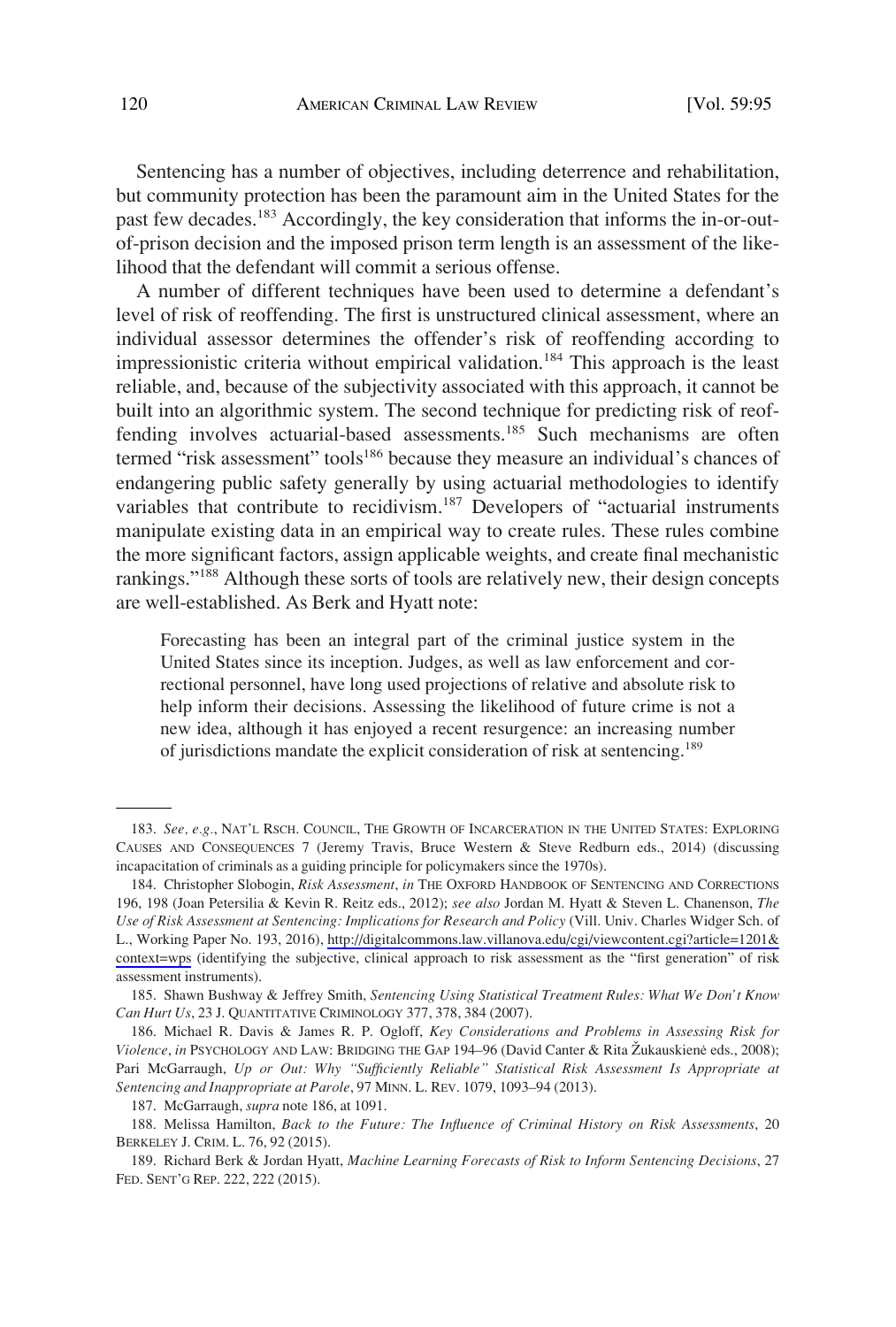The third system that is used to predict offenders' recidivism are termed "risk and needs assessments" tools.190 These sorts of instruments are more fulsome than risk assessment tools. Risk assessments measure an offender's chances of reoffending and thereby endangering the public.<sup>191</sup> On the other hand, risk and needs assessments seek to reduce an offender's risk of recidivism by determining strategies and steps that would make reoffending less likely. Risk and needs assessment tools rely on a technique called "structured professional judgment,"<sup>192</sup> which aims to develop a needs assessment and a risk management plan.<sup>193</sup>

Many jurisdictions today rely on risk and needs assessment tools when determining "an individual's likelihood of recidivism for bail, sentencing, and parole decisions."<sup>194</sup> The extent of the use of such tools is noted by Amy Cypher:

As of 2015, over sixty different risk assessment tools were used in the sentencing context alone, and more were used for bail determinations and by corrections officials. A 2010 Vera Institute for Justice survey found that "[a]lmost every state uses an assessment tool at one or more points in the criminal justice system," and that "over 60 community supervision agencies in 41 states reported using an actuarial assessment tool."<sup>195</sup>

The main differences among the various assessment tools are the variables that are incorporated into the programs and the emphasis accorded to the respective variables. These systems catalog "life facts" that can be used to determine an individual's propensity to commit crimes, which directly impacts the sentence a person may receive.<sup>196</sup> An offender's criminal history is a key determinant,<sup>197</sup> and other important variables include an offender's criminal associates, pro-criminal attitudes, and antisocial personality.<sup>198</sup> For example, one of the most sophisticated tools of this sort is the Post-Conviction Risk Assessment ("PCRA"), an instrument currently used for probation assessments in the United States federal jurisdiction.<sup>199</sup>

<sup>190.</sup> NATHAN JAMES, CONG. RSCH. SERV., R44087, RISK AND NEEDS ASSESSMENT IN THE CRIMINAL JUSTICE SYSTEM 1–2 (2015).

<sup>191.</sup> McGarraugh, *supra* note 186, at 1091.

<sup>192.</sup> Slobogin, *supra* note 184, at 199.

<sup>193.</sup> *Id.* 

<sup>194.</sup> Seo, *supra* note 18; see also Megan T. Stevenson & Jennifer L. Doleac, Algorithmic Risk Assessment in *the Hands of Humans* 7 (IZA Inst. of Lab. Econ., Discussion Paper No. 12853 Dec. 2019), [https://ftp.iza.org/](https://ftp.iza.org/dp12853.pdf)  [dp12853.pdf](https://ftp.iza.org/dp12853.pdf) (noting that risk assessment tools are used for sentencing in at least twenty-eight states).

<sup>195.</sup> Amy Cyphert, *Reprogramming Recidivism: The First Step Act and Algorithmic Prediction of Risk,* 51 Seton Hall L. Rev. 331, 338 (2020).

<sup>196.</sup> Seo, *supra* note 18.

<sup>197.</sup> Hamilton, *supra* note 188, at 89.

<sup>198.</sup> *Id.* at 90.

<sup>199.</sup> Other assessment tools are: COMPAS – Correctional Offender Management Profiling for Alternative Sanctions; LSI-R – Level of Service Inventory – Revised; LSI/CMI – Level of Service/Case Management Inventory; LS/RNR – Level of Service/Risk, Need, Responsivity; ORAS – Ohio Risk Assessment System; Static-99 (for sex offenders/ offenses only); STRONG – Static Risk and Offender Needs Guide; and, Wisconsin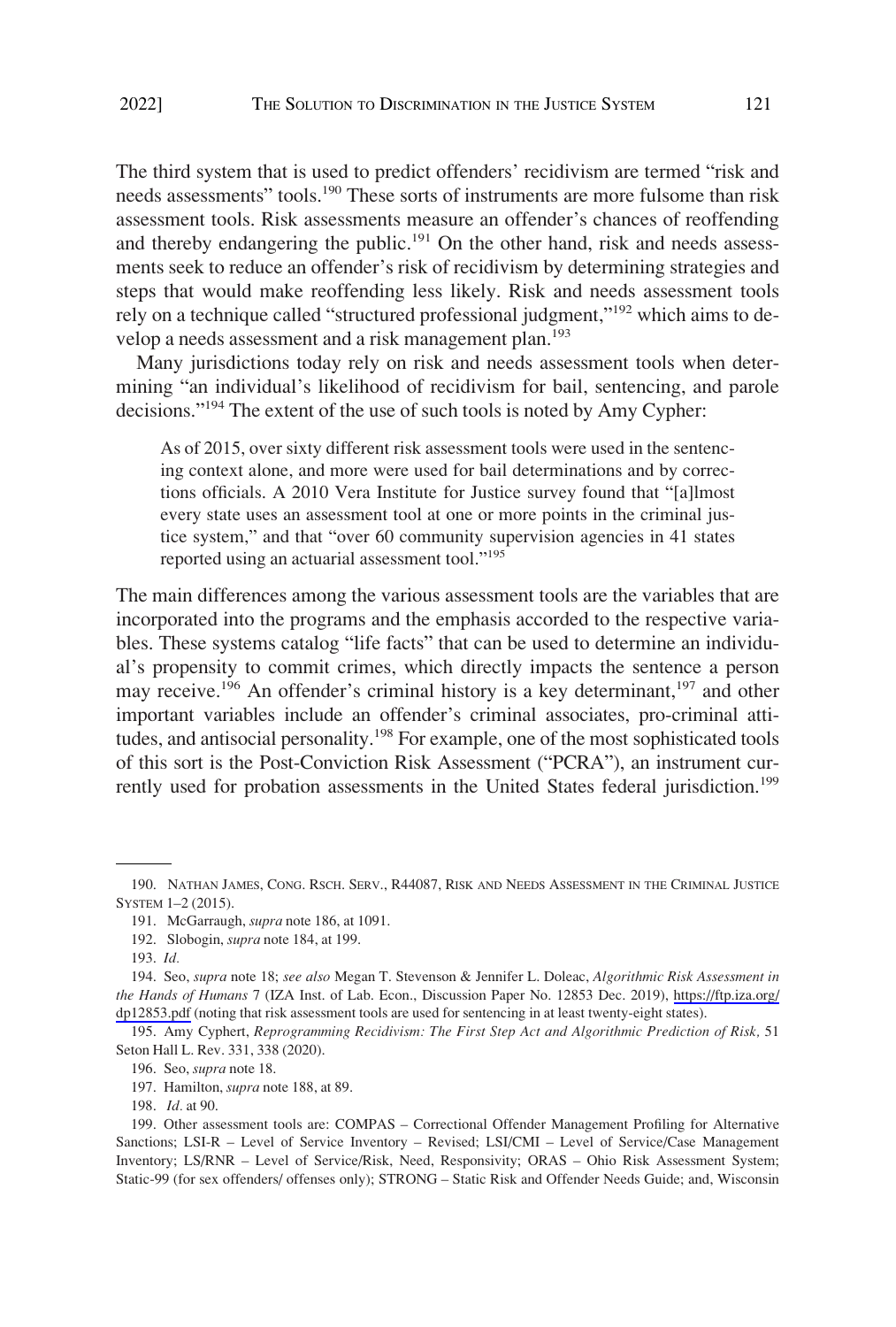The PCRA is the latest (fourth generation) predictive tool;<sup>200</sup> it factors in not only static factors such as prior criminal history, but also dynamic variables such as employment status and history, education, and family relationships.<sup>201</sup>

As the Brennan Center for Justice noted, "states are increasingly turning toward risk assessment tools to help decide how much time people should spend behind bars."202 Sentencing is an area where the use of risk assessment is controversial "because of the high stakes of criminal sentencing and because sentencing decisions are informed by many other goals beyond simply incapacitating those at high risk of reoffending  $\ldots$ ."<sup>203</sup> This has not dented the use of such tools in sentencing decisions,<sup>204</sup> although judges have generally applied the tools in a non-systematic manner that does not strongly drive sentencing outcomes.<sup>205</sup>

Prosecutors and defense attorneys have a significant role in incorporating risk assessments into the sentencing process because "heavy caseloads often restrict a judge's ability to spend time finding appropriate alternatives to incarceration on a case-by-case basis."<sup>206</sup> A study examined the attitudes of prosecutors and defense attorneys in Virginia toward the use of risk assessment tools.<sup>207</sup> According to the study, prosecutors and defense attorneys each view the use of risk assessments for sentencing differently because each one has different obligations and different conceptions of justice.208 Prosecutors, for example, favored the use of risk assessment tools for sentencing, arguing they "were likely a more consistent and fair way than relying on intuition or personal experience."209 On the other hand, defense attorneys "were consistently opposed to using future recidivism risk as a factor in sentencing," as tools measuring future recidivism were based on "group means" rather than individual ones.<sup>210</sup> Even though both sides had differing views on the use of

State Risk Assessment Instrument. Most of these are used for assessing post-sentencing correctional populations. Hyatt & Chanenson, *supra* note 184, at 4.

<sup>200.</sup> *See Id.* 

<sup>201.</sup> Hamilton, *supra* note 188, at 91–92.

<sup>202.</sup> JAMES AUSTIN, LAUREN-BROOKE EISEN, JAMES CULLEN & JONATHAN FRANK, BRENNAN CTR. FOR JUST., HOW MANY AMERICANS ARE UNNECESSARILY INCARCERATED?  $18-19$  (2016). Judges often pay little regard to the results of risk assessment tools. As noted by Slobogin, in Virginia, 59% of defendants who were considered to be at low risk of reoffending by a risk assessment tool were still sentenced to prison. Slobogin, *supra* note 184, at 202; *see also* Simmons, *supra* note 51, at 966 (discussing the increasing use of formal risk assessment instruments by judges in various states).

<sup>203.</sup> Stevenson & Doleac, *supra* note 194, at 7.

Cade Metz & Adam Satariano, *An Algorithm that Grants Freedom, or Takes It Away*, N.Y. TIMES (Feb. 204. 7, 2020), [https://www.nytimes.com/2020/02/06/technology/predictive-algorithms-crime.html.](https://www.nytimes.com/2020/02/06/technology/predictive-algorithms-crime.html)

<sup>205.</sup> They are most commonly used in Virginia, Missouri, and Oregon. Slobogin, *supra* note 184, at 202–03.

<sup>206.</sup> Anne Metz, John Monahan, Luke Siebert & Brandon Garrett, Valid or Voodoo: A Qualitative Study of *Attorney Attitudes Towards Risk Assessment in Sentencing and Plea Bargaining* 8 (Univ. of Va. Sch. of Law, Public Law and Legal Theory Paper Series 2020–25, 2020), [https://papers.ssrn.com/sol3/papers.cfm?](https://papers.ssrn.com/sol3/papers.cfm?abstract_id=3552018)  [abstract\\_id=3552018.](https://papers.ssrn.com/sol3/papers.cfm?abstract_id=3552018)

<sup>207.</sup> *See id.* 

<sup>208.</sup> *See id.* at 4, 13.

<sup>209.</sup> *Id.* at 15.

<sup>210.</sup> *Id.* at 15–16.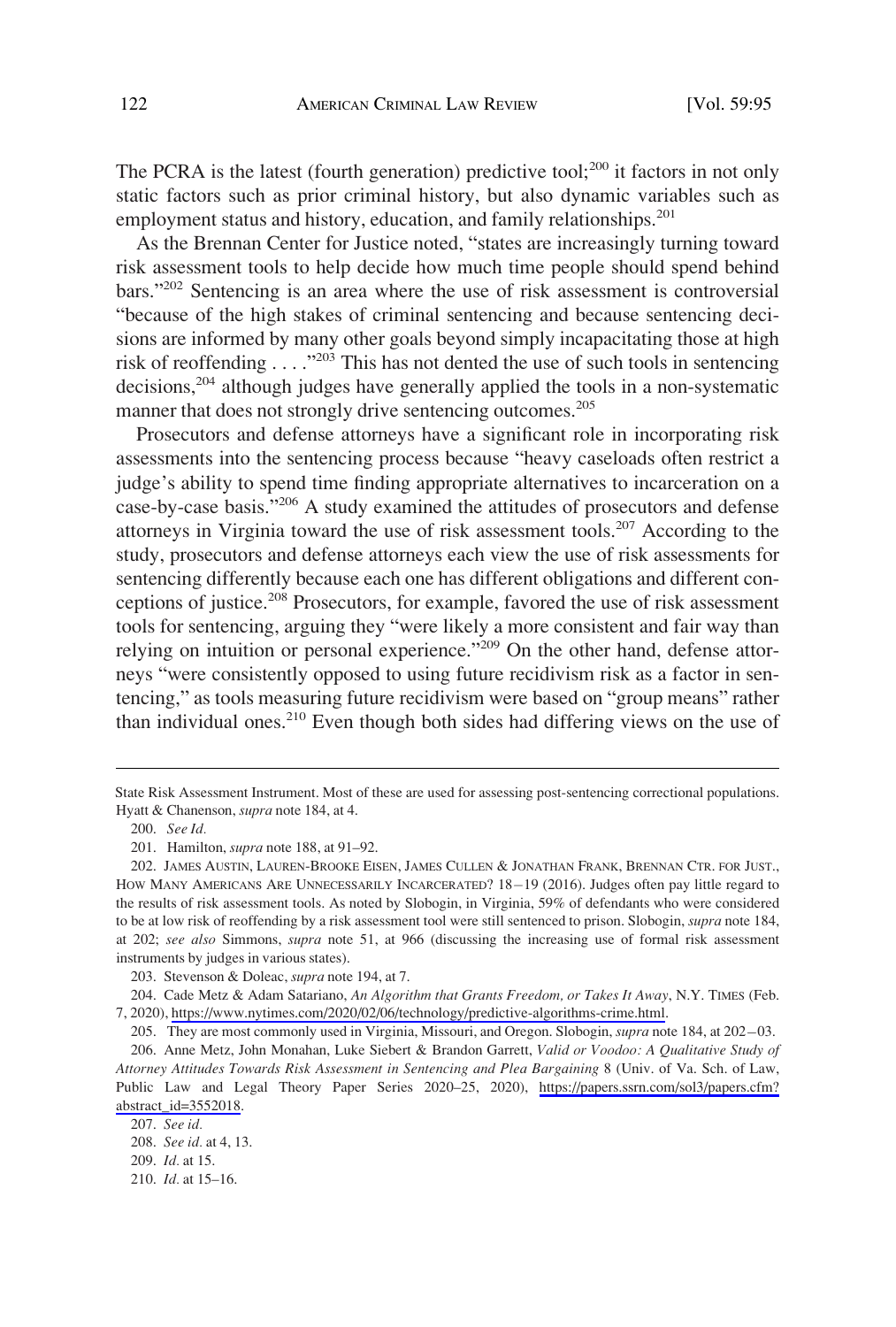risk assessment tools, both groups had "skepticism towards the NVRA instrument both in its validity as a predictive tool and in the factors it considers pertinent to recidivism risk  $\ldots$ <sup>"211</sup>

One of the newest and most sophisticated predictive algorithms is used in the context of the Formerly Incarcerated Re-enter Society Transformed Safely Transitioning Every Person ("FIRST STEP") Act. This legislation was enacted in December 2019 and aims to lower federal prison numbers<sup>212</sup> by reducing penalties for many cohorts of non-violent offenders—including drug offenders<sup>213</sup>—and making provision for the early release of such offenders.<sup>214</sup>

The FIRST STEP Act required the Attorney General to create a "Risk and Needs Assessment System," which evaluates prisoners' risk of reoffending and the programs that will assist them most to lower that risk.<sup>215</sup> To satisfy this requirement, the Department of Justice ("DOJ") has developed the Prisoner Assessment Tool Targeting Estimated Risk and Needs ("PATTERN"),<sup>216</sup> which has a number of important features. The risk assessment includes dynamic considerations which are susceptible to change, including conduct while incarcerated, rather than solely immutable matters such as the nature of offenses.<sup>217</sup> The algorithm expressly aims to be racially neutral and is routinely updated and re-validated.<sup>218</sup> The instrument incorporates fifteen factors; four are static and eleven are dynamic.<sup>219</sup>

The DOJ has already started implementing the FIRST STEP Act.<sup>220</sup> As of September 30, 2020, 3,705 offenders had received a sentence reduction, with the average sentence decrease being six years.221 Further, over 1,000 inmates qualified

*Id.* at 10–11.

220. *Id.* at 1.

<sup>211.</sup> *Id.* at 18.

<sup>212.</sup> Press Release, Donald J. Trump, President, President Donald J. Trump Secures Landmark Legislation to Make Our Federal Justice System Fairer and Our Communities Safer (Dec. 21, 2018), [https://www.presidency.](https://www.presidency.ucsb.edu/documents/press-release-president-donald-j-trump-secures-landmark-legislation-make-our-federal) [ucsb.edu/documents/press-release-president-donald-j-trump-secures-landmark-legislation-make-our-federal](https://www.presidency.ucsb.edu/documents/press-release-president-donald-j-trump-secures-landmark-legislation-make-our-federal).

<sup>213.</sup> Gina Martinez, *The Bipartisan Criminal-Justice Bill Will Affect Thousands of Prisoners. Here's How Their Lives Will Change*, TIME (Dec. 20, 2018, 4:21 PM), [http://time.com/5483066/congress-passes-bipartisan](http://time.com/5483066/congress-passes-bipartisan-criminal-justice-reform-effort/)[criminal-justice-reform-effort/](http://time.com/5483066/congress-passes-bipartisan-criminal-justice-reform-effort/).

<sup>214.</sup> Brandon Sample, *The First Step Act Bill Summary Explained: A Comprehensive Analysis*, SENTENCING. NET (Dec. 19, 2018), [https://sentencing.net/legislation/the-first-step-act-2018-summary.](https://sentencing.net/legislation/the-first-step-act-2018-summary)

<sup>215.</sup> *Id.* 

<sup>216.</sup> OFF. OF THE ATT'Y GEN., THE FIRST STEP ACT OF 2018: RISK AND NEEDS ASSESSMENT SYSTEM 43 (2019), [https://nij.ojp.gov/sites/g/files/xyckuh171/files/media/document/the-first-step-act-of-2018-risk-and-needs](https://nij.ojp.gov/sites/g/files/xyckuh171/files/media/document/the-first-step-act-of-2018-risk-and-needs-assessment-system_1.pdf)[assessment-system\\_1.pdf](https://nij.ojp.gov/sites/g/files/xyckuh171/files/media/document/the-first-step-act-of-2018-risk-and-needs-assessment-system_1.pdf).

<sup>217.</sup> *Id.* 

<sup>218.</sup> *Id.* at 63, 77.

<sup>219.</sup> OFF. OF THE ATT'Y GEN., THE FIRST STEP ACT OF 2018: RISK AND NEEDS ASSESSMENT SYSTEM -UPDATE 10 (2020) [hereinafter RISK AND NEEDS ASSESSMENT SYSTEM – UPDATE], [https://www.bop.gov/](https://www.bop.gov/inmates/fsa/docs/the-first-step-act-of-2018-risk-and-needs-assessment-system-updated.pdf) [inmates/fsa/docs/the-first-step-act-of-2018-risk-and-needs-assessment-system-updated.pdf](https://www.bop.gov/inmates/fsa/docs/the-first-step-act-of-2018-risk-and-needs-assessment-system-updated.pdf). Dynamic factors include an offender's education score and convictions while in custody and number of work programs that have been completed. Static factors include the offender's criminal history and age.

<sup>221.</sup> U.S. SENTENCING COMM'N, FIRST STEP ACT OF 2018 RESENTENCING PROVISIONS RETROACTIVITY DATA REPORT 4 (2021).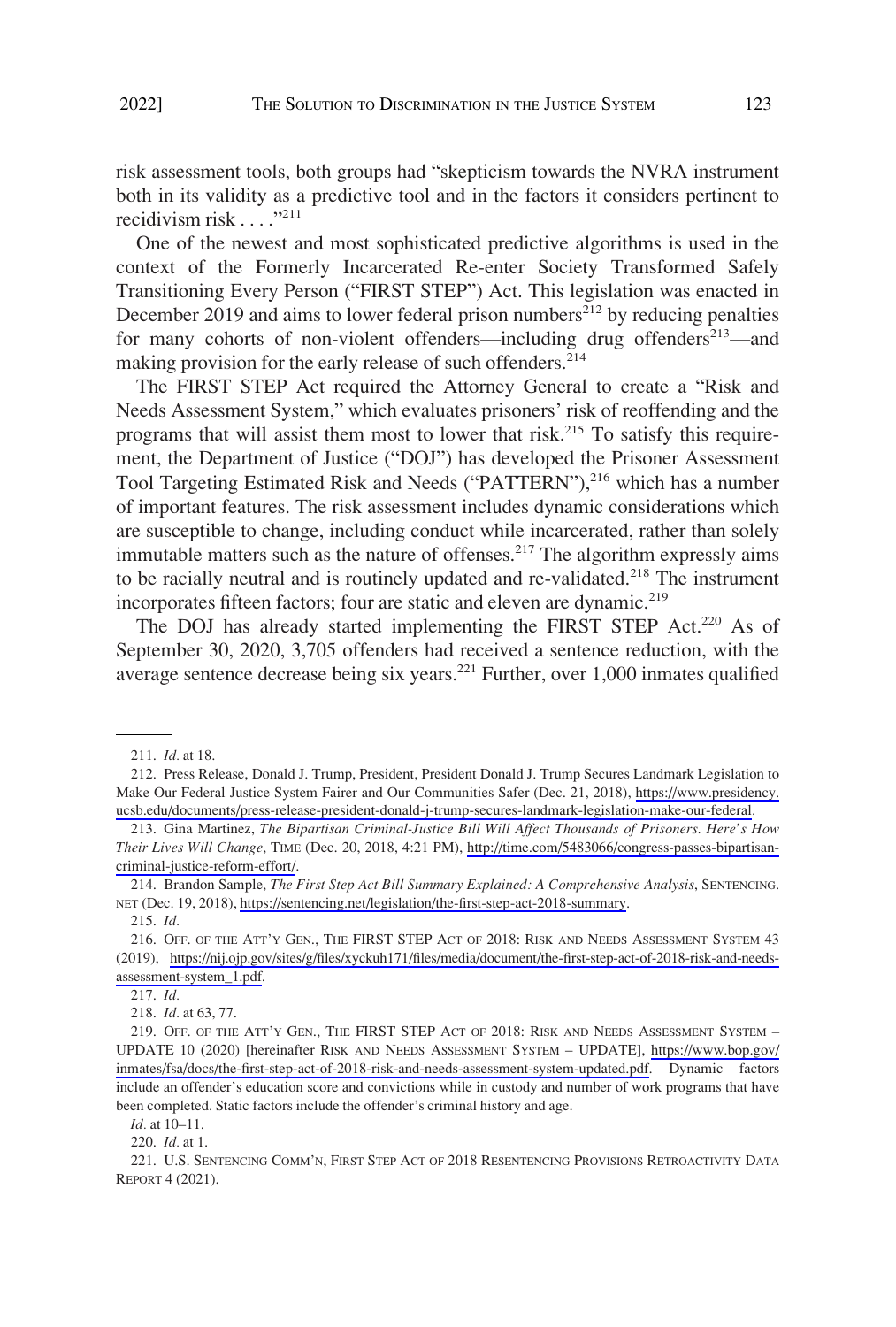<span id="page-29-0"></span>for enrollment in a pilot program that aims to transition elderly and terminally ill offenders to home confinement.222

Thus, although many jurisdictions use risk assessment tools, others have long resisted using such tools in their trials. Roughly ten years ago, Pennsylvania's legislature decided there was a problem with the impact of judicial discretion and decided to start working on an algorithm that would predict whether a person was likely to commit a crime and whether a judge should obtain additional information in a given case.<sup>223</sup> The algorithm was implemented in 2020, but still many believe that biases on account of race, for instance, cannot be eliminated as desired because there are many proxies for race that make their way into the algorithm.<sup>224</sup>

## *D. Parole*

Risk and needs assessment tools are used extensively for parole determinations in many states. The use of these instruments has increased rapidly over the past three decades.<sup>225</sup> Like bail, the main determinant for parole is the risk that a suspect will reoffend if they are released into the community. AI is used in a variety of ways for parole decisions. In some cases, algorithms are relied on to decide which offenders should be released from jail and which ones should remain incarcerated.226 For instance, some jurisdictions use the Level of Services Inventory-Revised (LSI-R), "which predicts parole and supervised release success."<sup>227</sup> This program uses an algorithm that assigns predictive scores to help determine whether an offender should be released.<sup>228</sup> Questions asked may cover topics such as the "individual's criminal history, education, employment, financial problems, family or marital situation, housing, hobbies, friends, alcohol and drug use, emotional or mental health issues, and attitudes about crime and supervision."229 In other cases, GPS monitoring may be used to track parolees.<sup>230</sup>

*See* DEP'T OF JUSTICE, NCJ 254799, FIRST STEP ACT IMPLEMENTATION FISCAL YEAR 2020 90-DAY 222. REPORT 4 (2020), <https://www.ncjrs.gov/pdffiles1/nij/254799.pdf>.

Alan Yu, *Can Algorithms Help Judges Make Fair Decisions?*, WHYY (Feb. 20, 2020), [https://whyy.org/](https://whyy.org/segments/can-algorithms-help-judges-make-fair-decisions/) 223. [segments/can-algorithms-help-judges-make-fair-decisions/](https://whyy.org/segments/can-algorithms-help-judges-make-fair-decisions/).

<sup>224.</sup> *Id.* 

*See* Robert Werth, *Theorizing the Performative Effects of Penal Risk Technologies: (Re)producing the*  225. *Subject Who Must Be Dangerous*, 28 SOC. & LEGAL STUD. 327 (2019). In 1970, only Illinois used an actuarial instrument to determine illegibility for parole, but this has increased to use in 28 of the 32 states that had a parole system by 2004. *History of Risk Assessment*, BUREAU OF JUST. ADMIN., [https://bja.ojp.gov/program/psrac/basics/](https://bja.ojp.gov/program/psrac/basics/history-risk-assessment) [history-risk-assessment](https://bja.ojp.gov/program/psrac/basics/history-risk-assessment) (last visited Oct. 17, 2021).

<sup>226.</sup> *See* Meghan J. Ryan, *Secret Conviction Programs*, 77 WASH. & LEE L. REV. 269, 342 (2020).

<sup>227.</sup> Andrew Guthrie Ferguson, *Policing Predictive Policing*, 94 WASH. U. L. REV. 1109, 1119 (2017).

<sup>228.</sup> *Id.* 

<sup>229.</sup> *Id.* (citing BERNARD E. HARCOURT, AGAINST PREDICTION: PROFILING, POLICING, AND PUNISHING IN AN ACTUARIAL AGE 79–81 (2007)).

*See, e.g.*, James Baimbridge, *My GPS-Tracked Life on Parole*, MARSHALL PROJECT (Oct. 28, 2019, 10:00 230. AM), [https://www.themarshallproject.org/2019/10/28/my-gps-tracked-life-on-parole.](https://www.themarshallproject.org/2019/10/28/my-gps-tracked-life-on-parole)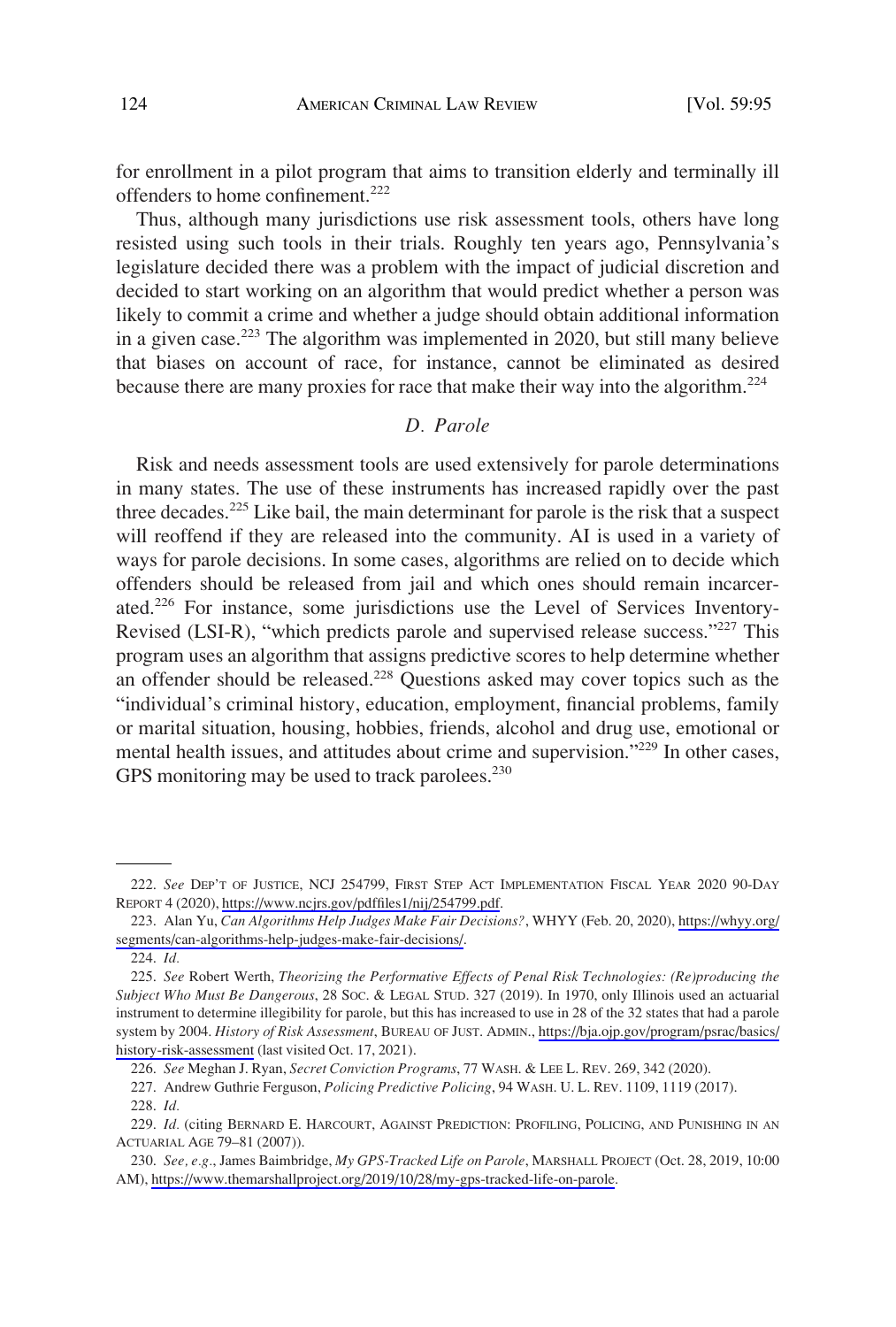# <span id="page-30-0"></span>IV. CRITICISMS OF ALGORITHMS AND AI IN THE CRIMINAL JUSTICE SYSTEM AND RESPONSES TO THE CRITICISMS

### *A. Policing and Detection of Crime*

As we have seen, algorithms relating to policing generally focus on enhancing public safety. In some locations, predictive hotspot tools are used to determine "where future crime may take place or where future police interventions may have a positive impact."231 Many of these tools rely on arrest and conviction data to predict future criminal acts, but it has been noted that the data fed to the systems "directly reflect[s] the allocation of law enforcement resources and priorities, rather than rates of criminal activity across the population."<sup>232</sup> Some of these tools are theoretical in nature, looking to understand repeat victimization, while others consider data that does not necessarily have a connection to criminal law, "such as the weather, or sociodemographic features of the geographic area" for which crime levels are predicted.233 The use of such tools has raised concerns, including the danger of discriminatory policing, the exacerbation of the bias that accompanies these systems, the lack of transparency of these systems, and the potential invasion of privacy associated with relying on these systems, which are discussed below.<sup>234</sup>

1. Validity and Accuracy Concerns

In order to consolidate the use of predictive policing and potentially increase reliance on it, it is necessary to first establish the validity of the system and, if possible, to improve the system's accuracy.

The Partnership on AI ("PAI") issued a report outlining shortcomings associated with the use of risk assessment tools primarily within the pretrial context, though many of these shortcomings are not limited solely to that context.<sup>235</sup> According to PAI, challenges to using these tools effectively fall into three categories: "1. Concerns about the validity, accuracy, and bias in the tools themselves; 2. Issues with the interface between the tools and the humans who interact with them; and 3. Questions of governance, transparency, and accountability."<sup>236</sup> PAI noted that in many cases, toolmakers are primarily concerned with whether the tool functions accurately, i.e. whether the tool performs according to "an accepted baseline of correctness."237 By focusing on accuracy, toolmakers do not determine whether the tool is performing reasonably, causing validity and bias to become much more

<sup>231.</sup> ALGORITHMS IN THE CRIMINAL JUSTICE SYSTEM, *supra* note 120, at 34.

<sup>232.</sup> Barabas, *supra* note 11, at 85 (citing DELBERT S. ELLIOTT, LIES, DAMN LIES AND ARREST STATISTICS 8 (1995)).

<sup>233.</sup> ALGORITHMS IN THE CRIMINAL JUSTICE SYSTEM, *supra* note 120, at 34.

<sup>234.</sup> *Id.* at 35–36.

<sup>235.</sup> PARTNERSHIP ON AI, *supra* note 113, at 3.

<sup>236.</sup> *Id.* 

<sup>237.</sup> *Id.* at 13.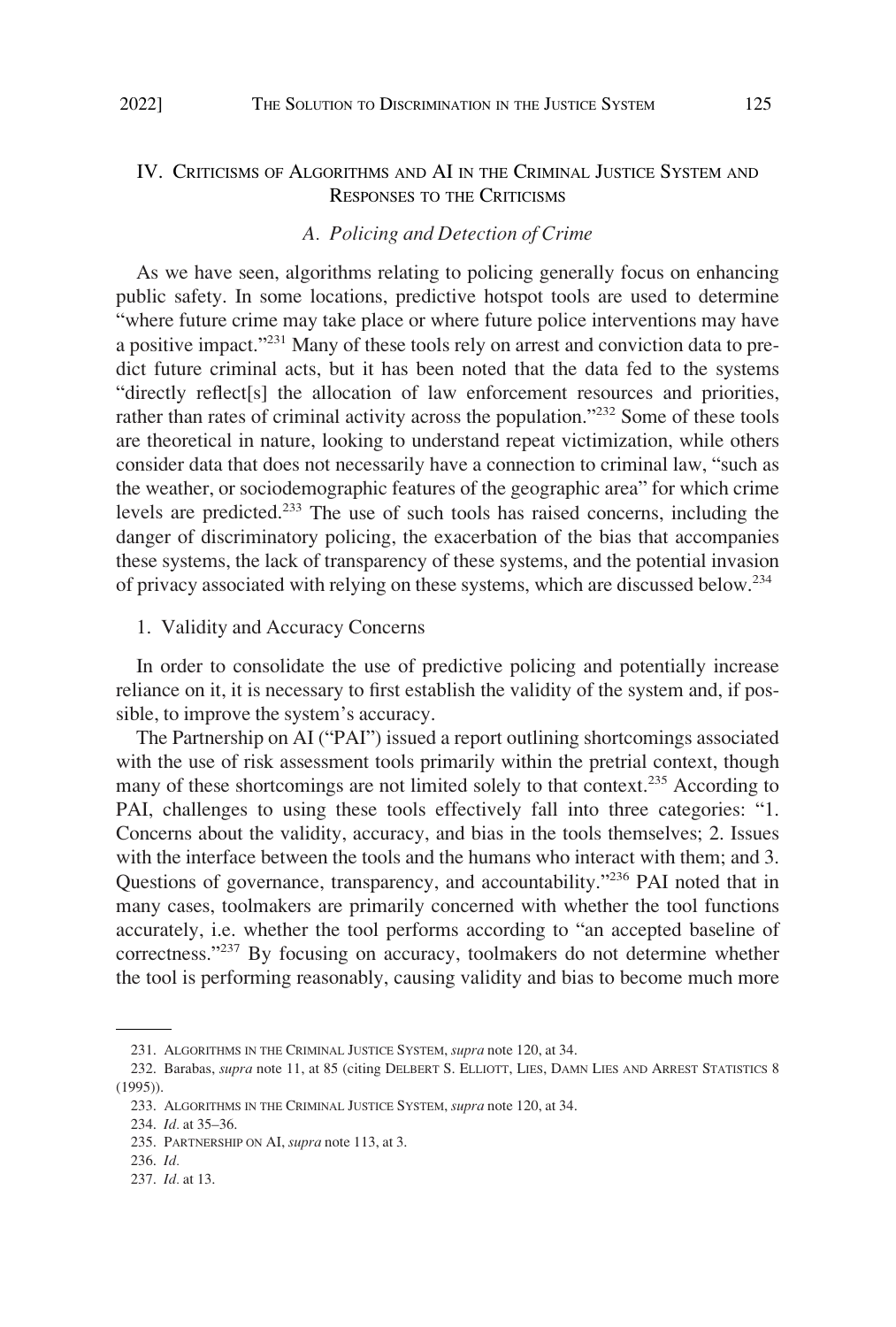pressing issues.238 Validity is determined based on context and incorporates broader ideals such as fairness, so determining a tool's validity in one context does not automatically mean it is valid in others.<sup>239</sup> In fact, the majority of experts consulted in the drafting of PAI's report indicated that "current risk assessment tools are not ready for use in helping to make decisions to detain or continue to detain criminal defendants without the use of an individualized hearing."240 However, there was no consensus on whether such tools can be improved upon to allow for use in detainment or continued detainment.<sup>241</sup> Many civil rights organizations have also expressed particular concern over predictive policing through the use of algorithms and risk assessment tools. For example, seventeen such organizations joined together and listed several risks associated with such systems, including "a lack of transparency, ignoring community needs, failing to monitor the racial impact of predictive policing and the use of predictive policing primarily to intensify enforcement rather than to meet human needs."<sup>242</sup> Lack of transparency must be addressed, but this can be difficult in some cases—particularly if an algorithm is provided by a private company,<sup>243</sup> which occurs frequently with facial recognition systems.<sup>244</sup>

Another overarching concern with the use of these systems is that they will be viewed as automatically objective and infallible.<sup>245</sup> This is a challenge in the use of statistical decision-making tools, as "information presented by a machine is viewed as inherently trustworthy and above skepticism," which leads officials to "over-rely" on them.<sup>246</sup> In reality, these systems are created with some human input, and these inputs can allow biases to creep into the systems and further perpetuate existing unfairness and discrimination.<sup> $2\overline{47}$ </sup> Even so, some are of the opinion

242. See Završnik, *supra* note 91, at 624–25 (citing *Statement of Concern About Predictive Policing by ACLU and 16 Civil Rights Privacy, Racial Justice, and Technology Organizations*, ACLU (Aug. 2016), [https://www.](https://www.aclu.org/other/statement-concern-about-predictive-policing-aclu-and-16-civil-rights-privacy-racial-justice)  [aclu.org/other/statement-concern-about-predictive-policing-aclu-and-16-civil-rights-privacy-racial-justice](https://www.aclu.org/other/statement-concern-about-predictive-policing-aclu-and-16-civil-rights-privacy-racial-justice)).

244. *See* ALGORITHMS IN THE CRIMINAL JUSTICE SYSTEM, *supra* note 120, at 43–44 (noting that unlike other algorithms, "facial recognition technologies have not been developed in-house or in academic consortia . . . but effectively outsourced to the private sector," making oversight and transparency more difficult to achieve).

245. *See* Ryan, *supra* note 226, at 277, 302 (noting that "science and technology are not infallible" and that prosecutors frequently present "conviction program evidence as virtually infallible").

PARTNERSHIP ON AI, *supra* note 113, at 23 (citing M.L. Cummings, *Automation Bias in Intelligent Time*  246. *Critical Decision Support Systems* (Am Inst. Aeronautics & Astronautics Meeting Paper No. 2004-6313, 2004), <http://citeseerx.ist.psu.edu/viewdoc/download?doi=10.1.1.91.2634&rep=rep1&type=pdf>). For evidence of the opposite phenomenon, see *id.* at 243 n.44.

247. *See id.* at 3.

<sup>238.</sup> *Id.* 

<sup>239.</sup> *Id.* at 14. As PAI noted, "[r]isk assessment tools should only be deployed in the specific context for which they were intended, including at the specific stage of a criminal proceeding and to the specific population for which they were meant to predict risk." *Id.* at 22.

<sup>240.</sup> *Id.* at 11.

<sup>241.</sup> *Id.* 

<sup>243.</sup> See *infra* Section C for a discussion on the lack of transparency in sentencing and suggestions for how to counteract the problem.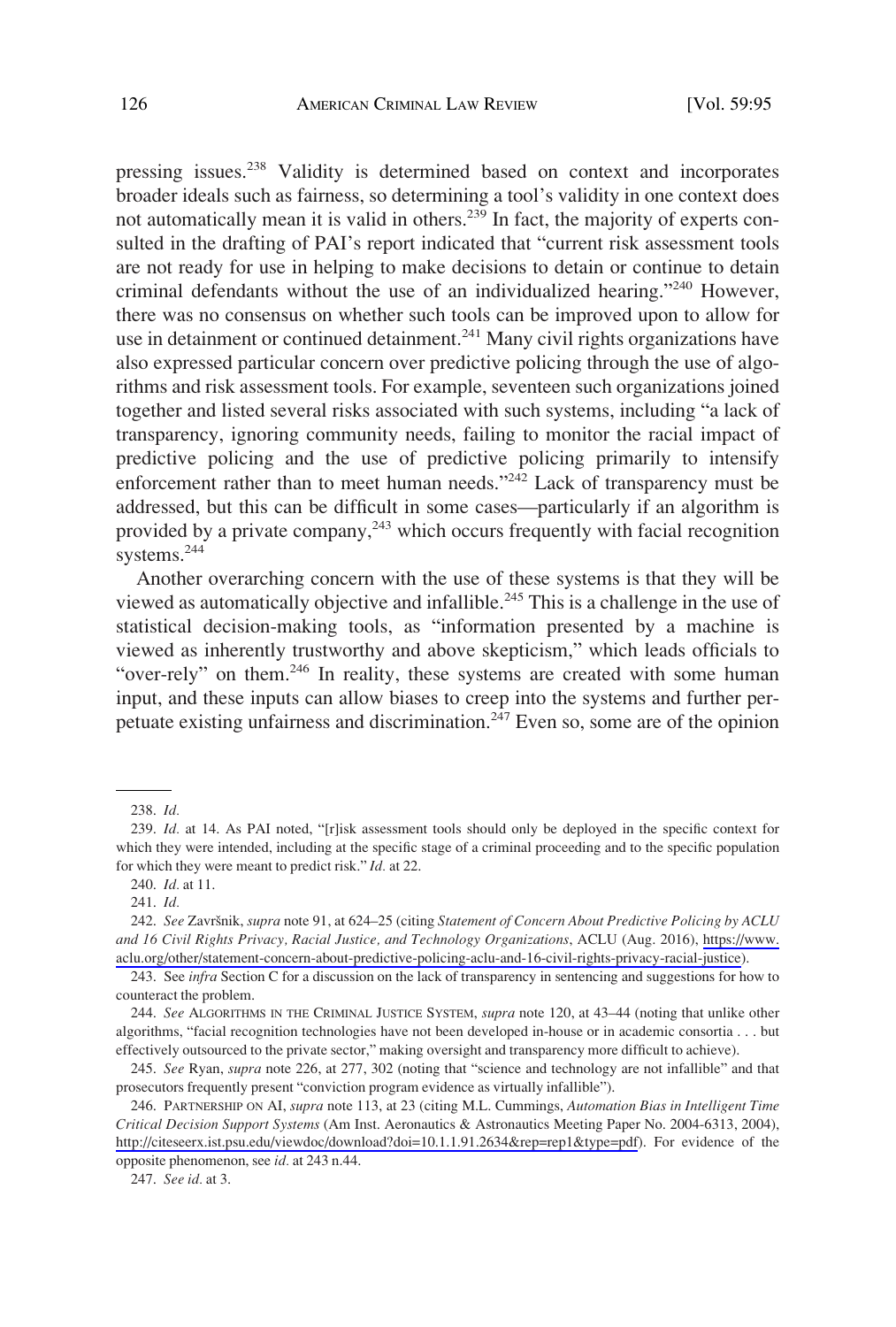<span id="page-32-0"></span>that humans have little say over the outcomes produced by machines.<sup>248</sup>

Providers within the criminal justice system, such as police officers and judges, have other reasons for disliking such tools. Some believe that these tools "devalue experiential knowledge ...."<sup>249</sup> Some judges disagree with the factors considered when calculating risk scores, while others "find that education on the instrument is not currently sufficient."250 According to a study on the Los Angeles Police Department ("LAPD"), patrol officers, detectives, judges, and prosecutors alike were skeptical of using such tools, "suggesting the tools failed to tell them anything they did not already know."251 In some cases, judges had logistical trouble relying on risk assessments. At least one judge noted "'there is always a lot of delays in getting the reports from Pretrial Services. . . . Usually I only get them 15 minutes before the beginning of the hearings,'" which apparently was a wellknown problem.252 The same study showed that judges also "worried that predictive algorithms could be used by administrators and defense attorneys to directly compare their sentencing decisions, incarceration rates, and productivity."<sup>253</sup> Because of such skepticism, many in policing and in criminal courts have resisted the use of algorithms where possible.<sup>254</sup> In any case, the same study determined that the "implementation of predictive algorithms comes with unintended consequences in terms of discretionary power."<sup>255</sup> These algorithms are intended to diminish bias and improve oversight by eliminating discretionary power but, admittedly, this is not always the outcome.<sup>256</sup>

### 2. Privacy and Liberty Concerns

Another criticism of the increased use of AI in policing—especially relating to facial recognition and the automated monitoring of CCTV cameras—is that it will violate the right to privacy. It has been recently argued that non-carceral forms of

<sup>248.</sup> *See* ALGORITHMS IN THE CRIMINAL JUSTICE SYSTEM, *supra* note 120, at 28 (citing campaign group Liberty's assertion that "'[w]hile the idea of having human involvement or oversight of an algorithmic decisionmaking process may sound reassuring, there is a lack of evidence as to our ability as humans to provide meaningful intervention over algorithms and decisions made by machines.'").

<sup>249.</sup> Brayne & Christin, *supra* note 1, at 617.

<sup>250.</sup> Metz et al., *supra* note 206, at 7.

<sup>251.</sup> Brayne & Christin, *supra* note 1, at 617; *see also* Puente, *supra* note 101 (noting that "numerous departments dump[ed] the software because it did not help them reduce crime and essentially provided information already being gathered by officers patrolling the streets.").

<sup>252.</sup> Brayne & Christin, *supra* note 1, at 618.

<sup>253.</sup> *Id*. at 616.; *see also* Metz et al., *supra* note 207, at 8 (noting that "[a] judge's adherence to the sentencing guidelines is reviewed upon the end of their term and can factor into their re-appointment.").

<sup>254.</sup> Brayne & Christin, *supra* note 1, at 618; *see also* Metz et al., *supra* note 206, at 7 (noting skepticism among judges considering the Non-Violent Risk Assessment (NVRA) in Virginia). Despite these concerns about algorithms, Brayne & Christin concluded that "the implementation of predictive algorithms was more strictly implemented in policing compared to the criminal courts," which may be the result of the fact that judges often have more discretion than police officers. Brayne & Christin, *supra* note 1, at 621.

<sup>255.</sup> Brayne & Christin*, supra* note 1, at 621–22.

<sup>256.</sup> *Id.* at 620–21.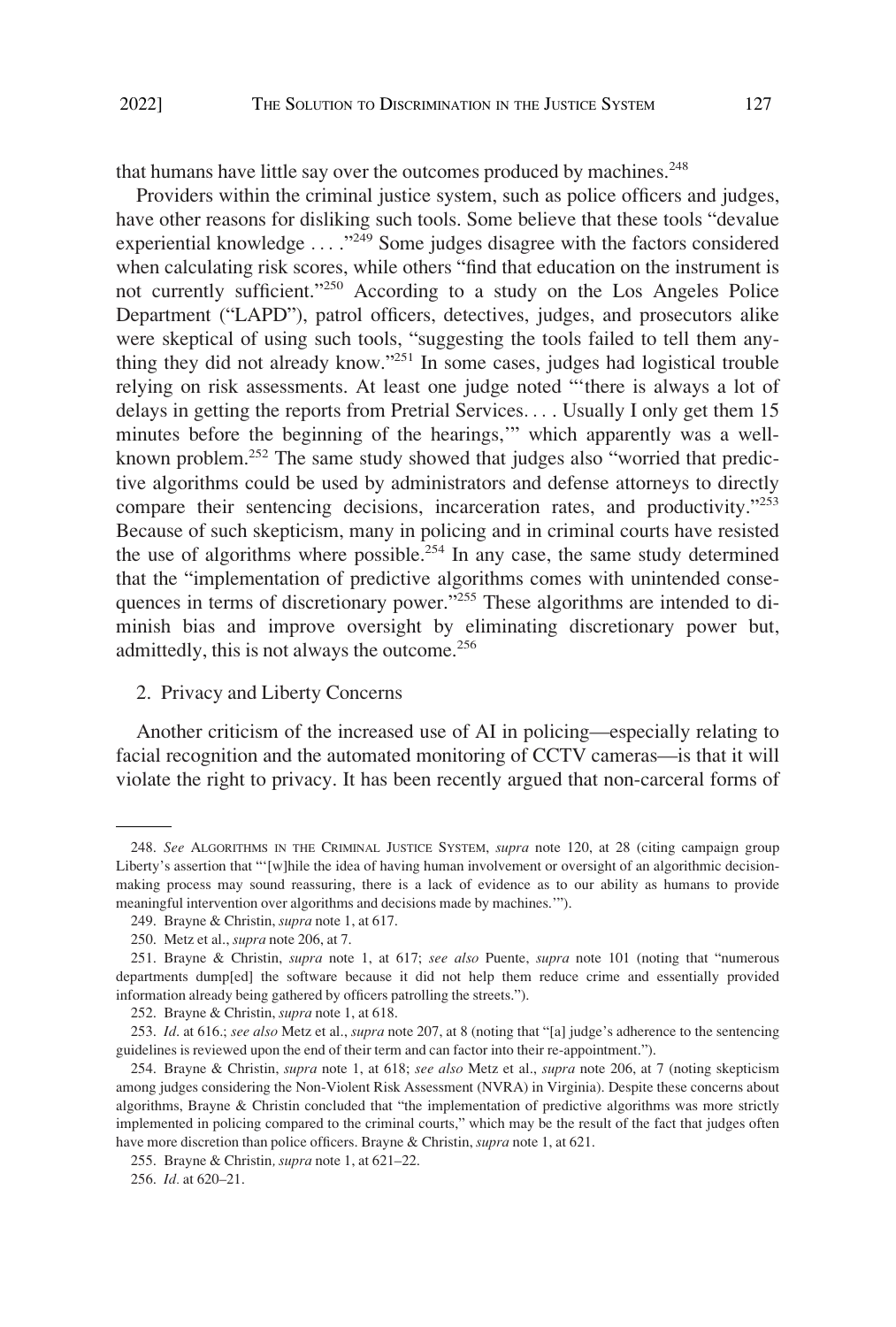monitoring constitute "punitive surveillance."<sup>257</sup> This is not an overwhelming obstacle to the greater usage of CCTV, particularly since the right to privacy itself is a contentious interest. Robert Post has lamented that "[p]rivacy is a value so complex, so entangled in competing and contradictory dimensions, so engorged with various and distinct meanings, that I sometimes despair whether it can be usefully addressed at all."<sup>258</sup> The basis for privacy is typically linked to the ideals of autonomy and dignity<sup>259</sup> but lacks a concrete justification.

The United States Supreme Court has acknowledged privacy as a legitimate interest.260 However, it is far from an absolute right and is often subordinated to other competing interests, including in the context of the imposition of criminal punishment. In *Hudson v. Palmer*, the Court noted that it would not be possible to achieve many of the security objectives of prisons—such as prohibiting the introduction of drugs and weapons into prisons—if prisoners retained the right to privacy.<sup>261</sup> Thus, the right to privacy receives some legal recognition, but it is often impinged upon, frequently, without the need for a formal or established legal justification. This is demonstrated by the massive intrusions into privacy that have occurred over the past decade or so.

One popular subject in AI policing is AI monitoring of people. Using AI to monitor CCTV cameras or to operate facial recognition systems may increase monitoring of people, but it would only be a small increase to the amount of monitoring that already occurs.<sup>262</sup> Currently, CCTV technology is used to attempt to prevent the commission of crime and as an evidence-gathering tool when a crime is committed. Thus, if CCTV is being monitored in real time and a crime is occurring, the operator will typically do whatever is reasonably possible to prevent the crime, including notifying police or, where the technology is available, notifying the offender that the event is being viewed and recorded with the purpose of discouraging continuation of the conduct. When an offense is recorded by CCTV, this can also be used to assist in the detection and prosecution of the offender. Countless instances of crimes have been solved by police viewing CCTV footage of an event,

<sup>257.</sup> Kate Weisburd, *Punitive Surveillance*, 108 VA. L. REV. (forthcoming 2022), [https://ssrn.com/abstract=](https://ssrn.com/abstract=3808657) [3808657.](https://ssrn.com/abstract=3808657)

<sup>258.</sup> Robert C. Post, *Three Concepts of Privacy*, 89 GEO. L.J. 2087, 2087 (2001).

<sup>259.</sup> VICTORIAN LAW REFORM COMM'N, WORKPLACE PRIVACY: ISSUES PAPER 17 (2002), [www.lawreform.](http://www.lawreform.vic.gov.au/sites/default/files/IssuesPaperfinal.pdf) [vic.gov.au/sites/default/files/IssuesPaperfinal.pdf.](http://www.lawreform.vic.gov.au/sites/default/files/IssuesPaperfinal.pdf)

<sup>260.</sup> The right to privacy, at least so far as personal autonomy is concerned, has been mainly acknowledged in contexts relating to procreation and family relationships. *See generally* Lawrence v. Texas, 539 U.S. 558 (2003); Roe v. Wade, 410 U.S. 113 (1973); Griswold v. Connecticut, 381 U.S. 479 (1965).

<sup>261. 468</sup> U.S. 517, 517–18 (1984); *see also* Williams v. Kyler, 680 F. Supp. 172, 172 n1 (M.D. Pa. 1986) (noting "[t]he law is clear that prisoners do not possess any privacy right in their cells under the Fourth Amendment").

<sup>262.</sup> There are already approximately 50 million CCTV cameras in use in America. See The U.S. Has More *Surveillance Cameras Per Person Than China, New Study Shows*, INVERSE (Dec. 9, 2019), [https://www.inverse.](https://www.inverse.com/article/61552-united-states-china-surveillance-cameras) [com/article/61552-united-states-china-surveillance-cameras;](https://www.inverse.com/article/61552-united-states-china-surveillance-cameras) Liza Lin & Newley Purnell, *A World With a Billion Cameras Watching You Is Just Around the Corner*, WALL ST. J. (Dec. 6, 2019, 1:00 AM), [https://www.wsj.com/](https://www.wsj.com/articles/a-billion-surveillance-cameras-forecast-to-be-watching-within-two-years-11575565402)  [articles/a-billion-surveillance-cameras-forecast-to-be-watching-within-two-years-11575565402.](https://www.wsj.com/articles/a-billion-surveillance-cameras-forecast-to-be-watching-within-two-years-11575565402)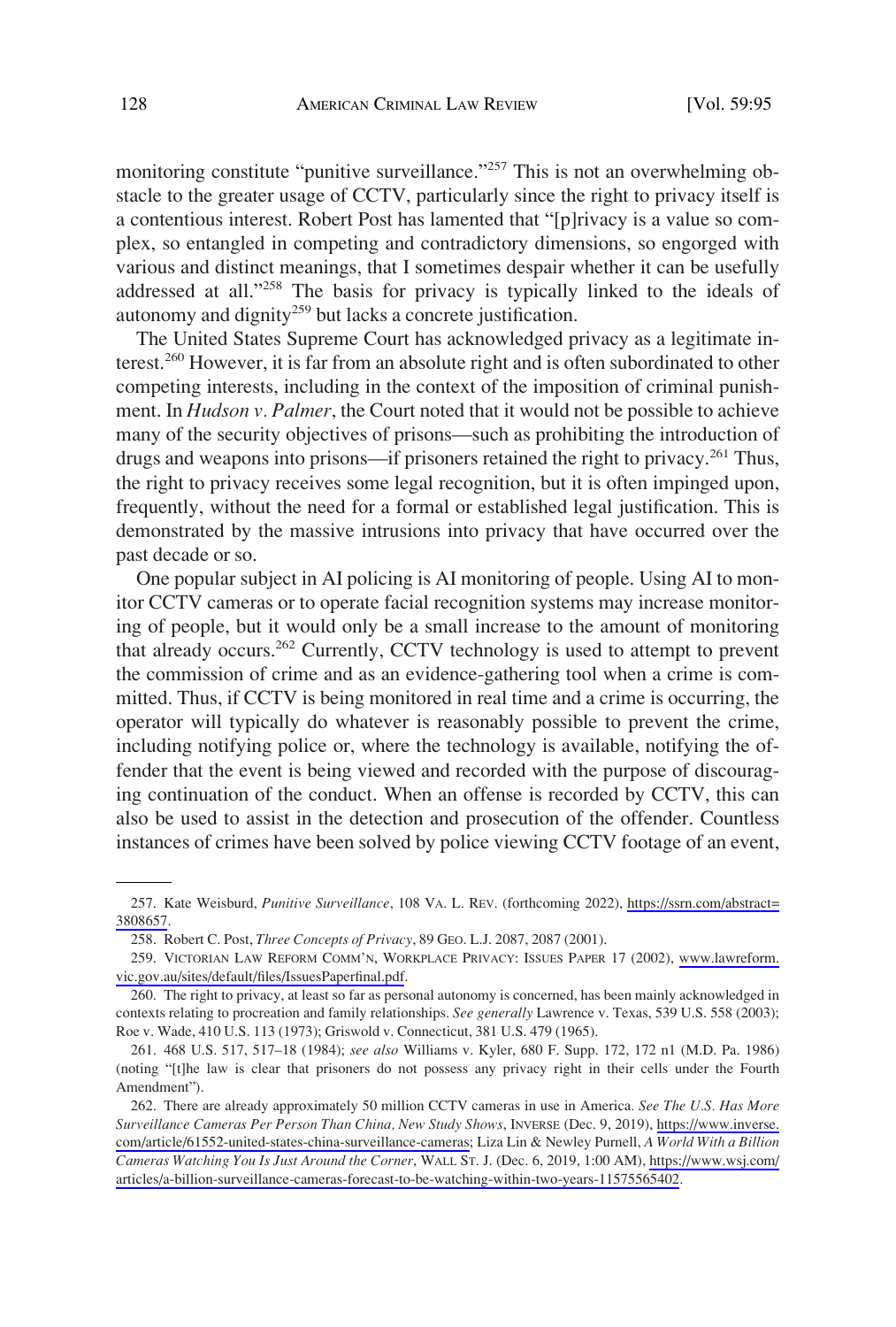generally when the offender was unaware of CCTV filming, and identifying the offender after their image was screened in the mainstream media. Therefore, the incursion into the right to privacy that will stem from the *increased* monitoring of certain locations (which is likely to occur if automated CCTV is demonstrated as a means of significantly reducing crime) is no different in nature from existing limitations of this right. To the extent that the incursions are more frequent and targeted, the change could be readily justified by the common good that is achieved in reducing crime and the increased rate of detecting and prosecuting offenders.

Moreover, both facial recognition and automated CCTV observance are less intrusive, to some extent, than real-time viewing by a human being because the computer does not evaluate behavior. In the automated context, law enforcement officers will only observe the footage or view the facial image when a computer detects something suggesting that a crime is being committed or that an offender has been recognized. Thus, for the most part, individuals will be *potentially*  observable, not constantly observed or monitored by law enforcement.

The rights to liberty, property, and bodily integrity (which are often violated by criminal acts) are, however, more powerful and have far stronger legal protections than the right to privacy. AI-directed policing likely will result in certain cohorts of people being more frequently arrested, searched, and stripped of their property as a result of searches following arrests. There is also concern that predictive policing instruments will increase "police presence in poor and minority communities by creating a ratchet effect [i.e., entrenching and perpetuating the practice]."263 As we have seen, there have already been claims of unfairness, discrimination, and persecution leveled at this form of policing, and some suggest that it violates the Equal Protection Clause and the Fourth Amendment.<sup>264</sup> These are potentially strong objections, but they are not decisive if the algorithms are developed appropriately.<sup>265</sup>

Thus, it is important to put this objection into perspective. Police—without resort to algorithms—have been heavily criticized for targeting neighborhoods predominately occupied by lower-socio economic and racial minority groups.<sup>266</sup> This criticism has been forcefully leveled at many police departments and is suggested as one reason for the grossly disproportionate rate of arrest and imprisonment of Hispanic and Black offenders.<sup>267</sup> Thus, even if crime prevention and detection algorithms do result in police disproportionality policing non-white or lower socio-economic groups, this is unlikely to result in the advent of a new problem.

Further, and more importantly, a significant advantage of AI-directed policing compared to current practices is that every integer informing the algorithm is

<sup>263.</sup> Jouvenal, *supra* note 101.

<sup>264.</sup> Simmons, *supra* note 51, at 947, 972.

<sup>265.</sup> See *infra* Part V.

<sup>266.</sup> Simmons, *supra* note 51, at 976.

<sup>267.</sup> Paul Butler, *Starr Is to Clinton as Regular Prosecutors Are to Blacks*, 40 B.C. L. REV. 705, 708–09 & n.16 (1999); Davis, *Prosecution and Race*, *supra* note 34, at 30; Farbota, *supra* note 25.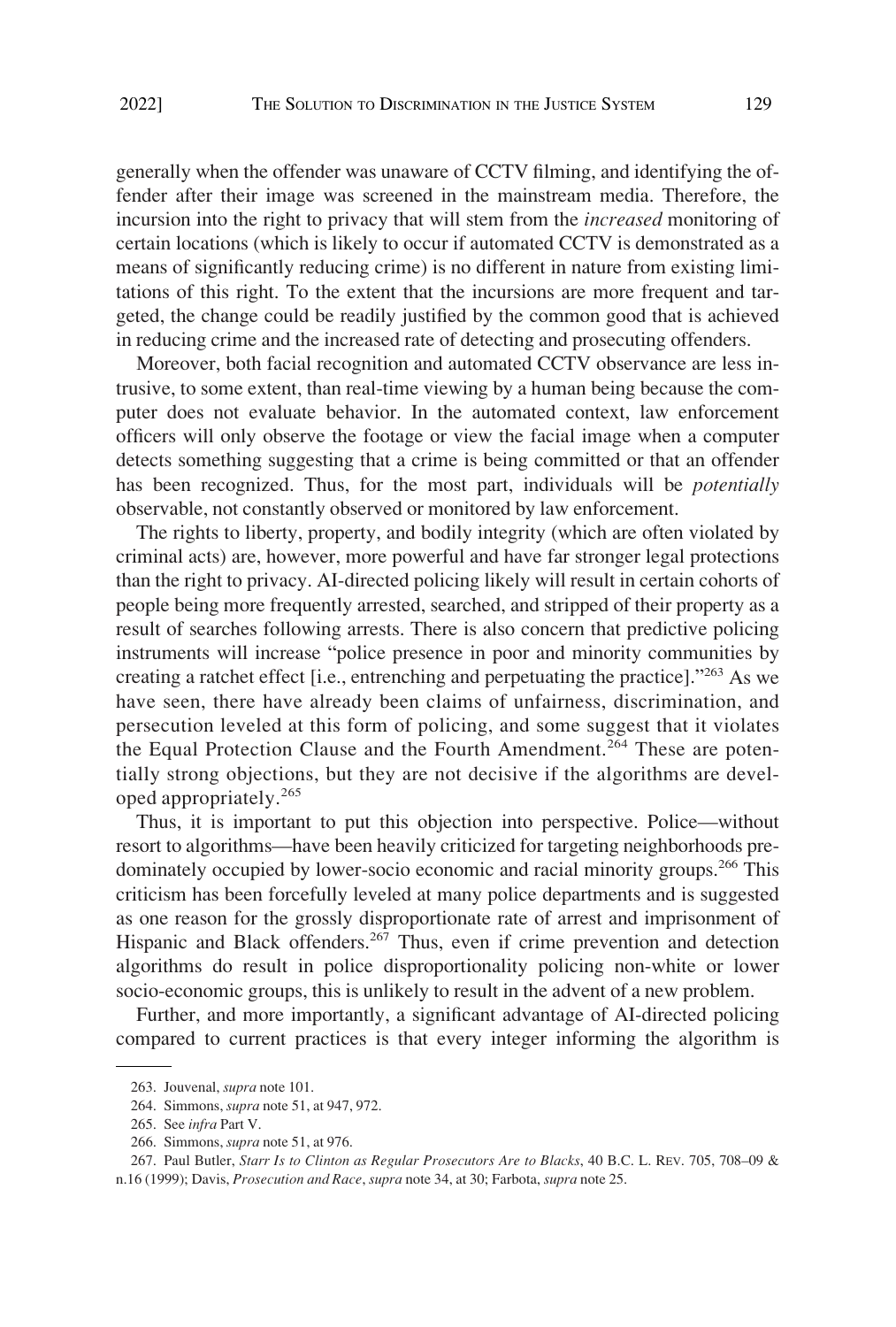<span id="page-35-0"></span>consciously and deliberately prescribed, which allows the opportunity to evaluate the algorithms for group profiling to ensure that such disparity is not a design feature. This, of course, assumes that the workings of the algorithm are transparent or can be independently tested to demonstrate that they are not biased in their selection of suspects. Although algorithms are not always transparent,<sup>268</sup> it may still be possible to test the algorithm to ensure bias does not exist. Therefore, our view is that for AI to gain acceptance and legitimacy in the criminal justice sector, it must be established that it does not result in the discriminatory targeting of certain groups in the community. This is discussed further in Part V below.

### *B. Bail*

Just as the use of risk assessment tools faces criticism in other areas of the criminal justice system, similar criticisms exist when it comes to their use in determining bail and bond. For instance, United States Senator John Kennedy authored a commentary stating that the use of such tools when determining bail and bond is "[r]eally . . . a dangerous collision of the poorly vetted cost cuts and socialist agendas that are sweeping this country," and equated them to using a "Magic 8 ball" in courtrooms.269 In response, Douglas A. Berman took to his *Sentencing Law and Policy Blog*, calling Kennedy's commentary a parody, while admitting that the use of risk assessments is "an important modern criminal justice development that justifies much scrutiny  $\dots$  ."<sup>270</sup> Despite grounds for criticism, Berman noted that risk assessments are appealing because judicial discretion—without the use of data may lead to questionable decisions.271 Reliance on data could, in theory, help lead to more reasoned decisions.

A study reviewing Kentucky bail decisions found that judges responded to algorithmically-produced risk assessment scores differently, depending on where they were located.<sup>272</sup> Another study on Kentucky found that "judges were more likely to overrule the default recommendation to waive a financial bond for moderaterisk defendants if the defendants were black."273 These results demonstrate the impact of the AI in the use of bail and the need to better educate individuals who

<sup>268.</sup> Secrecy relating to the algorithms has been defended on the basis that: "Police officials say they can't release some information about their predictive programs because of citizen privacy and safety concerns and because some data is proprietary. The programs are helping to reduce crime and better deploy officers in a time of declining budgets and staffing, they argue." Dave Collins, *Should Police Use Computers to Predict Crimes and Criminals?*, PHYS.ORG (July 5, 2018), [https://phys.org/news/2018-07-police-crimes-criminals.html.](https://phys.org/news/2018-07-police-crimes-criminals.html)

<sup>269.</sup> John Kennedy, Sen. John Kennedy: Bail, bond decisions are being made today with algorithms - That *puts your safety at risk*, FOX NEWS (Aug. 5, 2019), [https://www.foxnews.com/opinion/bail-bond-decisions](https://www.foxnews.com/opinion/bail-bond-decisions-algorithms-safety-risk-john-kennedy)[algorithms-safety-risk-john-kennedy](https://www.foxnews.com/opinion/bail-bond-decisions-algorithms-safety-risk-john-kennedy).

<sup>270.</sup> Douglas A. Berman, *Are pretrial risk assessment algorithms really part of "socialist agendas that are sweeping the country"?*, SENT'G L. & POL'Y BLOG (Aug. 5, 2019, 7:07 PM), [https://perma.cc/FU8H-9V34.](https://perma.cc/FU8H-9V34) 271. *Id.* 

<sup>272.</sup> *See* Simonite, *supra* note 160. For instance, judges in rural areas—with mostly white defendants granted release without bond more frequently, while judges in urban areas—with a mixed group of defendants did not significantly change their habits of release without bond. *See id.* 

<sup>273.</sup> *Id.*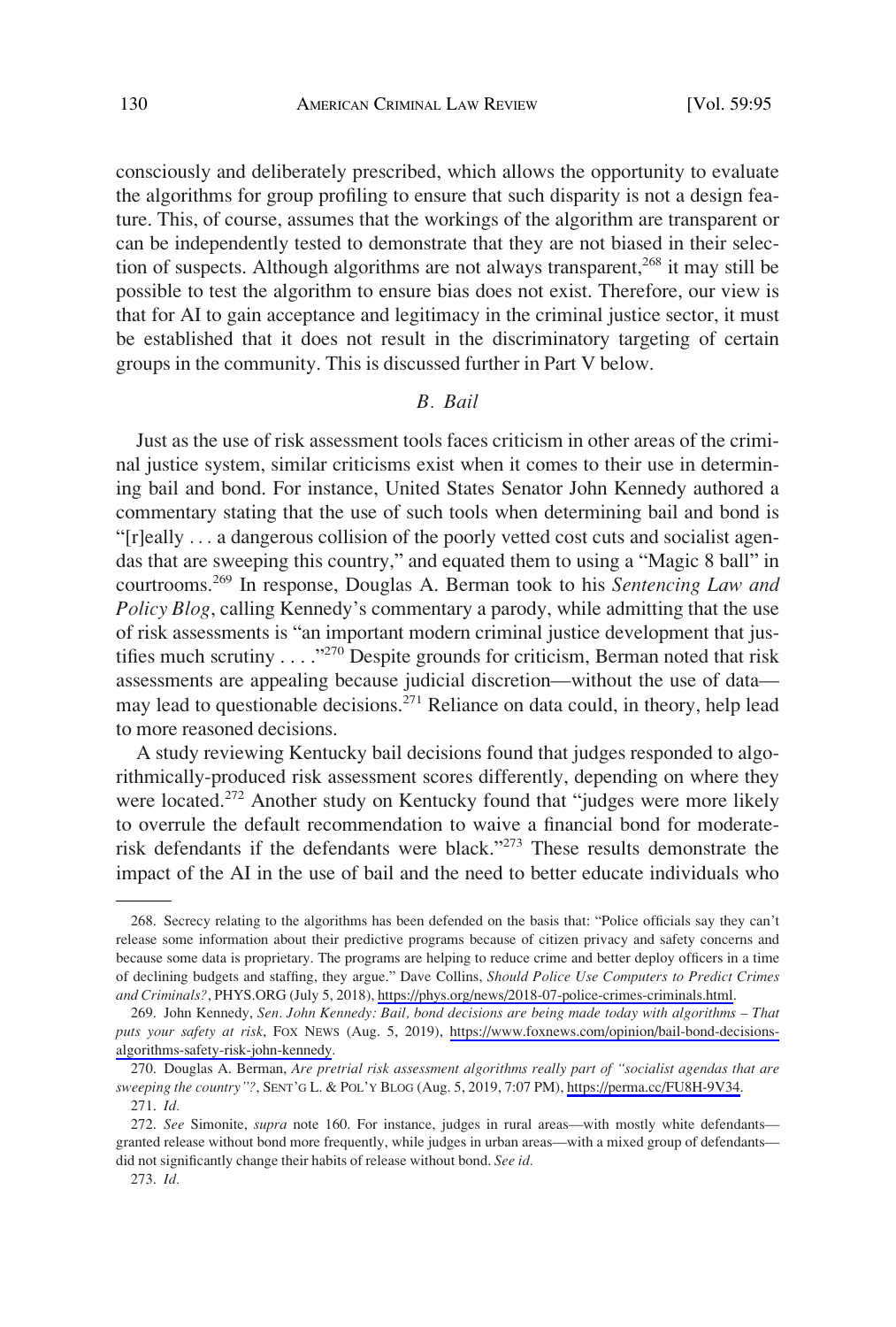<span id="page-36-0"></span>are interpreting the results of risk assessment tools, which should also help lessen the role of bias in the system.274 While algorithmic tools for bail can better predict risk than judicial insight alone, the tools need to be regularly assessed against local data and scaffolded on properly resourced data infrastructure.

Even when algorithms are deemed successful, <sup>275</sup> there is still concern that they will "perpetuate racial disparities within the criminal-justice system."<sup>276</sup> In 2018, more than one hundred civil rights groups petitioned several jurisdictions to stop using such tools to make bail decisions.<sup>277</sup> Critics of such tools believe they are "'racial profiling 2.0," and they are particularly dangerous because they are in such widespread use.<sup>278</sup> However, there is no validation for such claims and certainly no evidence of bias greater than what already exists in the context of judicial bail decisions.

# *C. Sentencing*

Although algorithms are increasingly used at the sentencing stage of proceedings, they do not have widespread support. There are numerous reasons for this, including skepticism regarding their utility. Megan T. Stevenson and Jennifer L. Doleac conducted a study examining the use of risk assessment tools in felony sentencing.279 Their study looked at how judicial decisions are influenced by risk scores, primarily focusing on the use of nonviolent risk assessments in Virginia and the impact on individuals based on race and age.<sup>280</sup> Age is a focus because it "is one of the most important predictors of criminal activity and, accordingly, has large weight in almost every risk assessment currently in use."<sup>281</sup> Even though race is not an explicit factor considered, many factors correlate to race, and it impacts sentencing decisions whether or not a risk assessment tool is applied.<sup>282</sup> The study showed that young defendants were adversely impacted by the use of risk assessments, and, in some cases, judges relied on risk assessment tools during decisionmaking, leading to "an increase in racial disparities relative to judicial discretion alone."283 The study set out to determine why use of a risk assessment in

<sup>274.</sup> *See id.* According to Harvard researcher Alex Albright, "[w]e should put as much effort into how we train people to use predictions as we do into the predictions." *Id.* 

<sup>275.</sup> *See generally* Kramer, *supra* note 165 (examining a risk assessment algorithm used by New Jersey courts for bail determinations and its purported ability to reduce racial bias).

<sup>276.</sup> Madeleine Carlisle, *The Bail-Reform Tool that Activists Want Abolished*, ATLANTIC (Sept. 21, 2018), [https://www.theatlantic.com/politics/archive/2018/09/the-bail-reform-tool-that-activists-want-abolished/570913/.](https://www.theatlantic.com/politics/archive/2018/09/the-bail-reform-tool-that-activists-want-abolished/570913/)

<sup>277.</sup> *Id.*; *see also* John Logan Koepke & David G. Robinson, *Danger Ahead: Risk Assessment and the Future of Bail Reform*, 93 WASH. L. REV. 1725, 1750 (2018) (describing opposition to risk assessment tools by other advocacy groups).

<sup>278.</sup> Carlisle, *supra* note 276. According to Carlisle, "[f]orty jurisdictions use the PSA," and other jurisdictions employ tools created by state governments or private companies. *Id.* 

<sup>279.</sup> *See* Stevenson & Doleac, *supra* note 194, at 2.

<sup>280.</sup> *See id.* 

<sup>281.</sup> *Id.* 

<sup>282.</sup> *Id.* at 3, 4, 14.

<sup>283.</sup> *Id.* at 3–4.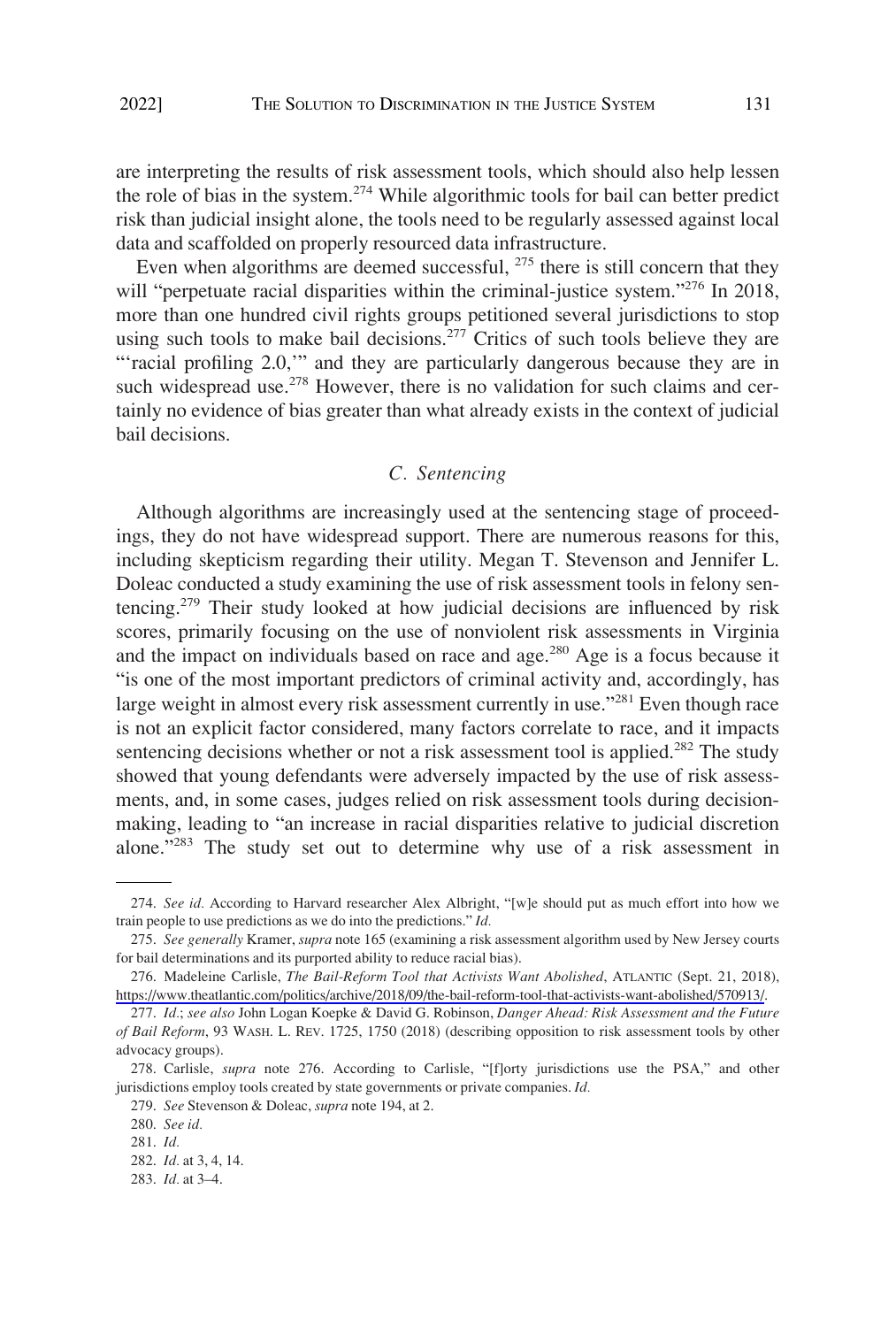nonviolent cases did not lead to a decline in recidivism.<sup>284</sup> The study also found that risk assessment in nonviolent cases did not lead to a decline in recidivism because judges often ignored the tool's sentencing recommendations if they believed the outcome should be different.<sup>285</sup> Judges also appeared to be less inclined to incarcerate young defendants, which could "curtail risk assessment's expected benefits."286

A key concern underpinning the use of these algorithms is their accuracy. Despite this, research suggests that risk assessment and risk and needs assessment tools are more accurate in predicting re-offending than evaluations made without the use of such tools.<sup>287</sup> The authors of a recent study, Julia Dressel and Hany Farid, cast doubt about the rigor of the COMPAS assessment tool, concluding that it was no more accurate than an online poll of people with no criminal or legal training.<sup>288</sup> This study utilized Amazon Mechanical Turk and recruited about 400 participants to predict recidivism using a sample of 1000 real defendants.<sup>289</sup> A

The UK also relies on the Offender Assessment System ("OASys") to provide an assessment of risks and needs across the prison systems in England and Wales. ALGORITHMS IN THE CRIMINAL JUSTICE SYSTEM, *supra*  note 120, at 48. OASys provides indicators of reoffending that have been statistically validated. Scoring of these indicators is conducted based on information about individuals, including their age, gender, and criminal history. *See id.* at 49.

Similar to their use in the United States, these scores are used by UK police systems to "inform the sentencing process," often via pre-sentencing reports. *See id.* at 52. The system appears to have "a strong research and reflection base that has long been considering issues such a[s] bias and on-the-ground deployment, but the longevity of these efforts is unclear." *Id.* at 55.

Cyphert, *supra* note 197, at 379; Edward Latessa & Brian Lovins, *The Role of Offender Risk Assessment:*  287. *A Policy Maker Guide*, 5 VICTIMS & OFFENDERS 203, 212 (2010). Moreover, risk assessment tools are generally more accurate than predictions based solely on clinical judgment. *See* D.A. Andrews, James Bonta & J. Stephen Wormwith, *The Recent Past and Near Future of Risk and/or Need Assessment*, 52 CRIME & DELINQ. 7, 12–13 (2006); William M. Grove, David H. Zald, Boyd S. Lebow, Beth E. Snitz & Chad Nelson, *Clinical Versus Mechanical Prediction: A Meta-Analysis*, 12 PSYCHOL. ASSESSMENT 19, 25 (2000). For a more skeptical view regarding the accuracy of such tools, see Erin Collins, *Punishing Risk*, 107 Geo. L.J. 57, 75 (2019). *But cf.*  Christopher Slobogin, *A Defense of Modern Risk-Based Sentencing* (Vanderbilt Law Research Paper No. 18-52, 2018), [https://papers.ssrn.com/sol3/papers.cfm?abstract\\_id=3242257](https://papers.ssrn.com/sol3/papers.cfm?abstract_id=3242257) (responding to various criticisms of riskbased sentencing, including that it is inaccurate).

*See* Julia Dressel & Hany Farid, *The Accuracy, Fairness, and Limits of Predicting Recidivism*, 4 SCI. 288. ADVANCES 1 (2018), <https://advances.sciencemag.org/content/4/1/eaao5580>.

289. *See id.* at 4–5.

<sup>284.</sup> *Id.* at 4. The researchers proposed two hypotheses for the lack of decline. *Id.* The first hypothesis was that judges made "fewer prediction errors than previously believed." *Id.* The second hypothesis was that "criminogenic effects of incarceration for higher risk defendants may have effectively canceled out its incapacitative effects." *Id.* 

<sup>285.</sup> *See id.* at 24–25. A statewide survey showed that of Virginia judges, "only half 'always' or 'almost always' consider the results of the nonviolent risk assessment in sentencing." *Id.* at 29.

<sup>286.</sup> *Id.* at 31, 36. Although some judges may be less interested in incarcerating young defendants, some programs are in place to create a risk score specifically for young individuals. In Bristol, England, algorithms are used "to identify the most at-risk youths in the city and review caseloads." Metz & Satariano, *supra* note 204. This effort was in response to budget cuts and an uptick in youth violence and crime. *Id.* The risk assessment tool compiles "crime data, housing information and any known links to others with high risk scores, and if the youth's parents were involved in a domestic incident. Schools feed in attendance records." *Id.* While community officials relying on this information have determined that the algorithm identifies at-risk youth correctly, the community is unsure how to use the data because "people can't be arrested simply because of the algorithm." *Id.*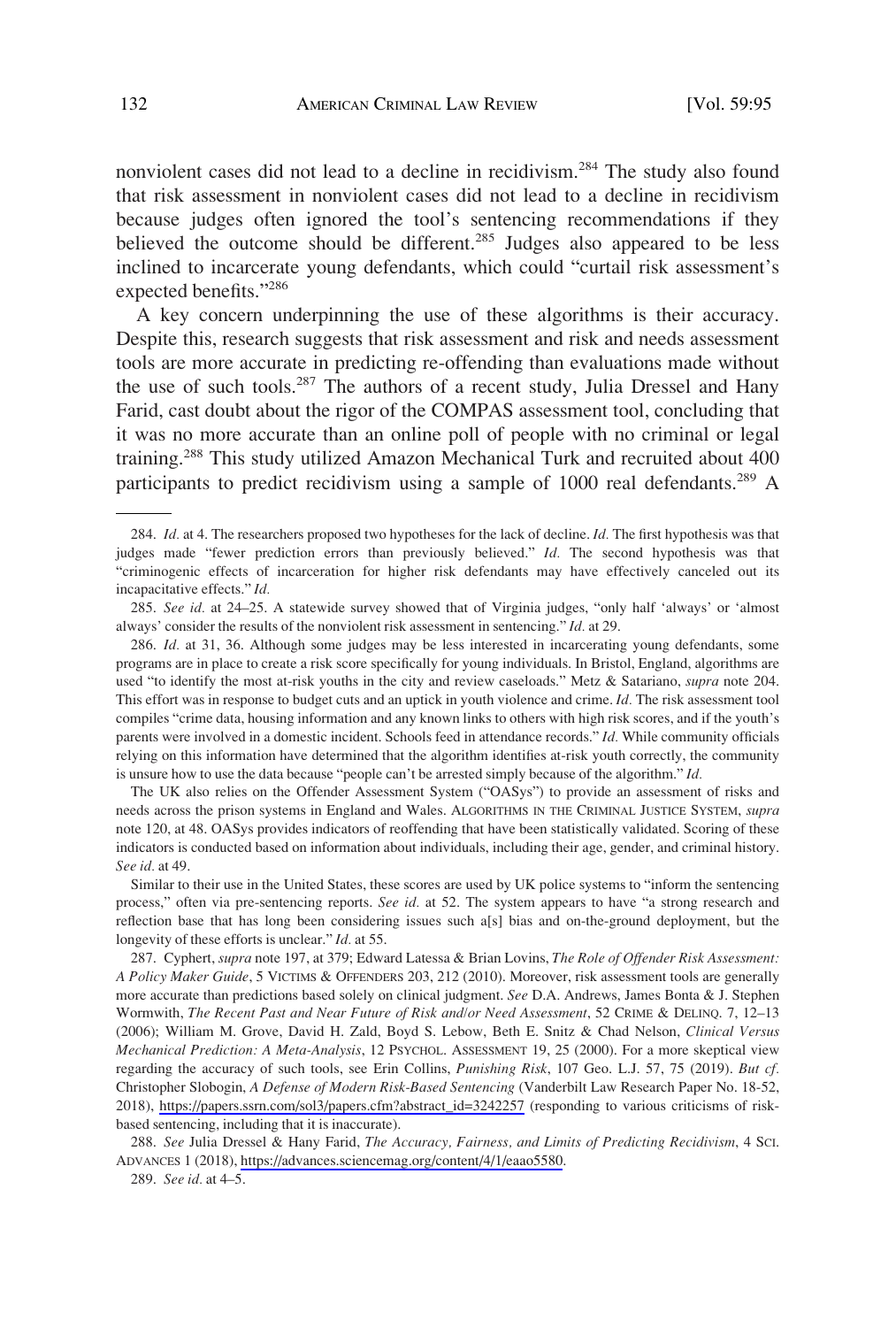similar study by Zhiyuan "Jerry" Lin and his colleagues, however, found that there are situations in which an algorithm may outperform a human. For example, when the participants did not receive immediate feedback on how accurate their response was,<sup>290</sup> or they had to consider a significant number of useful factors,<sup>291</sup> humans did not perform as well. Although participants were not "competitive with the existing tools,"<sup>292</sup> the study uncovered two situations where humans could be as successful as a risk assessment tool, both of which involve providing more information to humans, either through feedback on their success or through enhanced predictive factors.293 Overall, the study supported the conclusion that "algorithmic risk assessments can often outperform human predictions of reoffending."<sup>294</sup>

A different study involving 1.36 million pretrial detention cases showed that "a computer could predict whether a suspect would flee or re-offend better than a human judge,"295 though there are debates within scholarly circles as to what constitutes "success"<sup>296</sup> and fairness<sup>297</sup> in the context of using AI in the criminal justice system.

Thus, risk assessment and risk and needs assessment tools are more accurate than unstructured judgments. Moreover, the rate of recidivism even amongst offenders who were deemed to have a high risk of reoffending was reduced when they participated in treatment programs recommended by risk and needs assessments.<sup>298</sup>

The main concern that has been levelled at risk and needs assessment tools is that they are biased in their design and application. Although algorithms are designed to discriminate, or discern information, they are not necessarily in tune with what is socially acceptable<sup>299</sup> and hence it is understandable that there would be some continued reluctance regarding reliance on them. Things that would normally be considered protected characteristics, such as gender, race, pregnancy status, religion, sexuality, and disability, all play a part in human decision-making processes. This suggests that algorithms trained using "past biased data" are likely to recreate the same biases in their decision-making processes, further exacerbating discrimination and unfairness.<sup>300</sup>

<sup>290.</sup> Zhiyuan Lin, Jongbin Jung, Sharad Goel & Jennifer Skeem, *The Limits of Human Predictions of Recidivism*, 6 SCI. ADVANCES 1 (2020).

<sup>291.</sup> *Id.* at 4.

<sup>292.</sup> *Id.* 

<sup>293.</sup> *Id.* at 5.

<sup>294.</sup> *Id.* 

<sup>295.</sup> Završnik, *supra* note 91, at 3 (citing Jon Kleinberg, Himabindu Lakkaraju, Jure Leskovec, Jens Ludwig & Sendil Mullainathan, *Human Decisions and Machine Problems* (Nat'l Bureau of Econ. Rsch., Working Paper No. 23180, 2017)).

<sup>296.</sup> *Id.* at 4.

<sup>297.</sup> *See* Deborah Hellman, *Measuring Algorithmic Fairness*, 106 VA. L. REV. 811, 811 (2020).

<sup>298.</sup> JAMES, *supra* note 190, at 8.

<sup>299.</sup> *See* Lilian Edwards & Michael Veale, *Slave to the Algorithm? Why a 'Right to an Explanation' Is Probably Not the Remedy You Are Looking for*, 16 DUKE L. & TECH. REV. 18, 28 (2017).

<sup>300.</sup> *Id.*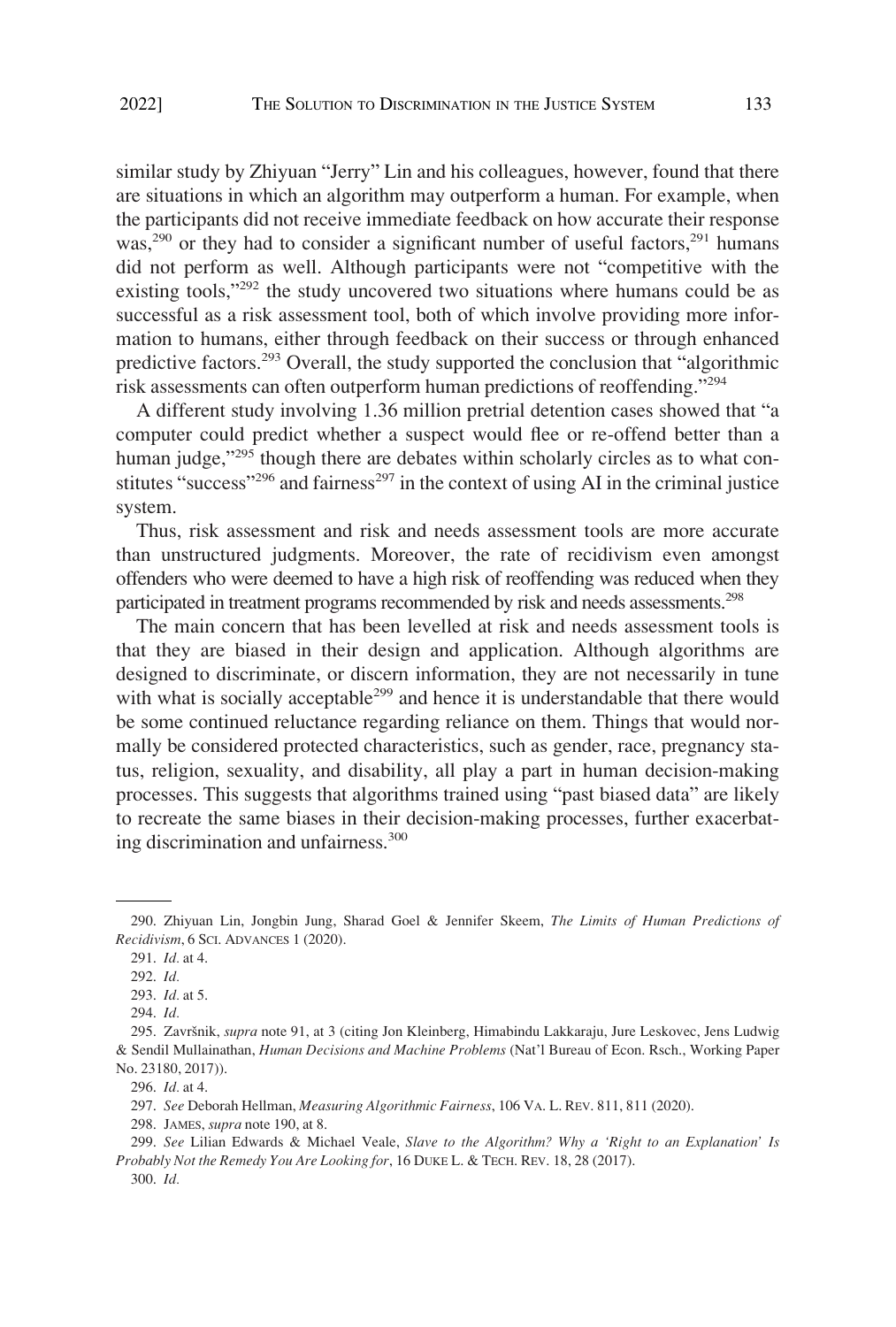In *State v. Loomis*,<sup>301</sup> the Supreme Court of Wisconsin held that as long as it is used properly and in combination with other factors, a circuit court was allowed to consider a risk assessment that accounted for immutable characteristics. Importantly, the Supreme Court of Wisconsin held that the COMPAS risk assessment should not be conclusive: "Risk scores may not be considered as the determinative factor in deciding whether the offender can be supervised safely and effectively in the community."<sup>302</sup> The court also recognized that sentencing meets a variety of goals, while COMPAS is only designed to address the risk of recidivism.303 Lastly, the court included certain cautions that must be included to advise sentencing courts.<sup>304</sup>

Corbett-Davies et al. also take the view that the criticisms of algorithms stemming from the perceived problems (relating to accuracy and bias) associated with COMPAS are overstated. They draw a line between poorly-designed algorithms and well-designed algorithms, the latter of which "can mitigate pernicious problems with unaided human decisions."<sup>305</sup> Algorithms are not perfect, but "[i]t is misleading and counterproductive to blame the algorithm for uncovering real statistical patterns."<sup>306</sup>

Further, the private company that created COMPAS and some scholars indicated that "the overall predictive accuracy of COMPAS is similar across racial groups, making the algorithm itself ostensibly unbiased, even where *outcomes*  based on the tool—such as who gets detained pretrial—differ systematically by race."<sup>307</sup> Additionally, even if the tool itself were unbiased, individuals may be faced with "high bail amounts and pretrial detention" because "[a]ll risk assessments make mistakes" that may lead to disproportionate application across individuals.308

Even though risk assessment tools may perform similarly across races, there is still evidence of disparity, particularly with systems that rely heavily on criminal history.<sup>309</sup> Despite racial disparities, the Center for Court Innovation did not argue that pretrial risk assessment tools should be abandoned.<sup>310</sup> Instead, the Center argued that taking on a "strategy of reserving pretrial detention only for defendants

<sup>301.</sup> State v. Loomis, 881 N.W.2d 749, 770–72 (2016).

<sup>302.</sup> Id. at 760 (citing PAMELA M. CASEY ET AL., NAT'L CTR. FOR STATE COURTS, USING OFFENDER RISK AND NEEDS ASSESSMENT INFORMATION AT SENTENCING: GUIDANCE FOR COURTS FROM A NATIONAL WORKING GROUP 14 (2011), https://www.ncsc.org/�[/media/Microsites/Files/CSI/RNA%20Guide%20Final.ashx](https://www.ncsc.org/~/media/Microsites/Files/CSI/RNA&hx0025;20Guide&hx0025;20Final.ashx)).

<sup>303.</sup> *Id.* at 768.

<sup>304.</sup> *See id.* at 769–70 (listing cautions).

<sup>305.</sup> Corbett-Davies et al., *supra* note 151.

<sup>306.</sup> *Id.* 

<sup>307.</sup> SARAH PICARD, MATT WATKINS, MICHAEL REMPEL & ASHMINI KERODAL, CTR. FOR COURT INNOVATION, BEYOND THE ALGORITHM 3 (2019), [https://www.courtinnovation.org/publications/beyond](https://www.courtinnovation.org/publications/beyond-algorithm)[algorithm](https://www.courtinnovation.org/publications/beyond-algorithm).

<sup>308.</sup> *Id.* at 4.

<sup>309.</sup> *See id.* at 8 (noting that "people of color are likely to average longer criminal histories, increasing their average risk score").

<sup>310.</sup> *Id.* at 13.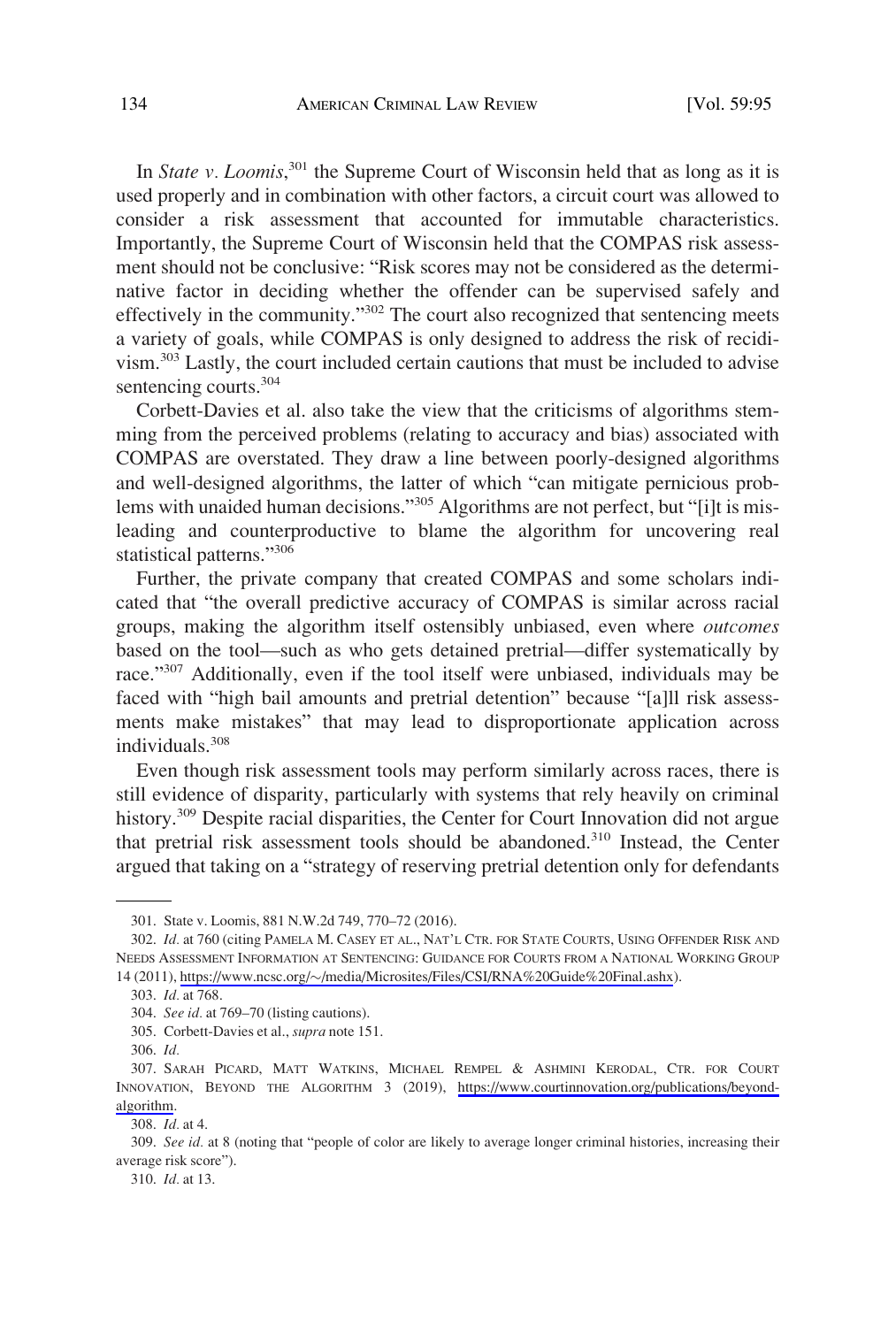facing serious, violent charges and using risk-based decision-making only with those charges" will help reduce "both unnecessary detention and . . . racial disparities."<sup>311</sup>

By introducing new technology into the system, risk assessment tools, though deemed useful in many situations,<sup>312</sup> may "strengthen preexisting societal biases and perpetuate arbitrary and subjective decisions . . . ."313 Although risk assessment tools may be perceived as more objective than judges, questions arise regarding whether "tools of scientific discourse created by a value-laden human culture could ever be purely objective, dispassionate, and disassociated from the values endorsed by social process."314 Some risk assessment tools may include questions "that take a presumptive and subjective attitude toward serious ethnic and social dilemmas," thereby reducing the objectivity normally associated with risk assessment tools.<sup>315</sup> Objectivity, as promised by the use of such algorithms, then becomes subjective and furthers injustice that already exists in society.<sup>316</sup>

As is further discussed in the reform proposals section of this Article, to prevent the recreation of existing biases, tools should be developed carefully with a focus on preventing the operation of factors that lead to indirect discrimination. This will minimize the potential for race and other immutable factors to influence the outcomes of risk assessment algorithms. The key to achieving this is to understand fully the types of considerations that can act as proxies for the coding of inappropriate traits and to exclude them from the design of the algorithm. Further, as noted by Christopher Slobogin, "enhancing the punishment of an offender because of gender, age, or any other immutable characteristic strikes some as grossly unfair."<sup>317</sup> However, if immutable traits are included, a coherent rationale needs to exist for how the trait justifiably influences sentencing decisions. This, too, has been noted by Slobogin:

If sentences can be enhanced in response to risk, then neither society's nor the offender's interests are advanced by prohibiting consideration of factors that might aggravate or mitigate that risk simply because they consist of immutable characteristics. In any event, risk-based sentences are ultimately based on a prediction of what a person will do, not what he is; immutable risk factors

<sup>311.</sup> *Id.* at 14.

<sup>312.</sup> *See, e.g.*, Rahnama, *supra* note 6, at 175 (noting that empirical evidence "shows a positive trend in the contributions these tools can make to human decision-making.").

<sup>313.</sup> *Id.* at 177.

<sup>314.</sup> *Id.* at 175 (citing THOMAS S. KUHN, THE STRUCTURE OF SCIENTIFIC REVOLUTIONS 128 (Chi. Univ. Press, 2d ed. 1962)).

<sup>315.</sup> *Id.* at 178 (citing Carlson, *supra* note 6, at 311). For instance, an algorithm may ask defendants whether they agree with a statement, such as: "A hungry person has a right to steal." *Id.* The concern with such questions is that they are not easily resolved using algorithms, and they make the algorithm "a mere embodiment of already 'deeply held cultural values and beliefs.'" *Id.* at 179 (citing Sheila Jasanoff, *The Songlines of Risk*, 8 ENV'T VALUES 135, 135 (1999)).

<sup>316.</sup> *Id.* at 178–79.

<sup>317.</sup> Slobogin, *supra* note 184, at 205.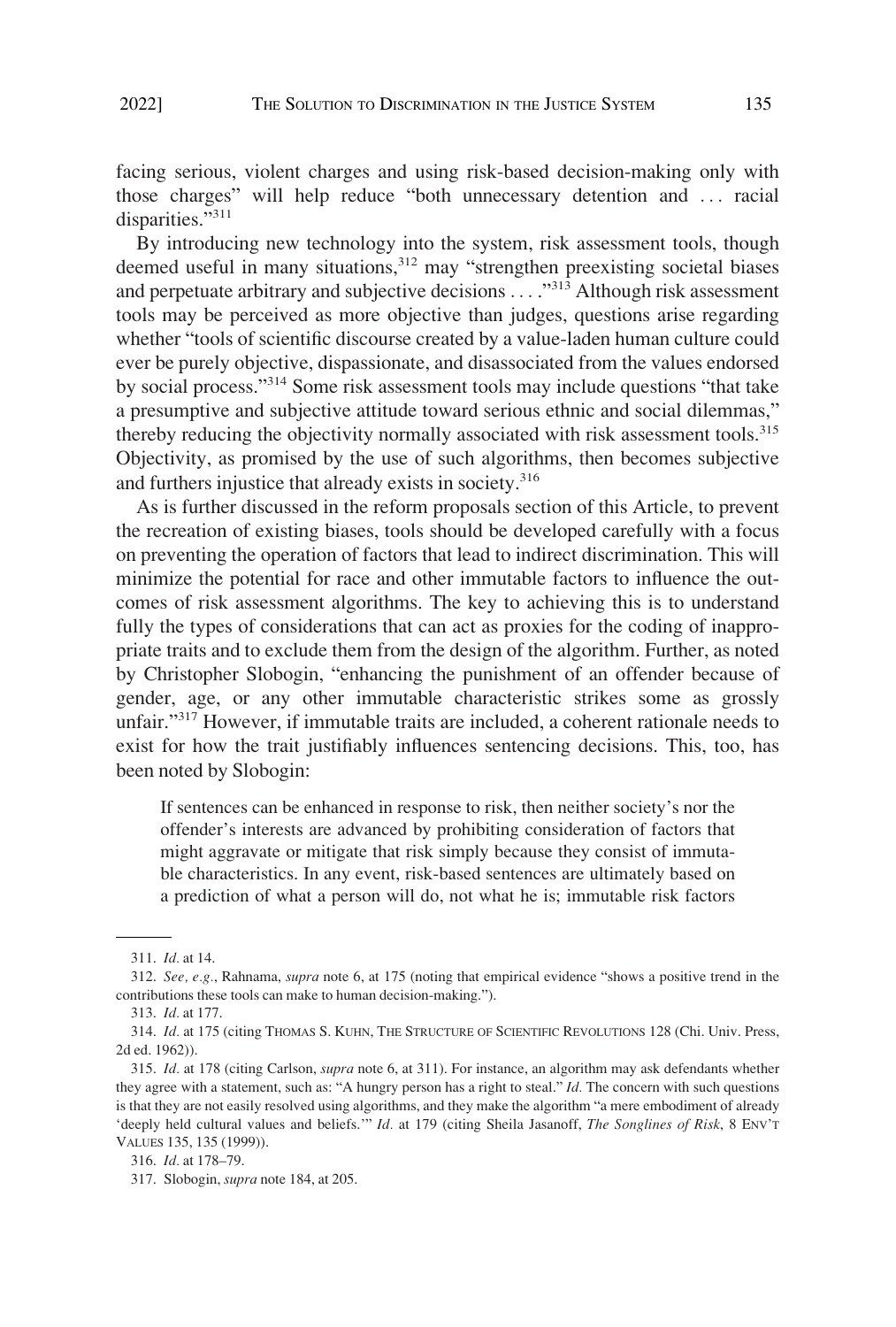are merely *evidence* of future conduct, in the same way that various pieces of circumstantial evidence are not blameworthy in themselves.<sup>318</sup>

In addition to potential problems associated with accuracy and bias, another criticism of algorithms, including COMPAS, is their lack of transparency.<sup>319</sup> With regard to COMPAS specifically, the parent company is not required to share details of its programs with courts, and it has taken efforts to "'seal some of the details of their algorithm, and you don't know exactly how those scores are computed.'"<sup>320</sup>

Although algorithms are not perfect, criticisms of algorithms should not just compare them against "some perfect ideal, but also against the very imperfect status quo."321 Accordingly, "[p]ublic officials have a social responsibility to pursue the opportunities that algorithms present, but to do so thoughtfully and rigorously."322 As part of this effort, public officials must know how algorithms work and must expand research to improve accuracy and fairness.<sup>323</sup> Algorithms that "inappropriately combine data for all defendants" or use inaccurate measurements —i.e. comparing arrest for an offense to committing the offense—will produce bias in the system.<sup>324</sup> Many jurisdictions tackle these issues by focusing on the likelihood of arrest for committing a violent crime and the flight risk, as well as by using gender-specific risk models.<sup>325</sup> Although not all jurisdictions have taken these steps, this is more indicative of a problem "rooted in poor policy rather than the use of algorithms more generally."326 Algorithms can help reform the criminal justice system, but they "must be carefully applied and regularly tested to confirm that they perform as intended."<sup>327</sup>

Although there are debates over whether risk assessment tools are useful in the criminal justice system, one area where they would almost certainly be beneficial is the drug court. According to a recent study, $328$  the use of a decision support system ("DSS") in drug courts could lead to a variety of benefits, including

<sup>318.</sup> *Id.* Likewise, the court in *Malenchik v. State*, 928 N.E.2d 564, 574 (Ind. 2010), held that risk assessment tools used in sentencing could take into account offenders' immutable traits: Indiana Code § 35-38-1-9(b)(2) "mandates that pre-sentence investigation reports include 'the convicted person's history of delinquency or criminality, social history, employment history, family situation, economic status, education, and personal habits.' Furthermore, supporting research convincingly shows that offender risk assessment instruments, which are substantially based on such personal and sociological data, are effective in predicting the risk of recidivism and the amenability to rehabilitative treatment." *Id.* 

<sup>319.</sup> Thompson, *supra* note 145.

<sup>320.</sup> *Id.* 

<sup>321.</sup> Neufield, *supra* note 159.

<sup>322.</sup> *Id.* 

<sup>323.</sup> *See id.* 

<sup>324.</sup> Corbett-Davies et al., *supra* note 151.

<sup>325.</sup> *Id.* 

<sup>326.</sup> *Id.* 

<sup>327.</sup> *Id.* 

<sup>328.</sup> Hamed M. Zolbanin, Dursun Delen, Durand Crosby & David Wright, *A Predictive Analytics-Based Decision Support System for Drug Courts*, 22 INFO. SYS. FRONTIERS 1323 (2019). This study relied on "over 11 years of real-world data obtained from 56 adult drug courts serving over 65 counties of a state in the south central region of the United States" and was geared toward finding a way to predict recidivism in drug courts. *Id.* at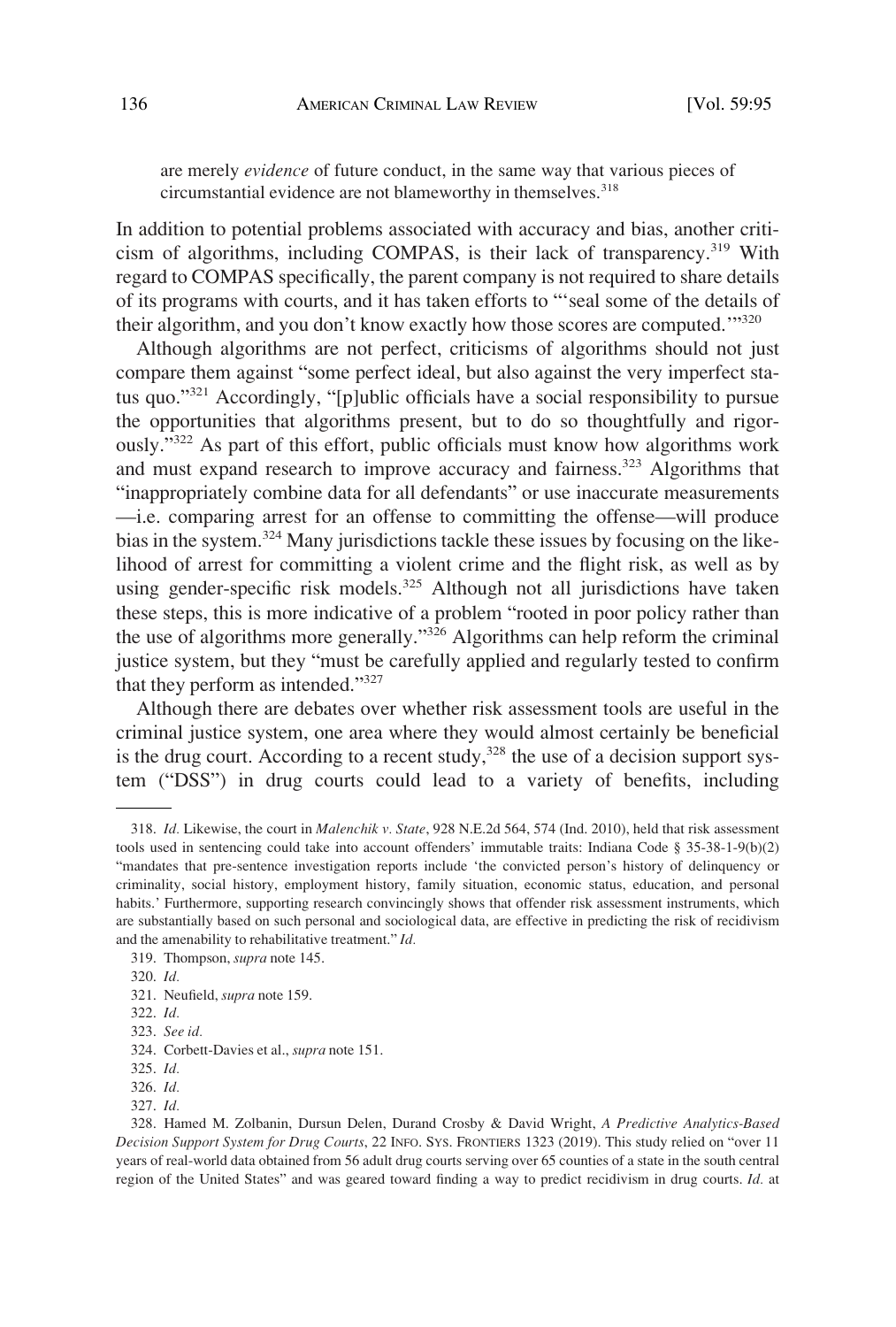"efficiency, transparency, consistency of decisions, and a reduction in the number of errors," while helping the "governments fight against the pandemic abuse of drugs more effectively."329 DSS systems are valuable tools for making decisions in situations where unstructured decisions are needed. $330$  Drug courts offer up a unique set of challenges, as involvement with an offender typically lasts for at least one year, and limitations on decision makers' ability to make rational decisions exist due to "constraints on information, cognition, memory, and time."<sup>331</sup> Further limitations exist due to sample size, failure to use cross-sampling to increase the sample size, and the fact that there are no set standards for determining how drug courts should handle cases.<sup>332</sup> As a result, "drug courts lack an easy-to-use and generalizable model to support decision making."<sup>333</sup>

Use of a DSS in the drug court setting also improves decisions and decreases the time needed to make such decisions by "relax[ing] cognitive, temporal, spatial, and/or economic limits on the decision maker."<sup>334</sup> Additionally, the DSS can "identify both relapsing and non-relapsing participants equally well . . . allow[ing] the officials to make decisions that are more effective for each individual."335 More effective decisions, in turn, will lead to substantial cost savings and improvement of overall public safety and mental health.<sup>336</sup> Even with these improvements, those leading the study were clear that "DSS are not supposed to replace humans," and as a result, the DSS must be transparent because users will still be able to use their discretion when relying on the system.<sup>337</sup>

Thus, in the sentencing arena, there is increased use of AI. The main challenges to its use stem from perceived problems relating to the potential inbuilt biases of these applications. Hence, some judges still believe that algorithms are not the answer to resolving racial disparity in the courtroom; rather, racial disparity will be resolved by judges who are transparent and accountable for their biases and decisions.<sup>338</sup> However, the weight of evidence suggests that despite concerns about bias and racial disparity, the use of AI may lead to "immediate and tangible benefits" within the sentencing process—such as shorter sentences for those who have

<sup>1323.</sup> For the purposes of this study, recidivism was "defined as the violation of the treatment program requirements within three years after admission." *Id.* 

<sup>329.</sup> *Id.* at 1323, 1328.

<sup>330.</sup> *See id.* at 1326.

<sup>331.</sup> *Id.* at 1325

<sup>332.</sup> *See id.* at 1326

<sup>333.</sup> *Id.* 

<sup>334.</sup> *Id.* at 1328 (citing Clyde W. Holsapple, *DSS Architecture and Types*, *in* HANDBOOK ON DECISION SUPPORT SYSTEMS 1: BASIC THEMES 163 (Frada Burstein & Clyde W. Holsapple eds., 2008)).

<sup>335.</sup> *Id.* 

<sup>336.</sup> *See id.* 

<sup>337.</sup> *Id.* 

<sup>338.</sup> *See* Yu, *supra* note 223.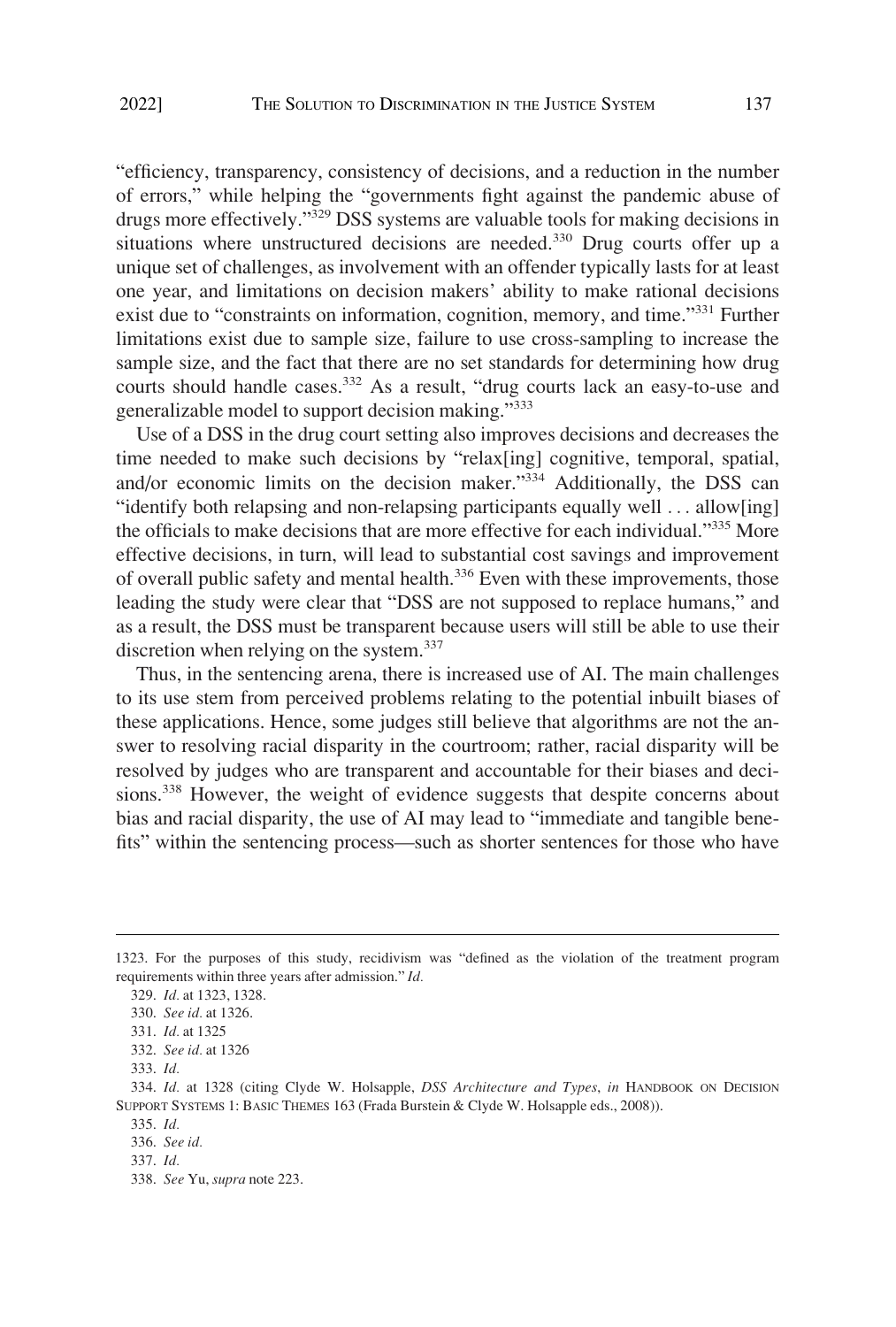<span id="page-43-0"></span>committed nonviolent crimes and have low risk scores—with a goal of improving fairness across sentencing decisions.<sup>339</sup>

# *D. Parole and Probation*

Concerns regarding bias embedded within risk assessment systems exist at all levels, including parole and probation. It has been suggested that these instruments increase prison numbers due to faulty design and user error:

[Risk assessment instruments] establish an ontological order that precludes the possibility of a parolee who is not risky . . . . Acts of assessment disperse risk to everyone on parole; they produce all paroled subjects as risky of reoffending to some degree. In this way, it could be said that parole evaluation is somewhat of a false act of evaluation, or at least a predetermined and delimited one. Rather than querying whether or not someone is risky, assessments ask *how* risky is this person . . . . <sup>340</sup>

The ACLU and other groups protested the use of such tools in sentencing in Pennsylvania because of a fear that such use "would expand the power of predictive algorithms used for probation," leading to increased levels of racial bias.<sup>341</sup> Not only was bias a concern, but tools used during the probation process were negatively impacting probationers.342 For example, in Philadelphia, if an individual on probation was charged with a new crime and was deemed "high risk," the probation office would notify the jail not to release the person.<sup>343</sup> Whether or not this activity actually occurred,<sup>344</sup> the alleged use of the system in this way is a problem according to the designer of the risk assessment tool, who noted that "'[probation officers] are hand tailored to a particular decision,' . . . . 'If you move them to another decision, the warranty doesn't apply anymore.<sup>"345</sup> Many individuals caught in the probation system worry how the use of such risk assessment tools will continue to affect them, particularly when their life is being dictated by algorithms. $346$ 

The design of some of these instruments is less than optimal, and the results are contingent on the manner in which the instrument is used.<sup>347</sup> These disadvantages can be overcome by programming AI to combine formal definitions from risk

<sup>339.</sup> Corbett-Davies et al., *supra* note 151; *see also* Ryan, *supra* note 226, at 286 (arguing AI creates systemwide fairness by taking decision-making authority out of the hands of individual judges).

<sup>340.</sup> Werth, *supra* note 225, at 329.

<sup>341.</sup> Metz & Satariano, *supra* note 204.

<sup>342.</sup> *Id.* 

<sup>343.</sup> *Id.* 

<sup>344.</sup> The information regarding probation practices in Philadelphia came from an affidavit filed in a lawsuit and was denied by a spokesman for Philadelphia County. *See id.* 

<sup>345.</sup> *Id.* 

<sup>346.</sup> *See id.* 

<sup>347.</sup> Sarah L. Desmarais, Kiersten L. Johnson & Jay P. Singh, *Performance of Recidivism Risk Assessment Instruments in U.S. Correctional Settings*, 13 PSYCH. SERVS. 206, 207–8 (2016).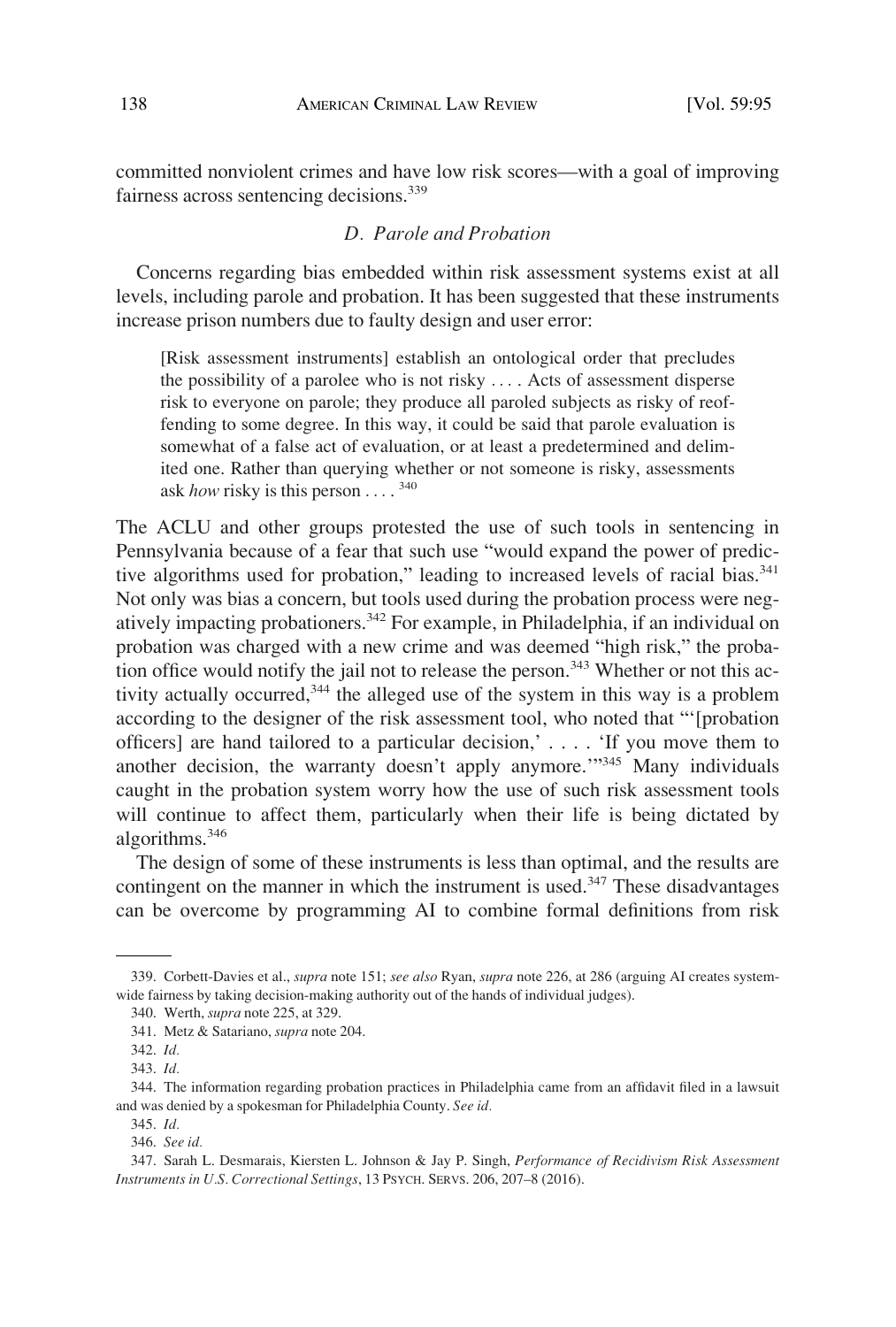assessment tools (leaving no scope for user error or interpretation) and, where necessary, adjusting the weightings of the relevant variables based on machine learning. The integers that currently inform risk and needs assessment tools can be used as inputs to a supervised machine learning neural network. Then, using data from actual defendants who reoffended during or after the parole period, it is possible to use the machine learning system to build an accurate model showing which offenders will reoffend. This approach marries the benefit of assessment based on clear and specific factors together with the fast, statistical modeling that machine learning promises.

Jennifer Skeem and Christopher Lowenkamp undertook a study, published in 2016, analyzing probation risk assessments calibrated using PCRA in relation to nearly 35,000 offenders.<sup>348</sup> It was observed that the tool was accurate more than seventy percent of the time<sup>349</sup> and there was little evidence of bias:

The instrument strongly predicts re-arrest for both Black and White offenders. Regardless of group membership, a PCRA score has essentially the same meaning, i.e., same probability of recidivism. . . . Second, Black offenders tend to obtain higher scores on the PCRA than White offenders  $(d = .34;$ 13.5% nonoverlap). So some applications of the PCRA might create disparate impact—which is defined by moral rather than empirical criteria. Third, most (66%) of the racial difference in PCRA scores is attributable to criminal history—which strongly predicts recidivism for both groups, is embedded in current sentencing guidelines, and has been shown to contribute to disparities in incarceration (Frase et al., 2015). Finally, criminal history is *not* a proxy for race. Instead, criminal history partially mediates the weak relationship between race and a future violent arrest.<sup>350</sup>

In a study reviewing the use of machine learning algorithms by the Pennsylvania Board of Probation and Parole ("Board"), the use of forecasts on recidivism "apparently had no effect on the overall parole release rate but did appear to alter the mix of inmates released."351 According to the results, fourty-eight percent "of the inmates who had not been paroled were projected to be paroled had the forecasts been available."<sup>352</sup> As part of the study, an effort was also made to explain the importance of forecasts and how they can aid in making better parole decisions, which "might have encouraged board members to make better use of the usual

<sup>348.</sup> JENNIFER SKEEM & CHRISTOPHER T. LOWENKAMP, RISK, RACE, & RECIDIVISM: PREDICTIVE BIAS AND DISPARATE IMPACT 2 (2016). Because risk assessments have no impact on sentencing decisions in the federal system, Skeem and Lowenkamp did not examine the application of the PCRA on sentencing. *Id.* at 13.

<sup>349.</sup> *Id.* at 20.

*Id.* at 29; *see also* Sam Corbett-Davies, Emma Pierson, Avi Feller & Sharad Goel, *A Computer Program*  350. *Used for Bail and Sentencing Decisions Was Labeled Biased Against Blacks. It's Actually Not that Clear.*, WASH. POST (Oct. 17, 2016), [https://www.washingtonpost.com/news/monkeycage/wp/2016/10/17/can-an](https://www.washingtonpost.com/news/monkeycage/wp/2016/10/17/can-an-algorithm-be-racist-our-analysis-is-more-cautious-than-propublicas/)[algorithm-be-racist-our-analysis-is-more-cautious-than-propublicas/](https://www.washingtonpost.com/news/monkeycage/wp/2016/10/17/can-an-algorithm-be-racist-our-analysis-is-more-cautious-than-propublicas/).

<sup>351.</sup> Richard Berk, *An Impact Assessment of Machine Learning Risk Forecasts on Parole Board Decisions and Recidivism*, 13 J. EXPERIMENTAL CRIMINOLOGY 193, 193 (2017).

<sup>352.</sup> *Id.* at 205.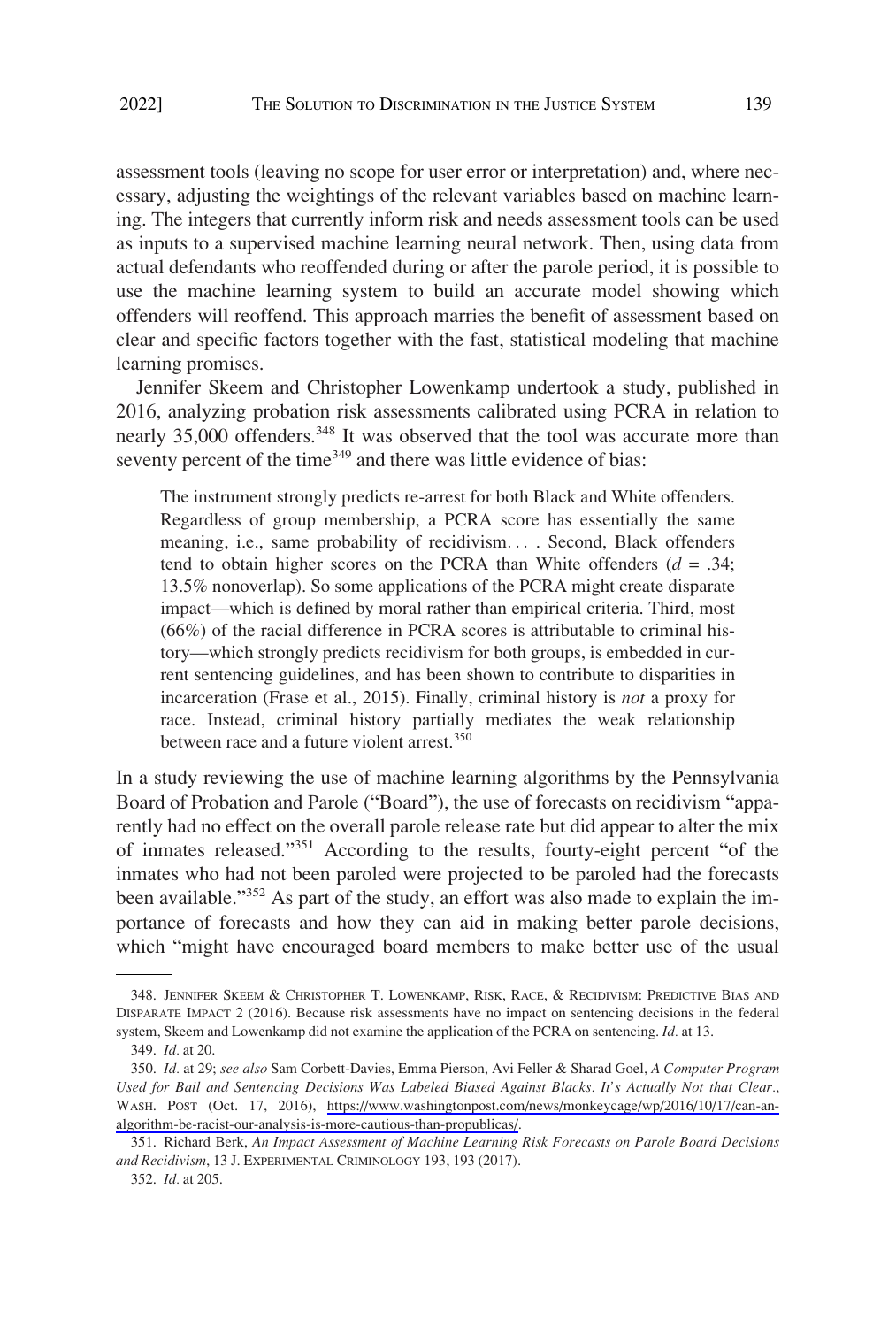<span id="page-45-0"></span>information provided as well as the new forecasts and reliabilities."353 The use of forecasts led to differences in how the Board handled nonviolent crimes, but even with the addition of machine learning, forecasts did not change for violent crimes.354

Despite the successes of the study, the use of machine learning forecasts did not lead to a "substantial change in the overall proportion of individuals paroled," as the "overall proportion paroled dropped from 62% to 58%."355 The forecasts, like many other algorithms, were only meant to supplement the Board's decision, and there was statistical evidence that "the Board made more accurate distinctions between inmates likely to be arrested for a *nonviolent* crime and inmates unlikely to be arrested for any crime."356 Therefore, the use of the forecasts could be said to actually improve public safety by allowing the Board to make better decisions about inmates.<sup>357</sup>

### V. REFORM RECOMMENDATIONS

As we have seen, the use of algorithms in the criminal justice system is increasing, but it also remains very controversial. This is in large part because of a fundamental misunderstanding of the workings of algorithms. It is also in part because many of the algorithms used in the criminal justice system are poorly designed. It is clear that algorithms can enhance criminal justice outcomes; however, in order to achieve this result algorithms must be transparent, fair, and effective. We now address these ideals in greater detail.

## *A. Transparency and Accountability*

In order to inject greater confidence into the use of AI, it is necessary to produce publicly accessible algorithms that set out the factors considered in the algorithms and the weight that is attached to them. In the context of court-based decision-making, Eric Engle observed that "courts generally 'duck' the question of exactly how they weight the [varying] interests."358 In principle, this is certainly achievable given the manner in which algorithms are designed. For example, introducing "modeling law by computer" could eliminate judicial discretion and discrimination while also articulating precisely how various interests are balanced in the decisionmaking process.<sup>359</sup> Indeed, Richard Susskind observed that AI-based systems are

<sup>353.</sup> *Id.* 

<sup>354.</sup> *See id.* at 206.

<sup>355.</sup> *Id.* at 211–12.

<sup>356.</sup> *Id.* at 212.

<sup>357.</sup> *See id.* at 213.

<sup>358.</sup> Eric Engle, *Legal Interpretation By Computer: A Survey of Interpretive Rules*, 5 AKRON INTELL. PROP. J. 71, 93 (2011).

<sup>359.</sup> *Id.* at 73, 92–93.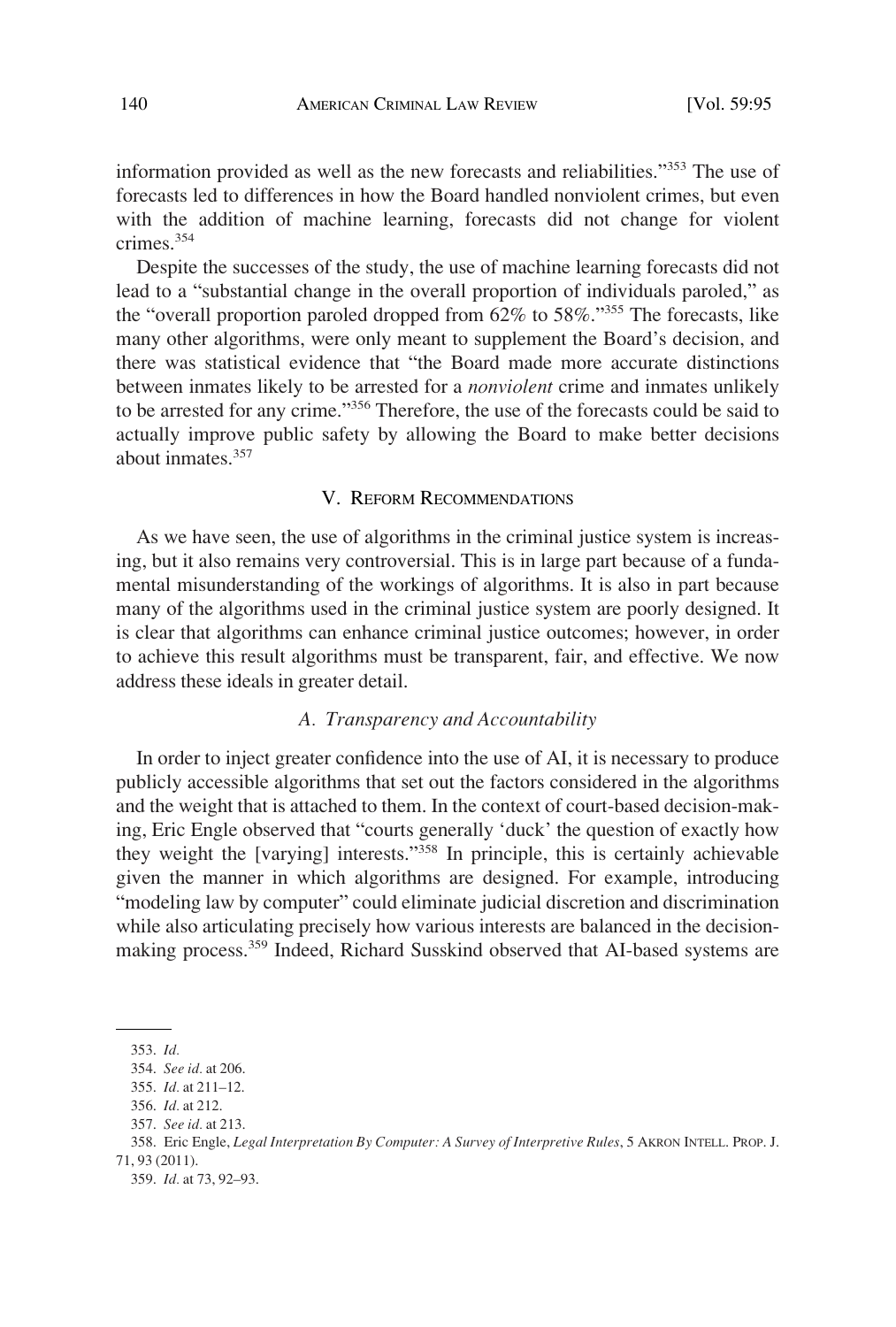"usually . . . transparent" by nature because they "can generate explanations of the lines of reasoning that lead them to their conclusions."<sup>360</sup>

In its report, PAI set out multiple requirements that would help make risk assessment tools more useful in the criminal justice system,<sup>361</sup> including that risk assessment tools and the people who use them should be transparent and accountable for decisions made, $362$  adding further that the tools should undergo independent review as well as continuous evaluation and monitoring.<sup>363</sup> As part of this effort, each system must be accompanied by some indicia of reliability so that users can accurately predict the results.<sup>364</sup> Because there is potential for great uncertainty in these systems, the tools should disclose their measure of certainty—both generally and for specific individuals—as well as sources of potential uncertainty.<sup>365</sup> Risk assessment tools must also "remain transparent to citizens and accountable to the policymaking process."<sup>366</sup>

It has been suggested that as part of transparency, tool designs, data, and architecture should be made publicly available with redactions to protect individuals' privacy.<sup>367</sup> If models are created based on public data and by public companies, the public will know more about how they work within the criminal justice system.<sup>368</sup> Public access would also allow for more transparency and would make it easier to know when the algorithm makes mistakes, thereby injecting greater confidence in the use of such algorithms.<sup>369</sup> To this end, in late 2017, New York City passed the Algorithmic Accountability Bill to allow for more scrutiny of algorithms and

<sup>360.</sup> RICHARD SUSSKIND, TRANSFORMING LAW: ESSAYS ON TECHNOLOGY, JUSTICE AND THE LEGAL MARKETPLACE 183 (2000).

<sup>361.</sup> The requirements are: "Training datasets must measure the intended principles; Bias in statistical models must be measured and mitigated; Tools must not conflate multiple distinct predictions; Predictions and how they are made must be easily interpretable; Tools should produce confidence estimates for their predictions; Users of risk assessment tools must attend trainings on the nature and limitations of the tools; Policymakers must ensure that public policy goals are appropriately reflected in these tools; Tool designs, architectures, and training data must be open to research, review, and criticism; Tools must support data retention and reproducibility to enable meaningful contestation and challenges; Jurisdictions must take responsibility for the post-deployment evaluation, monitoring, and auditing of these tools": PARTNERSHIP ON AI, *supra* note 113, at 5.

<sup>362.</sup> *Id.; see also Završnik, supra* note 91, at 10 (noting that "[j]ust as biases can slip into the design of a statistical model, they can also slip into the interpretation—the interpreter imposes political orientations, values and framings when interpreting results.").

<sup>363.</sup> PARTNERSHIP ON AI, *supra* note 113, at 4.

<sup>364.</sup> *Id.* at 25.

<sup>365.</sup> *Id.* Potential sources of uncertainty include: "[u]ncertainty due to sample size and the presence of outliers in datasets"; "[u]ncertainty about the most appropriate mitigation for model bias"; and "[u]ncertainty as a result of sampling bias and other fundamental dataset problems." *Id.* at 25–26. The methods used to convey uncertainty to the user are also insufficient in many cases. *Id.* at 26.

<sup>366.</sup> *Id.* at 27.

<sup>367.</sup> *Id.* at 29.

<sup>368.</sup> Cynthia Rudin, *Algorithms and Justice: Scrapping the 'Black Box*,' CRIME REP. (Jan. 26, 2018), [https://](https://thecrimereport.org/2018/01/26/algorithms-and-justice-scrapping-the-Black-box/) [thecrimereport.org/2018/01/26/algorithms-and-justice-scrapping-the-Black-box/](https://thecrimereport.org/2018/01/26/algorithms-and-justice-scrapping-the-Black-box/).

<sup>369.</sup> *Id.*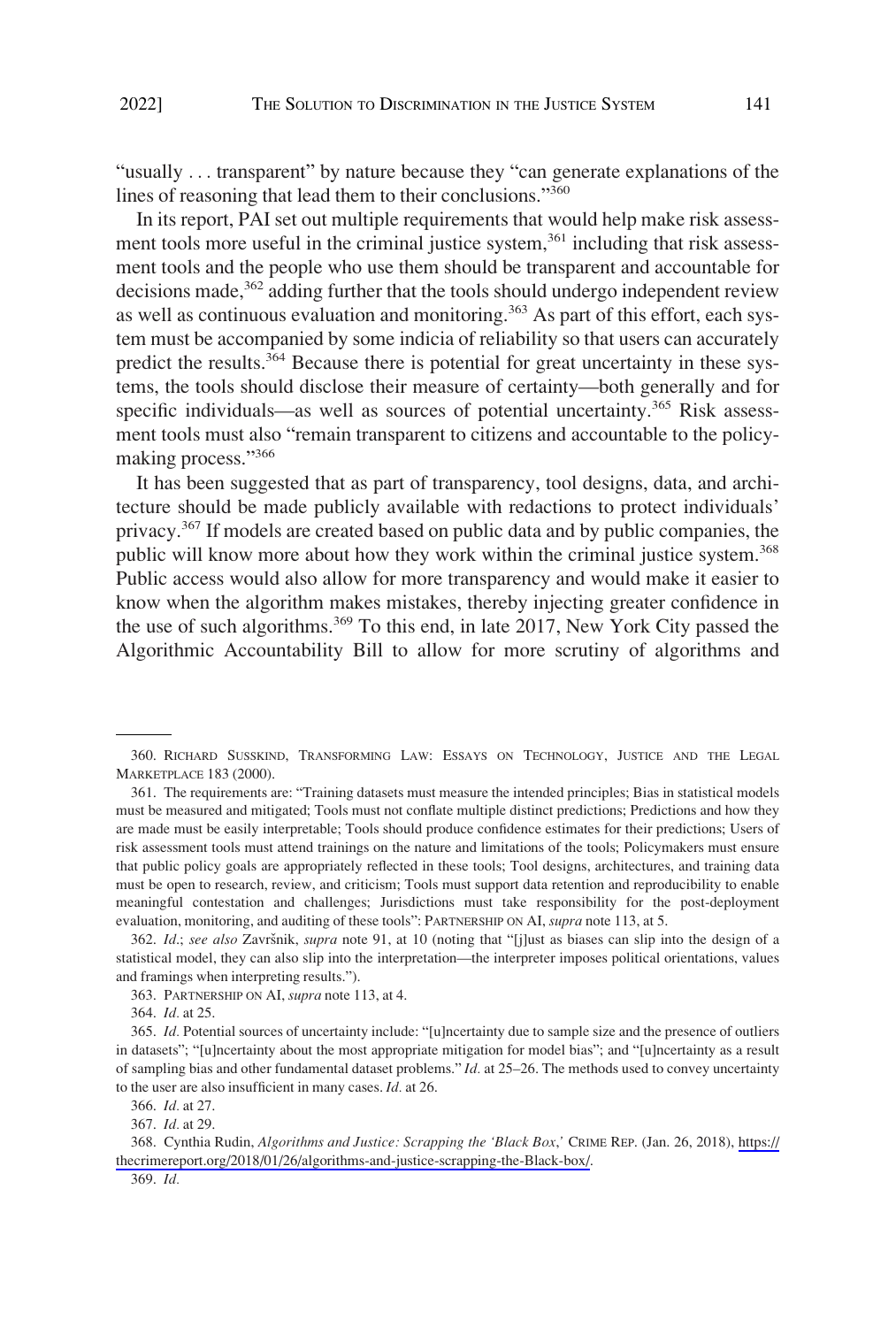create a task force to evaluate how algorithms were used.<sup>370</sup> Other jurisdictions may use the New York Bill as a blueprint to increase algorithm transparency.

Another option for transparency and accountability is to create an audit trail provided by an independent body—so that defendants who are impacted by risk assessment tools can contest the results. $371$  Criminal defendants have the right to face their accusers, and for many, that includes the algorithm that made lifeimpacting decisions.372

A key impediment to transparency is the use of algorithms developed by private institutions.<sup>373</sup> There is a fear that the criminal justice system may actually increase reliance on algorithms produced by private companies in an effort to avoid disclosure of the uncertainties that exist within these tools.<sup>374</sup> Introduction of science and technology into the courtroom also exposes the government to a higher risk of liability, primarily because these tools have a real impact on the lives of defendants.<sup>375</sup> If private companies are able to successfully argue for trade secret protection, calls for transparency will be of limited success. To prevent this from occurring, it is imperative that the rights of defendants prevail over the interests of private companies, who will continue to contend that the protections for their trade secrets preclude disclosure.<sup>376</sup>

It is imperative that the program that drives recidivism-prediction risk assessment tools is fully transparent. This is the only manner in which we can have confidence that immutable characteristics are only included if it they have a demonstrable impact on risk and that some factors are not acting as proxies for other considerations, such as deprived social and economic background. This objective can only be achieved if the interests of defendants are placed above those of institutions that create algorithms.

It is possible to eliminate bias in the criminal justice system. But it requires a concerted focus on reducing discrimination in sentencing decisions and the development of integers which can achieve this result. This is demonstrated by recently documented reductions in racial inequality in the federal sentencing arena. Michael Light in a recently published survey notes that:

Racial inequality in sentencing has decreased substantially over the last decade. In 2009, the average sentencing difference between black and white defendants in federal court was nearly 3 yrs. By 2018, this difference was less

<sup>370.</sup> *Id.* 

PARTNERSHIP ON AI, *supra* note 113, at 30, 31; *see also* Hannah Sassaman, *Artificial Intelligence Is*  371. *Racist yet Computer Algorithms Are Deciding Who Goes to Prison*, NEWSWEEK (Jan. 24, 2018, 9:49 AM), [https://](https://www.newsweek.com/ai-racist-yet-computer-algorithms-are-helping-decide-court-cases-789296)  [www.newsweek.com/ai-racist-yet-computer-algorithms-are-helping-decide-court-cases-789296](https://www.newsweek.com/ai-racist-yet-computer-algorithms-are-helping-decide-court-cases-789296) (suggesting that results of these algorithms should be audited).

<sup>372.</sup> *See* Sassaman, *supra* note 371.

<sup>373.</sup> *See* Rahnama, *supra* note 6, at 174, 184.

<sup>374.</sup> *See id.* at 183.

<sup>375.</sup> *See id.* 

<sup>376.</sup> *Id.*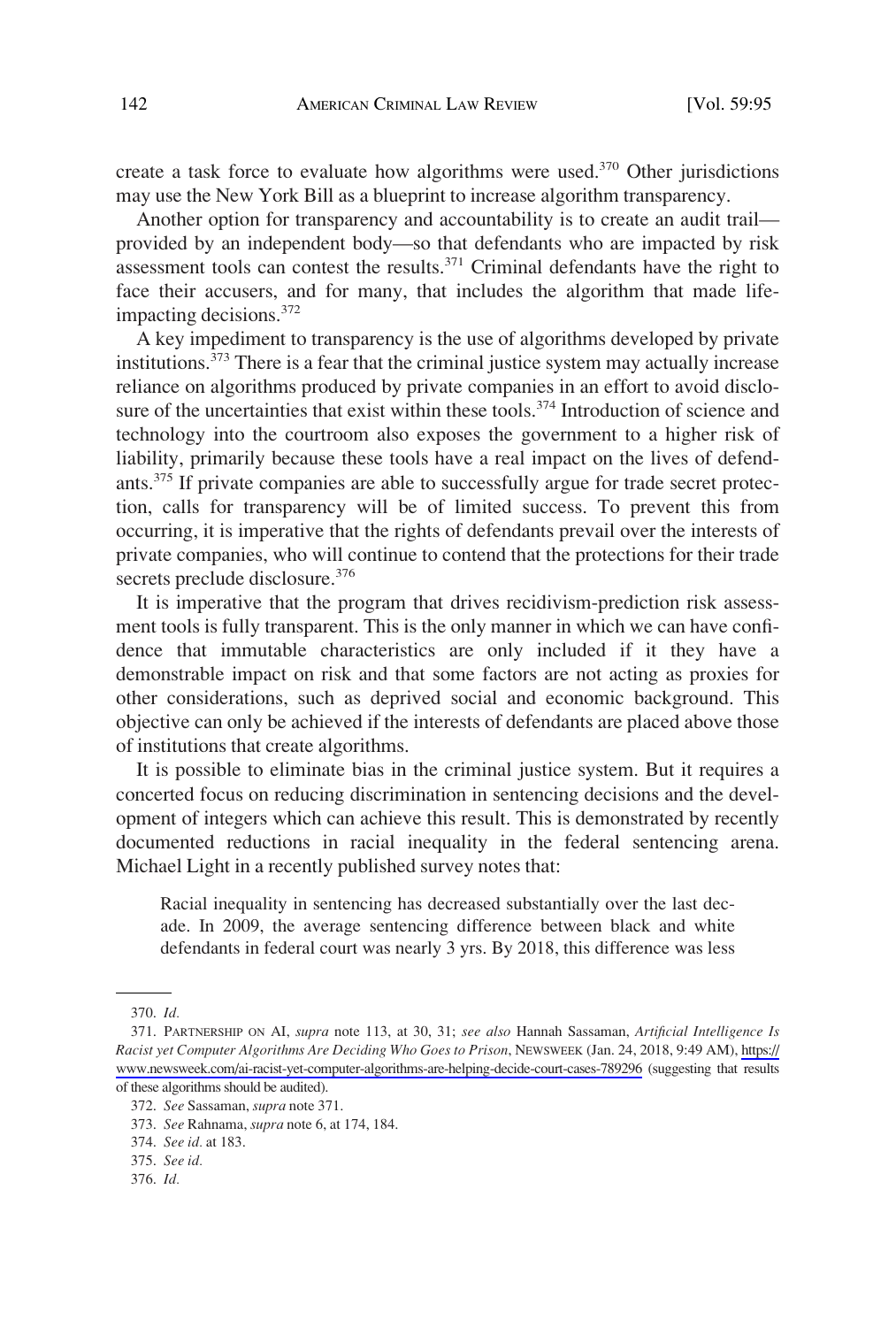than 6 mos. Among drug offenders over this same period, the black–white gap went from 47 mos. down to zero. Yet, despite the fact that racial inequality in the legal system remains at the fore of sociological discourse, these developments remain conspicuously underevaluated and the underlying processes driving these changes remain unknown.<sup>377</sup>

The need for transparent and valid risk and needs assessment tools is now gaining currency. The DOJ is already moving toward this objective with its PATTERN tool, which is discussed further below. In relation to the PATTERN tool, the DOJ noted its efforts to identify a group "to independently test and validate PATTERN in response to requests to publish the underlying PATTERN data to allow stakeholders to independently test its validity."<sup>378</sup> While the DOJ agreed with the need of stakeholders and advocates to "independently review and validate PATTERN ... [and] has encouraged thoughtful criticism and input on how to improve" the program, the distribution of such data "is restricted because the data includes arrest and conviction information provided directly to DOJ by state and local jurisdictions, who have a significant interest in protecting their data."379 Therefore, "[t]he retrieval, disclosure, and redistribution of that criminal history data is prohibited by the sharing agreements used to acquire the underlying data."<sup>380</sup>

Although agreements prohibit such disclosure, "DOJ arranged for external experts to evaluate and validate PATTERN."381 Initially, the DOJ worked with Drs. Grant Duwe and Zachary Hamilton to perform statistical analysis of anonymized data which it used to develop the tool.<sup>382</sup> An independent review committee was also granted access to results of this analysis, as well as "reanalysis of PATTERN to help verify the assumptions, analysis, and conclusions incorporated.<sup>"383</sup>

Researchers, on the other hand, could only access the information after completing required background investigations, and "[s]ince background checks are expensive and lengthy, in the absence of a contractual relationship, sharing the data widely is thus not a feasible solution to increasing transparency with outside stakeholders."<sup>384</sup> The National Institute of Justice ("NIJ"), in an effort to show commitment to addressing transparency concerns, intended to "solicit proposals for a fiveyear project to review and revalidate the new version of PATTERN."385 Once background investigations are complete and relevant agencies grant permission to

<sup>377.</sup> Michael Light, *The Declining Significance of Race in Criminal Sentencing: Evidence from US Federal Courts*, SOC. FORCES, Mar. 2021, at 1.

<sup>378.</sup> RISK AND NEEDS ASSESSMENT SYSTEM – UPDATE, *supra* note 219, at 14.

<sup>379.</sup> *Id.* 

<sup>380.</sup> *Id.* 

<sup>381.</sup> *Id.* 

<sup>382.</sup> *Id.* at 15. According to the report, DOJ continued to engage with Drs. Duwe and Hamilton, as well as stakeholders interested in improving the PATTERN tool. *Id.* at 1.

<sup>383.</sup> *Id.* at 15.

<sup>384.</sup> *Id.* 

<sup>385.</sup> *Id.*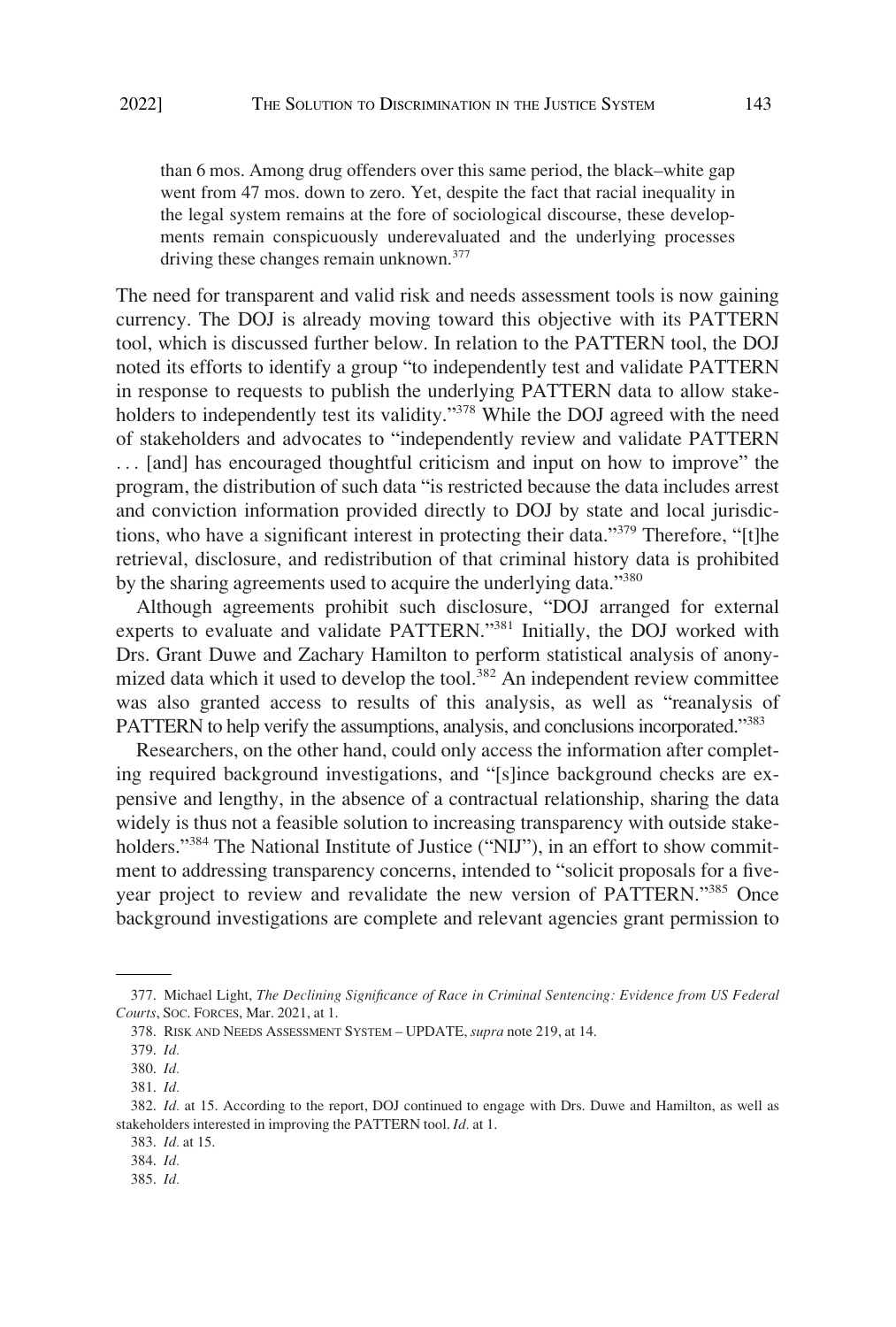<span id="page-49-0"></span>access the data, experts will "access and analyze data to validate PATTERN's reliability."<sup>386</sup>

#### *B. Algorithmic Fairness*

In addition to the need for transparency, the criminal court system must be fair, even when using algorithms. Some commentators have argued that algorithms carry a natural presumption of fairness. Thus, it has been observed that many people turn to these tools uncritically—that is, they rely on algorithms as providers of "objective facts, a neutral 'view from nowhere' that stands in stark contrast to the flawed, fickle, and opaque subjectivity of human decision makers."387 It seems to follow that because these tools are objective, they can resolve any problems or inequities seen in human decision-making. Then, social issues become "data processing challenges, in which key decision makers . . . would benefit from tools that help them to distinguish 'signal from noise' when making time-sensitive decisions about potentially dangerous individuals."<sup>388</sup> Given the criticisms leveled at the use of algorithms in the criminal justice system, it is not clear that this sentiment has mainstream currency. In any event, the fairness necessary in the context of algorithms is substantive, not perceived, fairness.

In order for an algorithm to be fair, the programmer has "to define what [they] think is fair, then decide and code for the kind of fairness [they] want."<sup>389</sup> Algorithmic fairness is embodied by two approaches: "1) the development of formal fairness criteria that illustrate the trade-offs of different algorithmic interventions and 2) the development of managerialist 'best practices' for maintaining a baseline of accuracy, transparency and validity in algorithmic systems."<sup>390</sup> Many believe that "algorithmic fairness" is just an idea and that algorithms are fundamentally flawed because they cannot be as fair as humans.<sup>391</sup>

On the other hand, some believe that algorithmic fairness can be measured as long as the appropriate factors are considered.<sup>392</sup> For instance, Deborah Hellman argued that two primary measures of fairness are generally considered.<sup>393</sup> For one measure, "the score an algorithm produces should be equally accurate for members of legally protected groups."394 This measure concerns one's beliefs, which are not the best way to gauge fairness.<sup>395</sup> For the second, "algorithmic fairness requires that the algorithm produce the same percentage of false positives or false negatives

<sup>386.</sup> *Id.* According to the report, NIJ expected to fund such research in 2020. *Id.* 

<sup>387.</sup> Barabas, *supra* note 11, at 95 (quoting Donna Haraway, *Situated Knowledges: The Science Question in Feminism and the Privilege of Partial Perspective*, 14 FEM. STUD. 575–99 (1988)).

<sup>388.</sup> *Id.* (citation omitted).

<sup>389.</sup> Yu, *supra* note 223.

<sup>390.</sup> Barabas, *supra* note 11, at 96.

<sup>391.</sup> Yu, *supra* note 223.

<sup>392.</sup> *See, e.g.*, Hellman, *supra* note 297, at 811, 812.

<sup>393.</sup> *Id.* at 811.

<sup>394.</sup> *Id.* 

<sup>395.</sup> *Id.* at 830–31.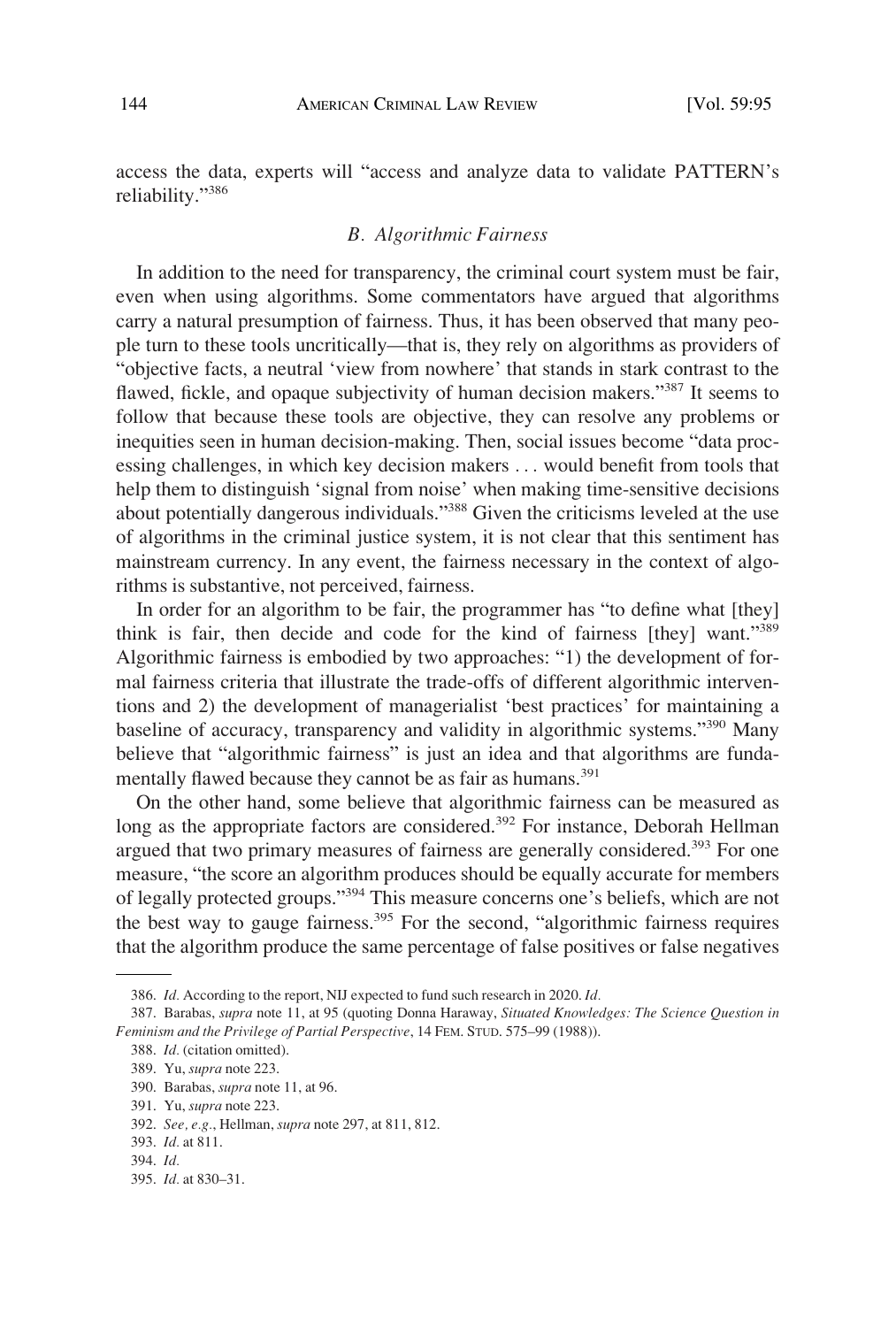for each of the groups at issue."<sup>396</sup> If there is no parity between error ratios for false positives and false negatives, then groups that "have suffered disadvantage in the past" are particularly vulnerable to unfairness.<sup>397</sup> Hellman suggested that unfairness between groups may be mitigated by making algorithms more accurate, which could be accomplished by "us[ing] protected traits in a limited way to determine which other traits to consider within the algorithm."<sup>398</sup> Hellman acknowledged the "common assumption that antidiscrimination law prohibits the use of racial and other protected classifications in all contexts," but suggested that there may be "less of a barrier" to using this method to achieve accuracy and fairness because constitutional law that precludes disparate treatment on account of race does not explicitly rule out this technique.<sup>399</sup>

There are also those who believe that movements to reform the use of AI within the criminal justice system miss the point because they frequently focus on the narrow issue of bias.<sup>400</sup> The key question is not whether these tools themselves are biased, but rather "whether predictive tools reflect and reinforce punitive practices that drive disparate outcomes, and how data regimes interact with the penal ideology to naturalize these practices."401 As Chelsea Barabas argued, this issue really comes down to how data is interpreted. With current interpretations through AI systems, "a specific penal ideology that justifies unwarranted punishment and harm" is ultimately reproduced.<sup>402</sup> Fairness is of course a complex notion but designing algorithms requires a clear understanding of the objectives that the instruments seek to achieve and the variables that are relevant to pursuing these aims. This provides the optimal occasion and environment for assessing, reflecting upon, and improving the substantive fairness of the instruments and minimally involves developing systems that do not discriminate against individuals. Recent advances in this area suggest that this is achievable.

A good illustration is the approach taken by the DOJ to eliminate bias in the PATTERN instrument. Its recent report on the tool noted agreement that neither inmates nor the community are well served by a risk assessment tool "that is racially biased or does not accurately reflect inmate risk."403 Despite such agreement, the tool is unable to "correct for any outside biases that lead to higher recidivism."404 Even so, it is important that the tool "avoid adding or exacerbating any bias that may exist. Critically, it must predict recidivism fairly, accurately, and objectively with the available information."<sup>405</sup>

398. *Id.* 

- 400. *See, e.g.*, Barabas, *supra* note 11, at 84.
- 401. *Id.* at 83.
- 402. *Id.* at 85.
- 403. RISK AND NEEDS ASSESSMENT SYSTEM UPDATE, *supra* note 219, at 8.
- 404. *Id.* at 9.
- 405. *Id.*

<sup>396.</sup> *Id.* at 811.

<sup>397.</sup> *Id.* at 865.

<sup>399.</sup> *Id.* at 812, 846, 850–52.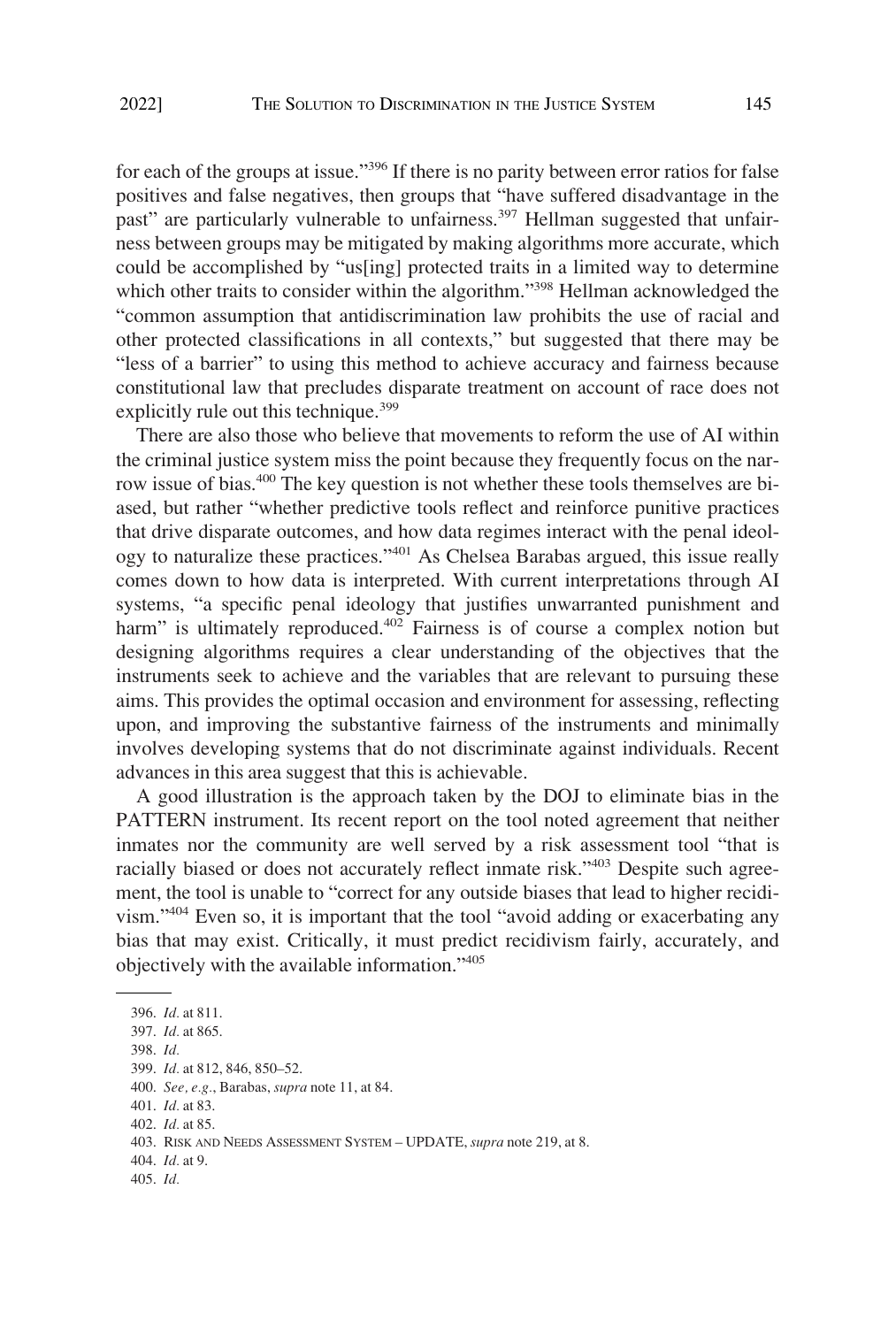<span id="page-51-0"></span>Accordingly, DOJ removed or changed scientific factors "that might be associated with bias, especially racial bias, in order to implement the most fair and predictive tool possible" to determine an inmate's risk of recidivism.406 Two factors were removed from PATTERN: (1) age of first arrest/conviction; and (2) voluntary surrender.<sup>407</sup>

The change decreases the tool's predictive accuracy by approximately one percent, which was acceptable as long as it "prevents the actual or perceived perpetuation of any bias."408 The DOJ also faced criticism that including "supervised release violations" as a factor "would disproportionately affect African Americans and Hispanics because . . . they are more likely to have their supervised release revoked due to biases in the criminal justice system."409 The DOJ researched the issue, finding "that the opposite was actually true—removal of supervised release violations from the data would actually increase the potential racial disparity and have a negative impact on the predictability of the tool."<sup>410</sup>

A recent assessment of the PATTERN tool concluded that:

The PATTERN tool includes certain best practices in recidivism prediction, and its developers have made a good faith effort to engage advocates and scholars about the tool's development. But much remains to be done if PATTERN is to truly represent an advance in algorithmic recidivism prediction. The DOJ must release more information about PATTERN and its underlying datasets so that scholars, advocates, and community members can truly assess the tool and offer responses for improving it.<sup>411</sup>

The ongoing analysis and presumably refinement of this instrument has the potential to provide the framework for further enhancing algorithmic fairness.

# *C. Enhanced Predictability and Consistency*

Another advantage of computerized decision-making is that it necessarily makes decision-making more consistent and predictable—assuming that relevant integers are transparent. Hutton has noted that "one of the main aims of using computer technology to support sentencing has been to make the sentencing process more formal and more rational," and thereby to "reduce disparities" by ensuring that sentencing decisions are consistent with one another.<sup>412</sup> Computerized decision-making has the potential to achieve consistency between sentences imposed on offenders for similar crimes. Feelings, emotions and subjective preferences cannot influence computerized decision-making. And, as Susskind observes, "computer

408. *Id.* 

<sup>406.</sup> *Id.* 

<sup>407.</sup> *Id.* 

<sup>409.</sup> *Id.*  410. *Id.* 

<sup>411.</sup> Cyphert, *supra* note 197, at 381. 412. Hutton, *supra* note 182, at 558.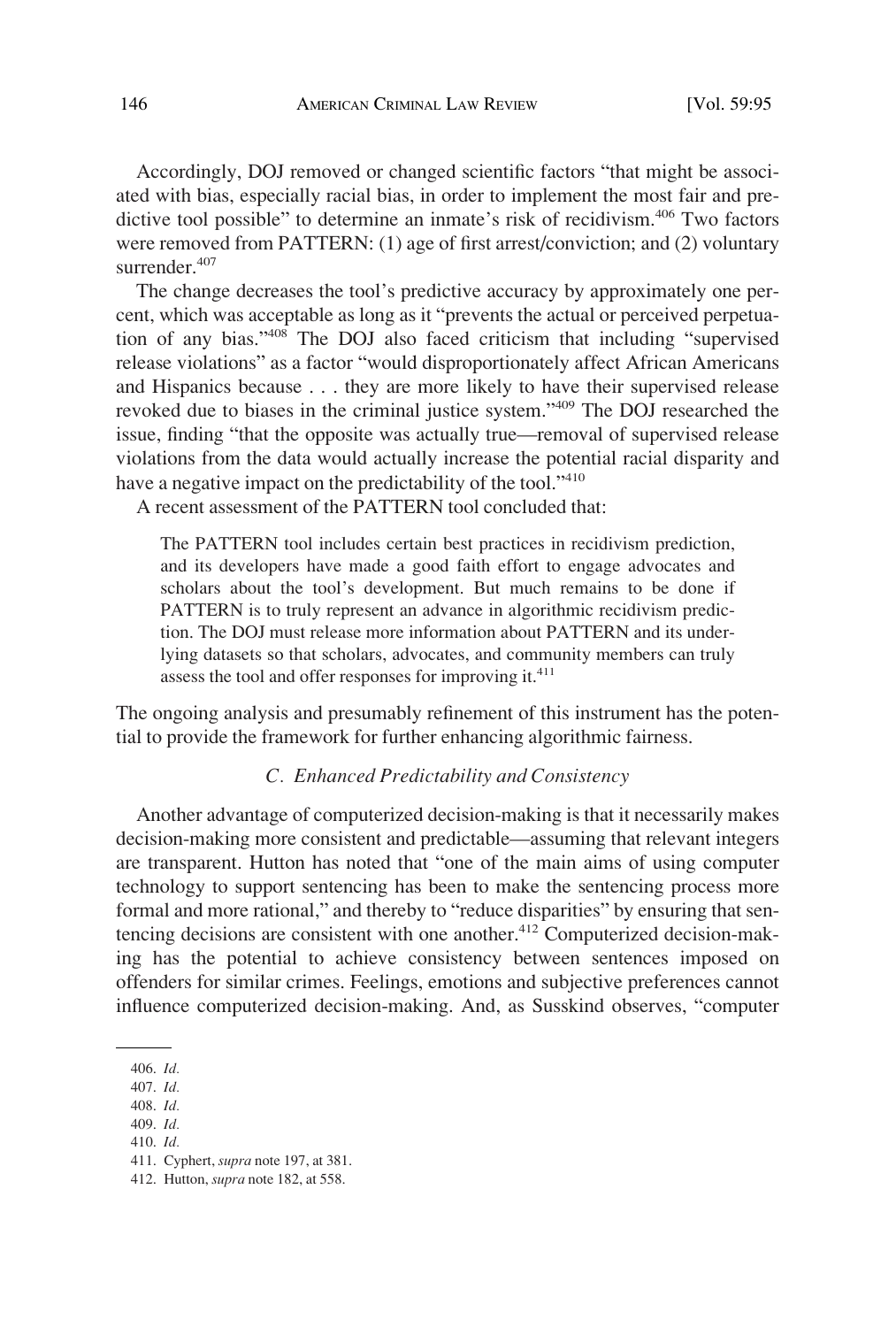<span id="page-52-0"></span>systems will not suffer from 'off-days' that so often inhibit the performance of human beings."<sup>413</sup> Indeed, lacking human irrationality, there is no reason for computers to deviate from a consistent approach to decision-making. This sentiment applies not only to sentencing decisions but also to algorithms at every stage of the criminal justice system.

Moreover, if algorithms are to have a greater role in the criminal justice system, it is important that they assist, not replace, human-decision making. The PAI correctly warned against using such tools alone "to make decisions to detain or to continue detention," (though the organization appears to support potentially using such tools "to facilitate the automatic pretrial release of more individuals").<sup>414</sup> Thus, the results of algorithmic decisions should operate in a recommendatory manner, as indeed does the automatic pilot function. However, as confidence grows in the accuracy and efficacy of criminal justice algorithms, it is most likely that as is the case with automatic pilots, it would be rare for human decision makers to make a different decision.

#### **CONCLUSION**

The criminal justice system interacts heavily with fundamental human rights and interests. Mistakes in the administration and operation of the criminal justice system can have profoundly adverse effects on defendants, victims, and the wider community. It is vital that decisions in this area be transparent, accurate, and effective.

Decision-making in all areas of the criminal justice system is sub-optimal. It is marked by a high level of subjectivity and lack of accountability. Thus, at the policing stage, there is no proven methodology for allocating resources and efficiently preventing crime. Bail, sentencing, and parole decisions involve crude, subjective judgments regarding the likely future behavior of defendants. In all of these areas, the subconscious sentiments of decision-makers result in discrimination against already disadvantaged groups—especially Black people.

Hence, it is not surprising that artificial intelligence is being used in some parts of the criminal justice system. The roll out of this technology has been ad hoc and/ or systematic, and its use varies greatly from jurisdiction to jurisdiction. However, it is sufficiently widespread for considered analysis to be undertaken regarding its efficacy. The empirical testing of AI systems in the criminal justice system, on balance, establishes that they enhance the integrity and rectitude of decision-making. At the same time, most commentators have not been positive towards the use of AI in this realm. There are several reasons for this, including: the fact that there are some poorly designed algorithms in use; the lack of transparency of some programs; the instinctive aversion that many people have towards computer decisionmaking; and, a misunderstanding of the fundamental workings of algorithms.

<sup>413.</sup> SUSSKIND, *supra* note 360, at 173.

<sup>414.</sup> PARTNERSHIP ON AI, *supra* note 113.